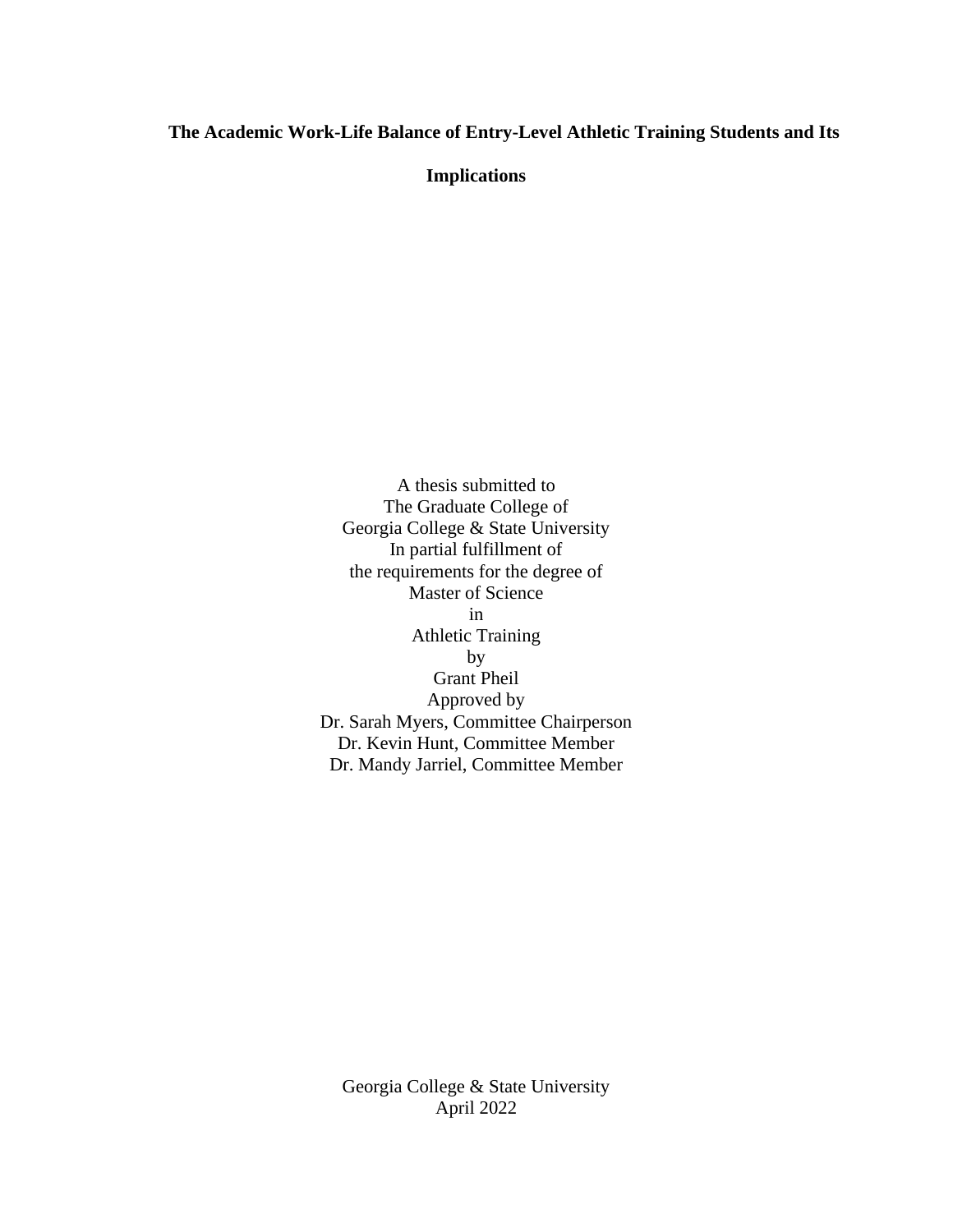

#### The Academic Work-Life Balance of Entry-Level Gradaute Athletic Training Students and Its Implications

Submitted by

**Grant Pheil** 

#### A Thesis submitted in partial fulfillment of the requirements for the degree of Master of Science specializing in Health and Human Performance

Defense Date: April 11, 2022

Accepted on behalf of the Faculty of the School of Health and Human Performance and the College of Health Sciences by the Thesis committee:

The Dr. Sarah Myers Mandy Jarriel

1. P.

Thesis Member: Dr. Kevin Hunt

Director: School of Health and Human Performance: Dr. Lisa Griffin

MILLEDGEVILLE • MACON • WARNER ROBINS Georgia College & State University, established in 1889, is Georgia's Public Liberal Arts University. University System of Georgia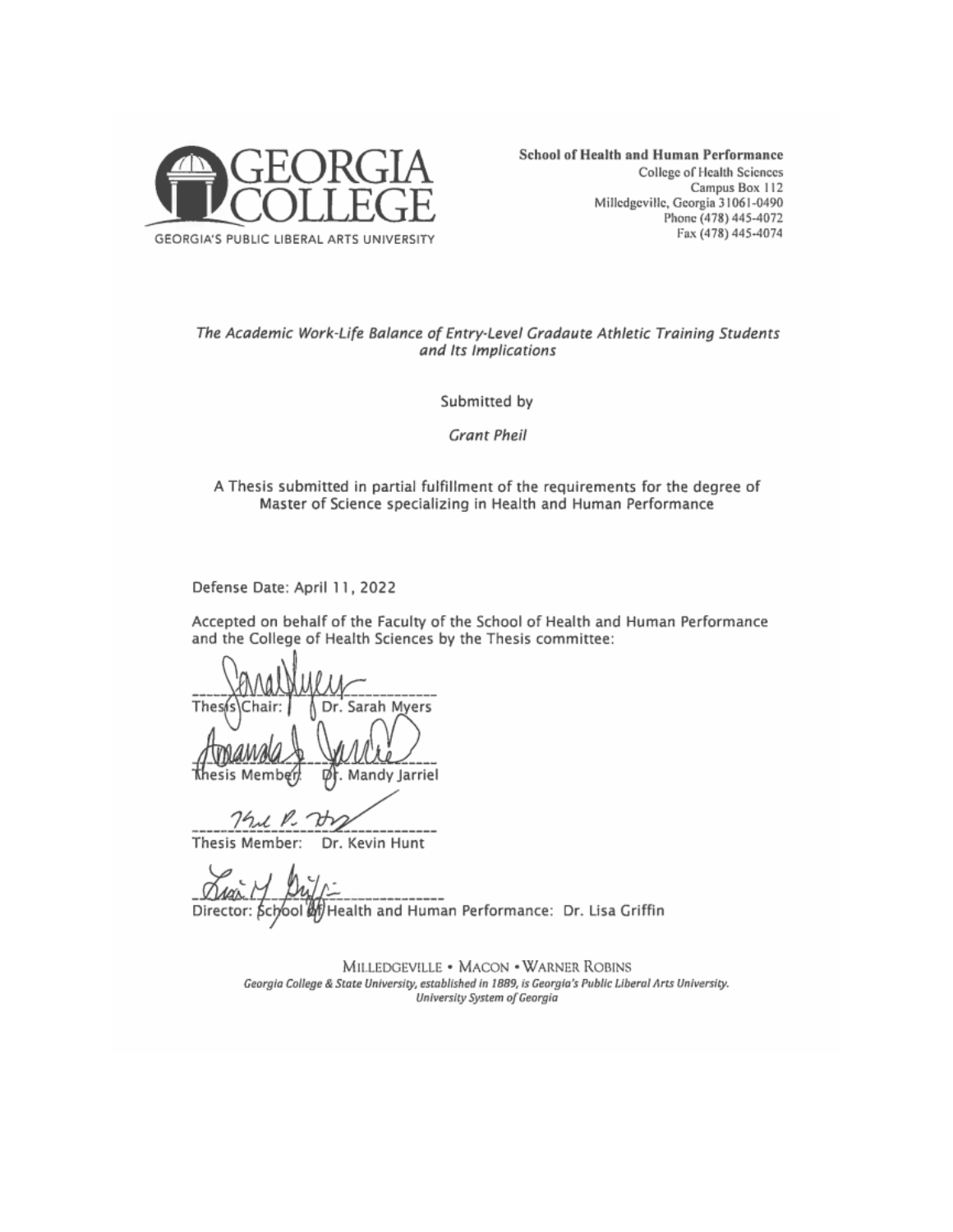# ©2022 GRANT AUSTIN PHEIL ALL RIGHTS RESERVED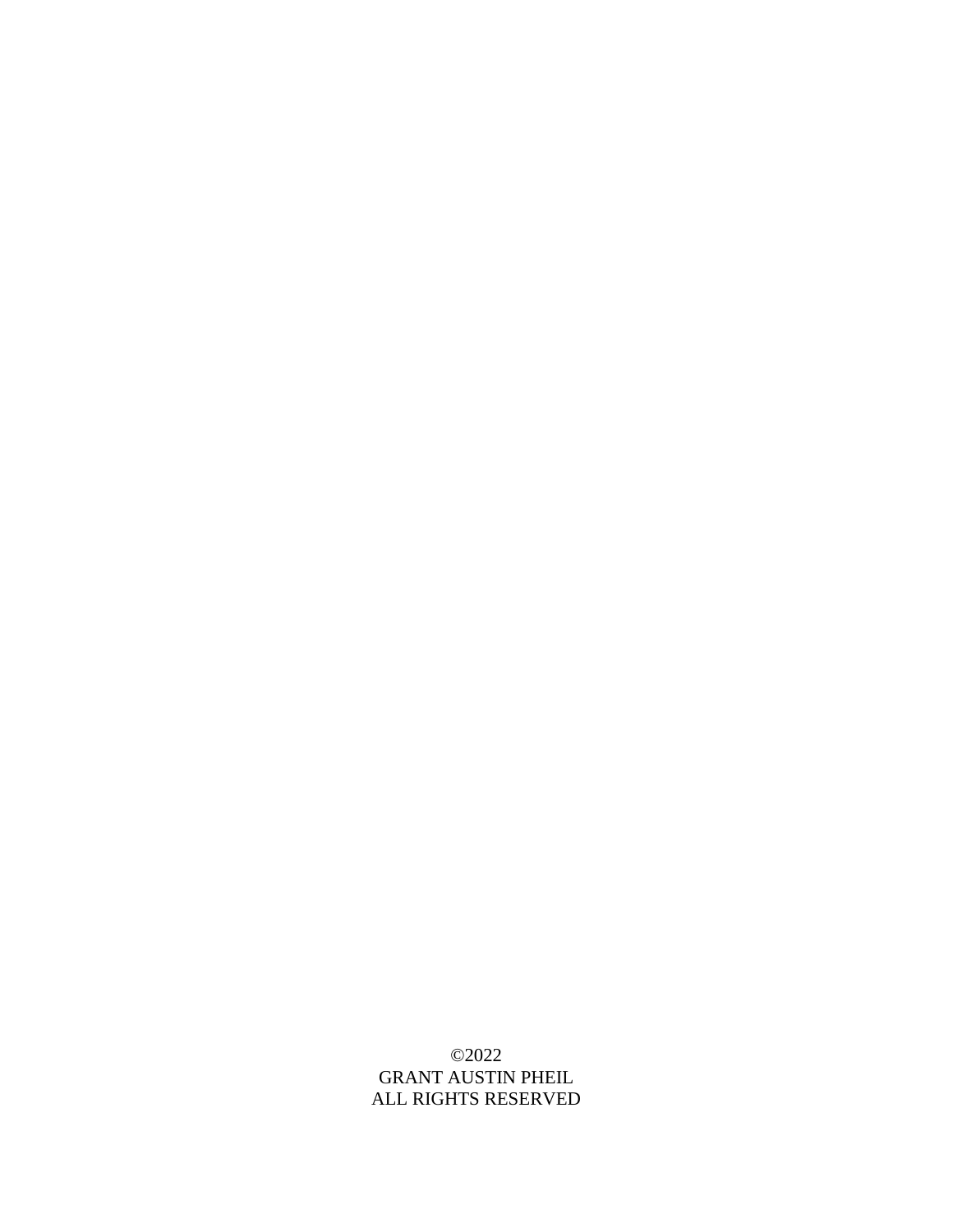# **ACKNOWLEDGEMENTS**

I would like to acknowledge and thank the following significant people who have supported me, not only through the course of this thesis project, but throughout my journey at Georgia College & State University.

First, I would like to thank my thesis advisor and chairperson, Dr. Sarah Myers, for always making time to meeting and discuss this process, for motivating me when this process seemed overwhelming, for encouraging me, and for direction throughout this process. You have played a major role in making this thesis possible. There are not enough words to express the gratitude I have for your help and guidance.

Second, I would like to thank Dr. Kevin Hunt and Dr. Mandy Jarriel, two committee persons. You both provided necessary expertise across the fields of content, data analysis, and publication writing. I am thankful for your support, wisdom, and encouragement during the progression of this project. Across academic and professional components of this past season, your availability and support were very appreciated.

Third, I would like to thank Dr. Hardin and my fellow classmates for their support, advice, and assistance. I appreciate their willingness to communicate and remain available. Their support does not go unnoticed.

Finally, I would like to thank God, my mentors, my close friends, and my family. Particularly my soon to be wife, Mary Caroline Tracy, who has been a well of understanding and peace throughout this season of academia. She is my biggest supporter and constant encourager; I could not wish to have a better partner in life. A special thank you to my mother, the first college graduate in my family, who paved the way for my numerous opportunities. Her example of hard work and dedication encourage me daily. Lastly, few words can express my constant gratitude towards God for His Love, Presence, and Purpose over my life. All glory is His, and His alone.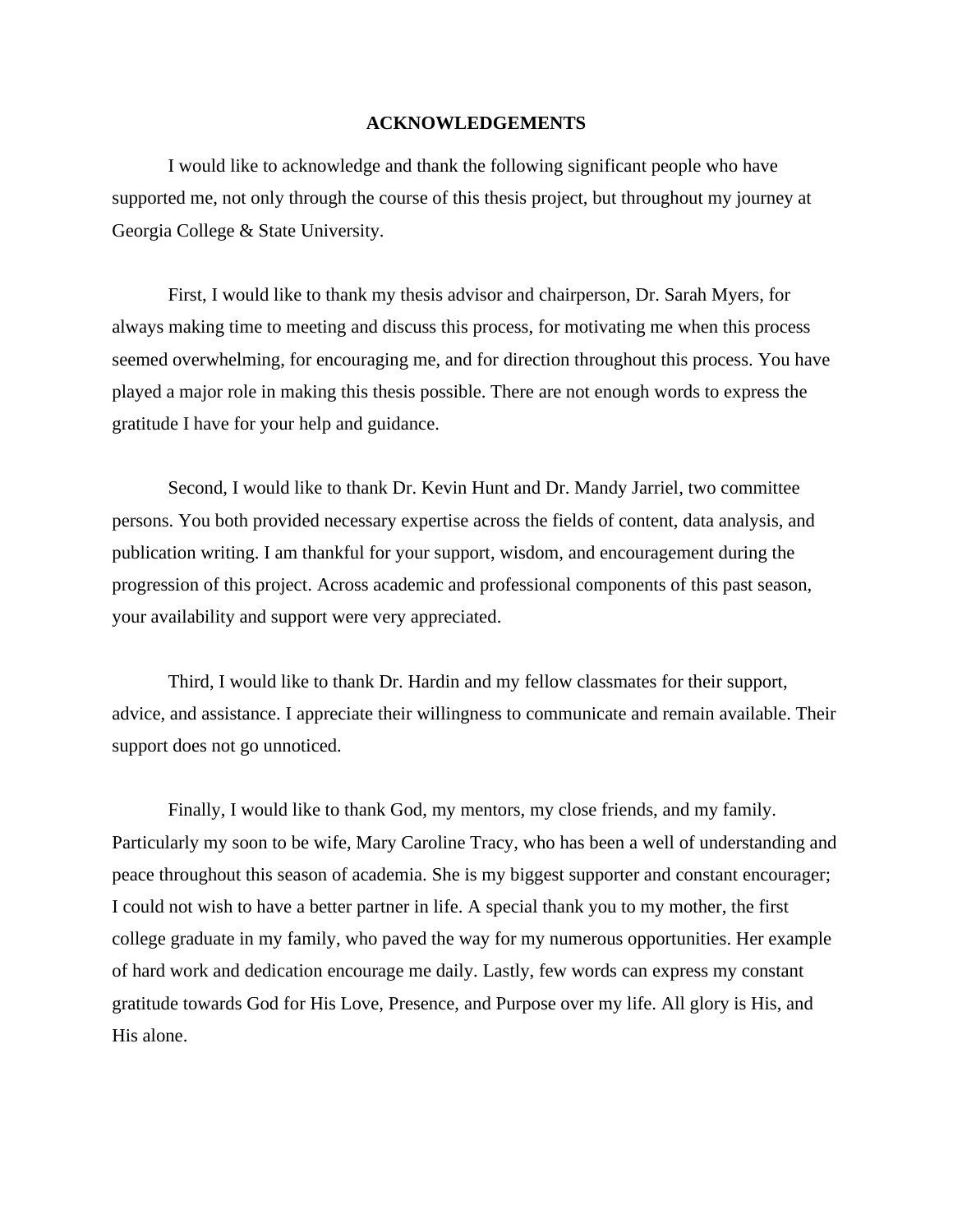# TABLE OF CONTENTS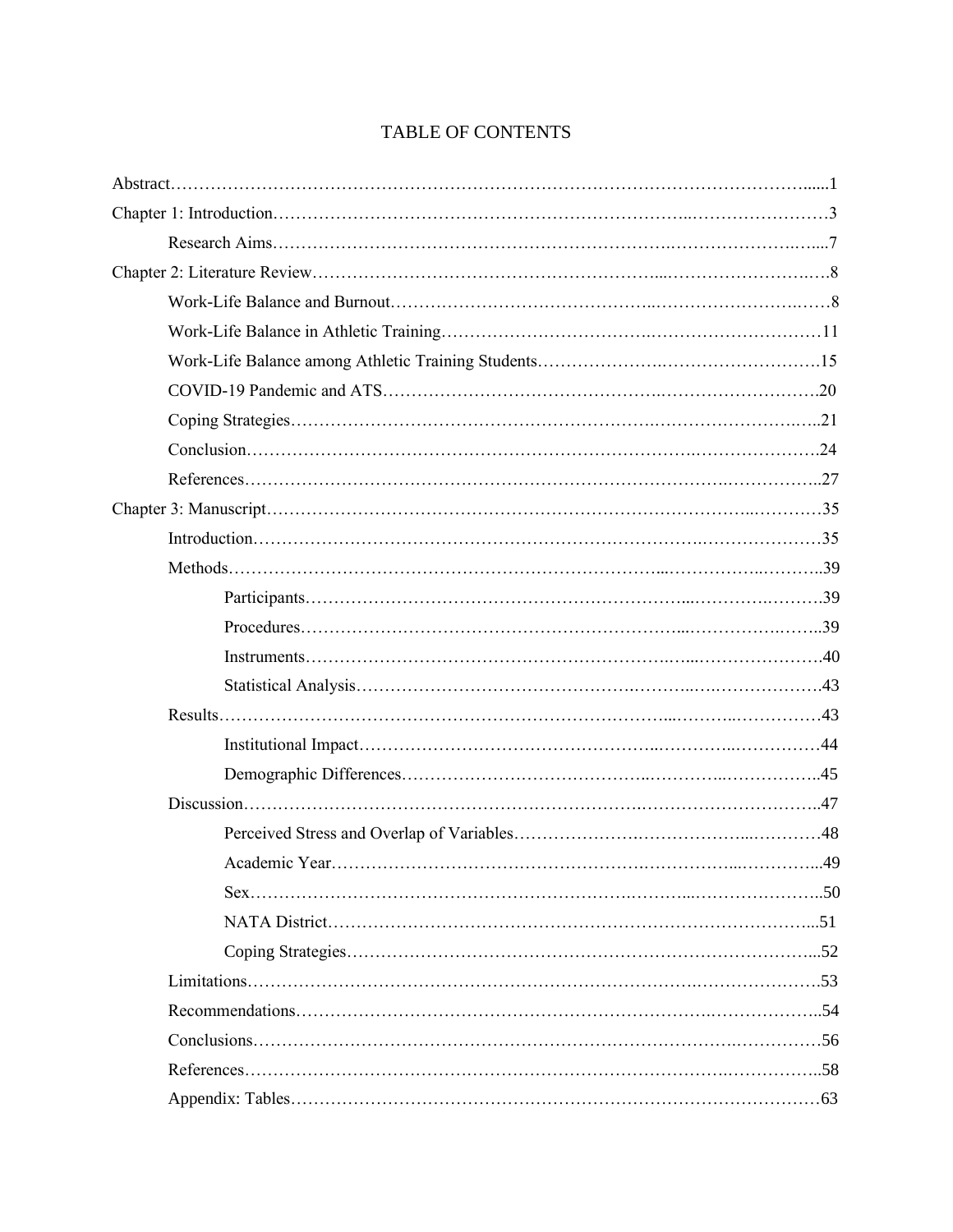# **ABSTRACT**

Athletic training students (ATS) have been documented to experience stressors and perceive burnout up to this point in their assimilation into the profession. This is understood through recent work-life balance (WLB) and burnout research within the student population, stemming off research recommendations surrounding the professional setting. However, following current educational shifts and worldwide events, prior research is limited surrounding specific graduate level ATS WLB, stressors, coping responses, and comparisons across ATS demographics. The purpose of this study is to identify this balance in graduate level students and highlight stressors or management techniques that will benefit future students pursuing athletic training education. Two hundred and seventeen ATS from CAATE accredited graduate level institutions across America completed an online questionnaire consisting of demographic information, Velociteach Questionnaire for Self-Assessing Your Work-Life Balance; The DSM-5 Self-rated Level 1 Cross-Cutting Symptom Measure; the Perceived Stress Scale; and the Coping Strategies Ranking instrument. Students in this sample rated their perceived stress as high, compared to previous surveys across ATS that gauged their perceived stress as moderate. This study validated previous literature highlighting differences across sex in the ATS population, finding that female ATS present a significantly higher (poorer) perceived mental health. Not seen in previous research, are the distinctions identified across ATS based on district classification, which suggest ATS WLB is perceived differently across NATA districts. In line with early coping measures research during the COVID-19 pandemic, participants in this study suggested they primarily prefer individualistic coping strategies to manage their stress and promote a positive WLB. These findings suggest that social coping mechanisms like socialization and mentorships should be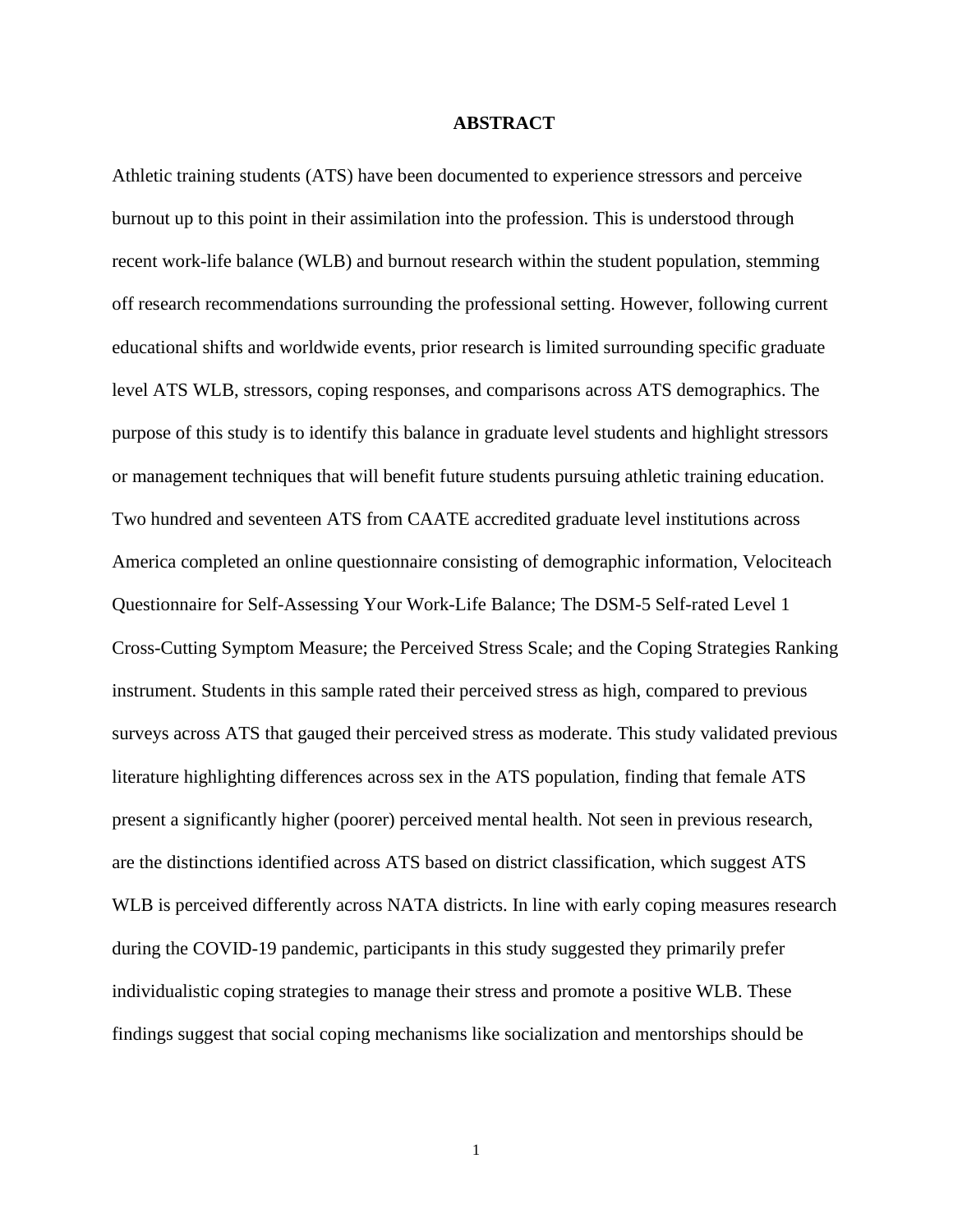adapted, in line with previous ATS research, to assist in student management of perceived WLB, mental health, and stress.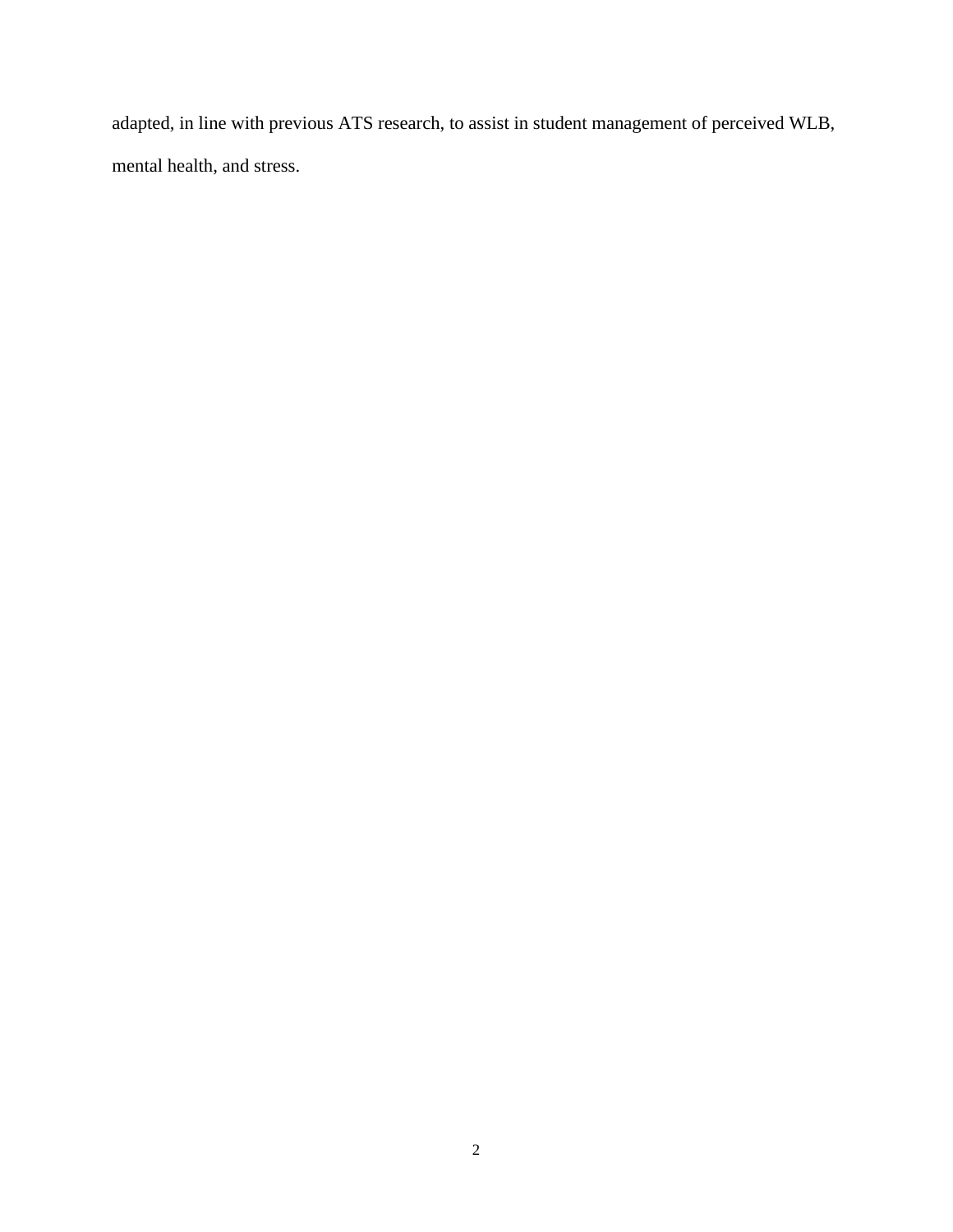# CHAPTER I

### INTRODUCTION

Work-life balance (WLB) is an individual's ability to meet their work and personal commitments, as well as other non-work responsibilities and activities.<sup>1</sup> Work-life balance should be regarded as allocating the available resources such as time, thought, and labor wisely among the elements of life. Given that an individual's life and workplace can vary simply based on job setting or age group, a WLB is very specific to each individual and their needs. In some cases, a proper WLB is not considered by employed professionals until they become aware that an imbalance exists. For young professionals or professionals new to a job setting, the establishment of WLB can begin tipped towards workplace responsibilities, even if balance is a priority, because of the drive to transition well into a new setting.<sup>2,3</sup> In numerous professions, this imbalance establishes a level of responsibility that pre-disposes an individual to a negative or imbalanced WLB. The effects of a negative or disproportional work-life include stress-based conflict at the workplace, dissatisfaction with life involving mental health concerns, workplace burnout, and decreased physical and mental performance.<sup>1,4</sup>

Looking specifically at the sports medicine healthcare realm, Athletic Training (AT) clinicians often sustain an overwhelming workload full of workplace stressors that must be balanced alongside professional and livelihood responsibilities.<sup>6-9</sup> On any given day, an AT could find themselves simultaneously managing multiple injuries and rehab plans, attending overlapping practices and game events, coordinating with physicians for return to play clearance, administering emergency care, educating patients, overcoming budget limitations, among a bevy of other responsibilities. Additionally, in response to the COVID-19 pandemic, many AT professionals have recently been assigned as COVID trackers for teams and schools. This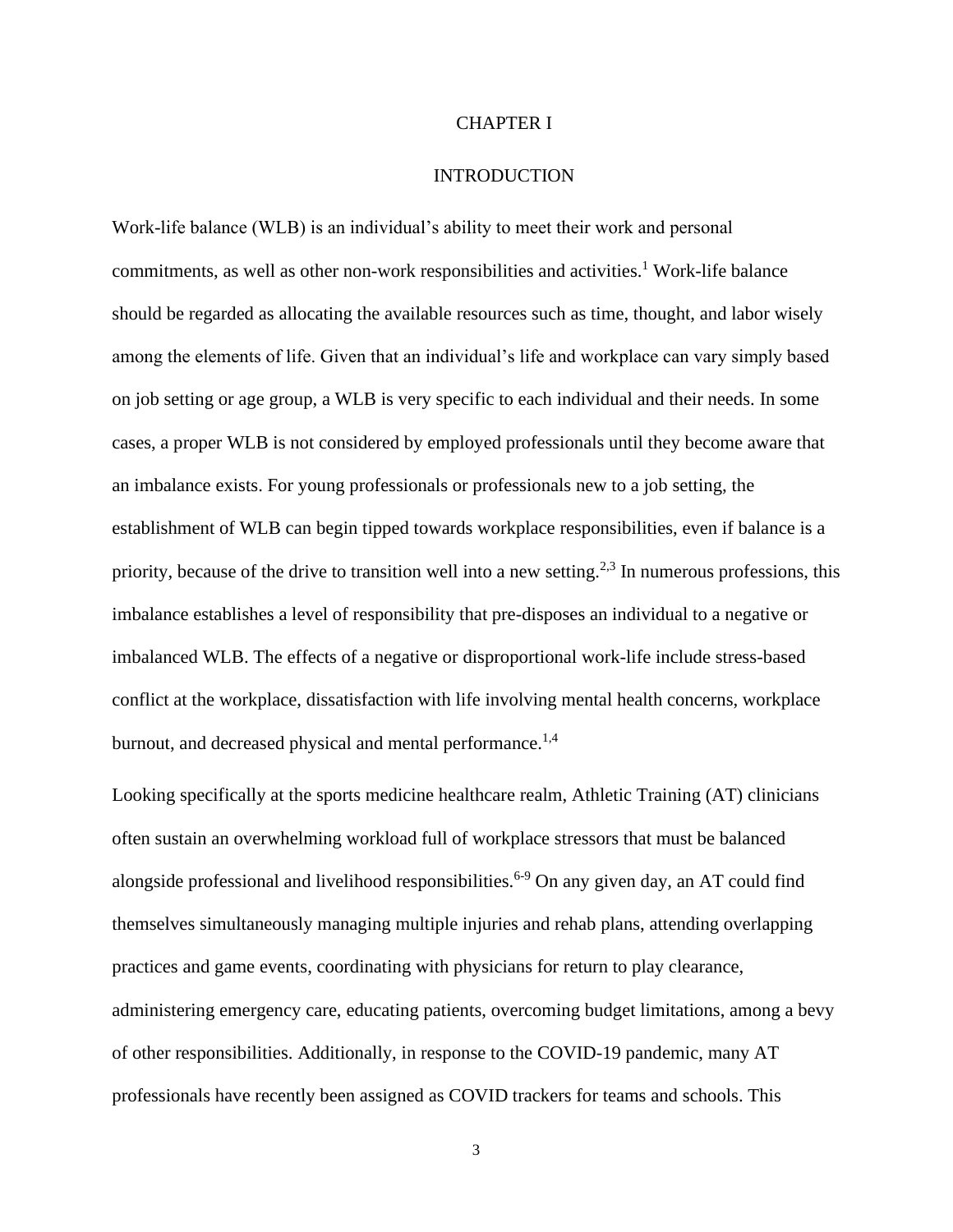increase in workload, alongside the previously stated volume of duties, promote the common risk factors associated with burnout and poor WLB. The primary concern of a poor WLB is its association as a precursor and the strongest predictor of multiple burnout subscales, which are associated with physical, emotional, and behavioral health concerns.<sup>7</sup> These subscales include emotional exhaustion (EE), depersonalization (DP), and decreased perception of personal accomplishment (DPA), which are the factors that make up the psychological syndrome that is burnout.<sup>7</sup>

In a nationwide survey that examined almost 1000 full time ATs across various settings, it was noted that 17.2% of all respondents were in advanced stages of burnout, with those who identified as female or for those who worked in university settings being higher risk categories for burnout.<sup>5</sup> These distinctions coincide with original research findings which demonstrate moderate levels of coping behaviors and resiliency exhibited in ATs as management tools for their personal and professional lives, specifically noted in male ATs.<sup>6</sup> While it can be recognized that a gap is present in the WLB between sex in AT, current research and AT quality of life studies suggest that burnout and WLB conflicts may exist universally across that profession. A recent systematic review published in 2020 by Oglesby et al.,<sup>7</sup> observed AT burnout in all subset populations of the profession (i.e. students, graduate assistants, faculty, staff, teacher). Suggested causes were work-life conflict and organizational factors such as poor salaries, long hours, and difficulties dealing with the logistics of athletic bureaucracy. The BOC (Board of Certification) of ATs has even deemed 'work-life balance' and 'burnout' as buzzwords in the profession that are associated with high burnout and increased turnover rates. <sup>8</sup> The National Athletic Trainer's Association (NATA), which is the parent organization for ATs, created a Position Statement that expresses concerns about WLB in the profession while also providing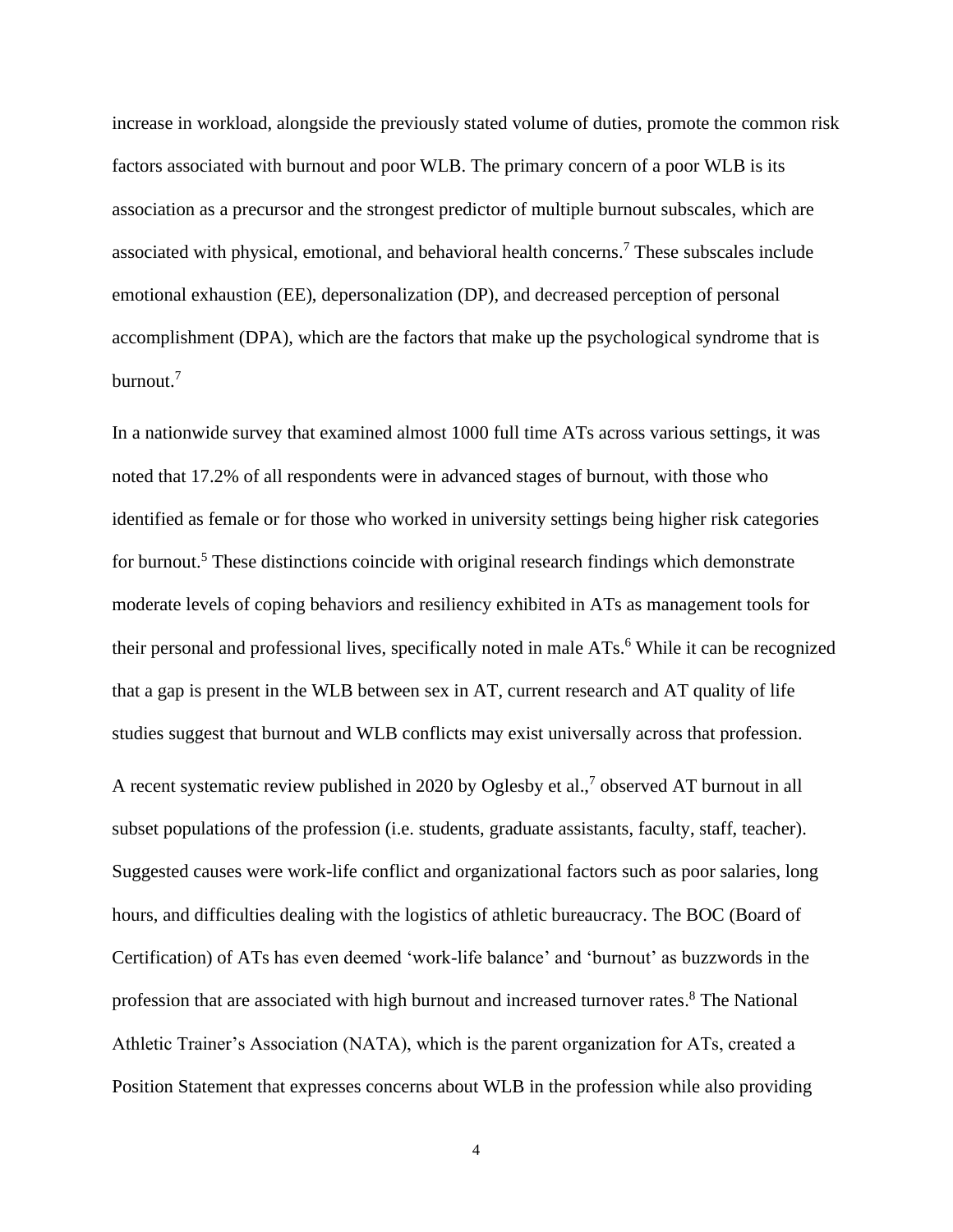practical strategies for improvement regardless of setting. In the Position Statement, the authors state that concerns over poor WLB in AT stem from professional commitment, burnout, job satisfaction, and career longevity.<sup>9</sup> Specific to athletic training students (ATS), role strain and time commitments were viewed as the major factors that were perceived as burnout predictors in AT.<sup>7</sup> Effects of such a widespread negative balance could have implications on the quality of healthcare and education provided to patients if a proper balance is not maintained. These include callous attitudes towards patients, occupational stress that effects health and phycological wellbeing of clinicians, and emotional exhaustion in and out of the workplace.<sup>5</sup>

Within the student subset of AT, the Commission on Accreditation of Athletic Training Education (CAATE) has expanded the degree requirements for AT certification.<sup>10</sup> While entry level master's education is not new to the field, it is now the required standard for entry into the profession. Being a graduate entry level certification, additional requirements like immersive clinical experiences contribute to a large workload involving classwork and clinical requirements. While little research differentiation has been made between undergraduate and graduate entry-level populations across ATS, graduate-level ATS perspectives suggested that high-level stressors and burnout predictors resulted in higher EE and DP but lower PA similar to undergraduate students.<sup>11</sup> Despite the need for additional literature into the graduate  $ATS$ experience with WLB and burnout, literature still demonstrated that graduate ATS possessed increased overall stress from academic and clinical workload.<sup>11</sup> Across graduate ATS, overall stress was linearly associated with increased EE and DPA, which are indicators for burnout and improper WLB.<sup>11</sup>

Similar to how ATs can find themselves overwhelmed from a multitude of stressors; graduate students must also balance a variety of stressors as they satisfy their degree requirements. The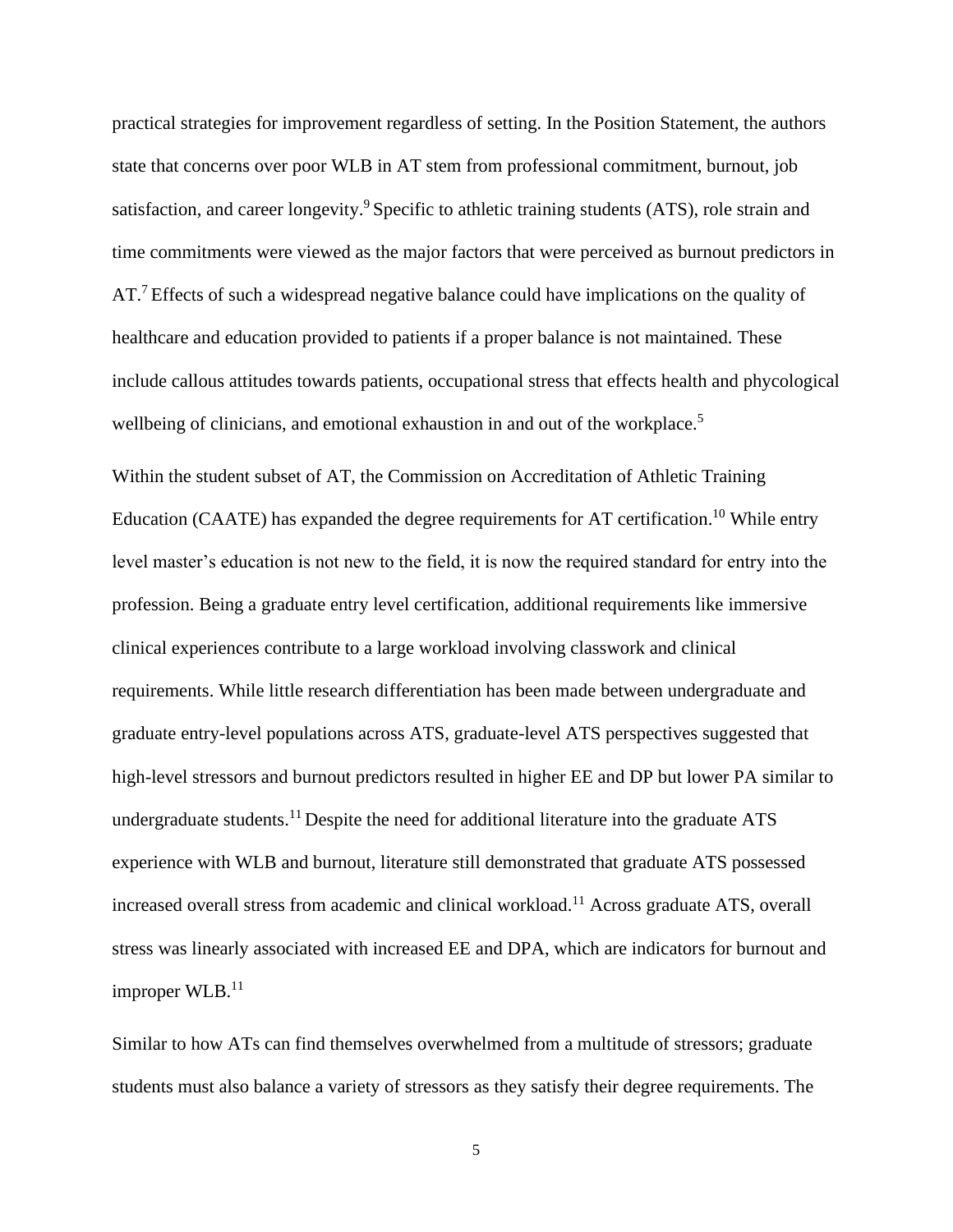Student Assistance Program at John Hopkins University recognizes that students deal with a WLB, termed school-life balance<sup>12</sup>, which also has negative implications if a positive balance is not maintained. School-life balance includes but is not limited to the following roles and responsibilities: student, partner, friend, worker, classmate, parent, participant, volunteer, intern, etc. When students struggle to balance or cope with their academic and personal responsibilities and goals, there is a documented demise in academic performance, career projection, relationships, social groups, and more.<sup>12</sup> However, when students achieved a positive or manageable WLB, there appears to be pre-established coping strategies, resilience, and support systems in place to ensure a positive balance is maintained.<sup>13</sup> These methods of management, however, are not always available or learned by a student when they enter an institution of high education.

While students are not working a professional job, this population is still juggling the responsibilities of their education alongside the demands of life. Research examining ATS has indicated that ATS also deal with a multitude of stressors related to burnout, which are all associated with a career in AT.<sup>14</sup> While ATS WLB related management was positively addressed through preceptor and AT educational faculty initiatives in previously studied undergraduate cohorts<sup>15</sup>, those without a positive clinical educational experience were very likely to not see themselves continuing in the profession.<sup>16</sup> In addition to these research findings, literature does echo these sentiments that ATS have been battling academic WLB and burnout even before passing their BOC exams.<sup>11,14,15</sup> Unfortunately, the literature primarily examined WLB in ATS enrolled in undergraduate programs of study. With the CAATE mandated transition to master's level education underway, there is a need for deeper exploration of the graduate student experience.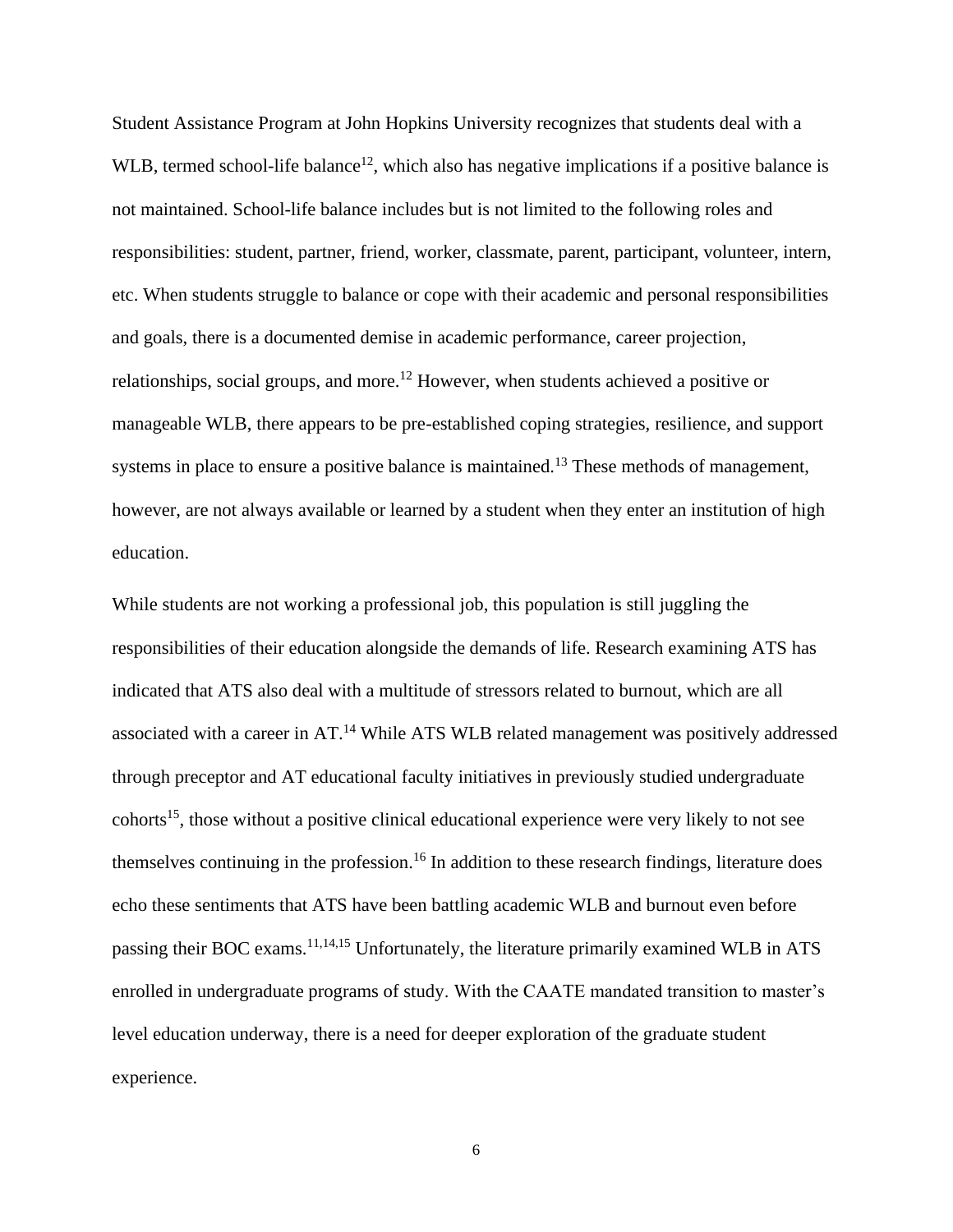As updated CAATE standards for Athletic Training Education have merged to meet 2022 requirements, students may not be aware or equipped to maintain the positive balance necessary for future job satisfaction and success. Suggested by the Position Statement on WLB in AT, WLB fulfillment is associated with how an individual can manage the multiple roles they find themselves in.<sup>9</sup> Whether it be AT specific (clinical responsibilities), organizational responsibilities, or lifestyle responsibilities, individuals need to develop professional and personal strategies to aid in the attenuation of a positive WLB.<sup>9</sup> Therefore, the purpose of this study is to identify the perceived WLB of graduate level students and highlight stressors or management techniques that will benefit future students pursuing AT education. The proposed implications of this study suggest that if students are not able to function within a positive balance, educational outcomes alongside future practice could be diminished. However, if identified, educational programs could establish or encourage interventions to assist with balance management. The research aims of this study will be to 1) Collect descriptive data regarding the current academic work-life balance of entry level ATS, along with the impact it has on educational outcomes through self-reported GPA, skill set confidence, and work-life balance questioning. 2) Identify stressors of graduate level ATS associated with school requirements and stressors associated with livelihood. 3) Identify coping mechanisms and management techniques used by students to address their stressors. 4) Rate the perceived impact of stressors on life and the perceived impact of coping techniques on stress management.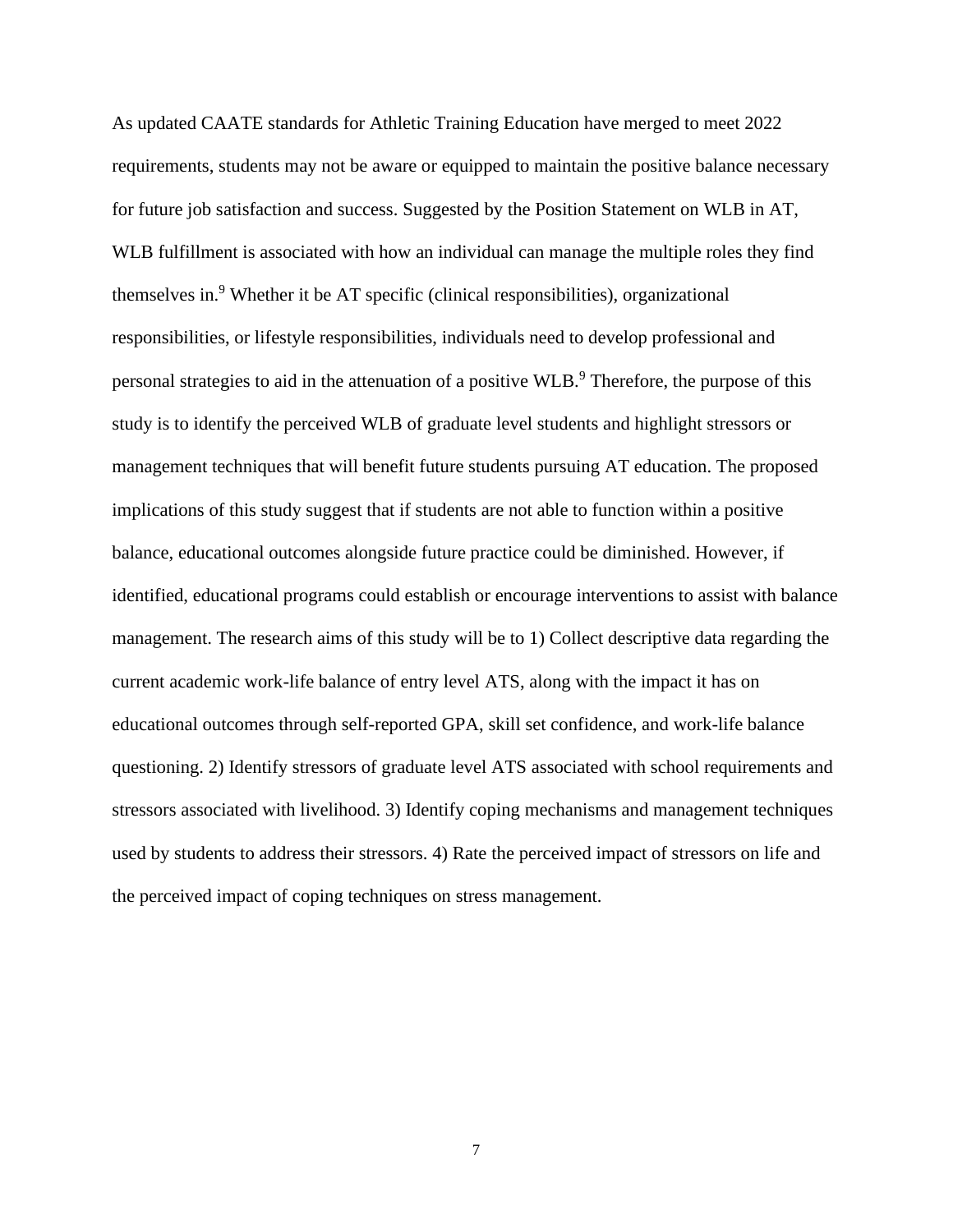#### CHAPTER II

# LITERATURE REVIEW

Work-life balance (WLB) research is vast among healthcare and athletic training, spanning professional and academic settings, because of the implications WLB presents for burnout and retention. This volume of research and subsequent outcomes has been significant to the perceptions and current practices of athletic training, culminating in a position statement from the National Athletic Trainers Association (NATA) in 2018.<sup>9</sup> Therefore, it is important to discuss burnout, WLB, and coping strategies across the profession and academic sphere of Athletic Training in line with new academic requirements from the Commission on Accreditation of Athletic Training Education (CAATE). The purpose of this literature review is to detail and identify the status of work-life balance, mental health, burnout, perceived stress, and coping strategies used by athletic training professionals and athletic training students (ATS). With this understanding, previous research recommendations will be used to make WLB recommendations for ATS and suggestions for incorporating education about WLB into athletic training curriculums.

#### *Work-Life Balance and Burnout*

Work-life balance is not a foreign term in today's world; however, it remains to be a difficult achievement. While its roots span back to the 1800s, WLB was brought to the forefront of American culture during the Women's Liberation Movement of the 1980s.<sup>3,17</sup> During a time where flexibility in the work schedule and maternity leave were prioritized to accommodate women in the workforce, this concept soon expanded to encompass a generalized desire for improved flexibility and satisfaction between work and home responsibilities.<sup>3,17</sup> Today, authors like Raja & Stein<sup>17</sup> quote WLB to be a multimillion-dollar industry affecting professionals across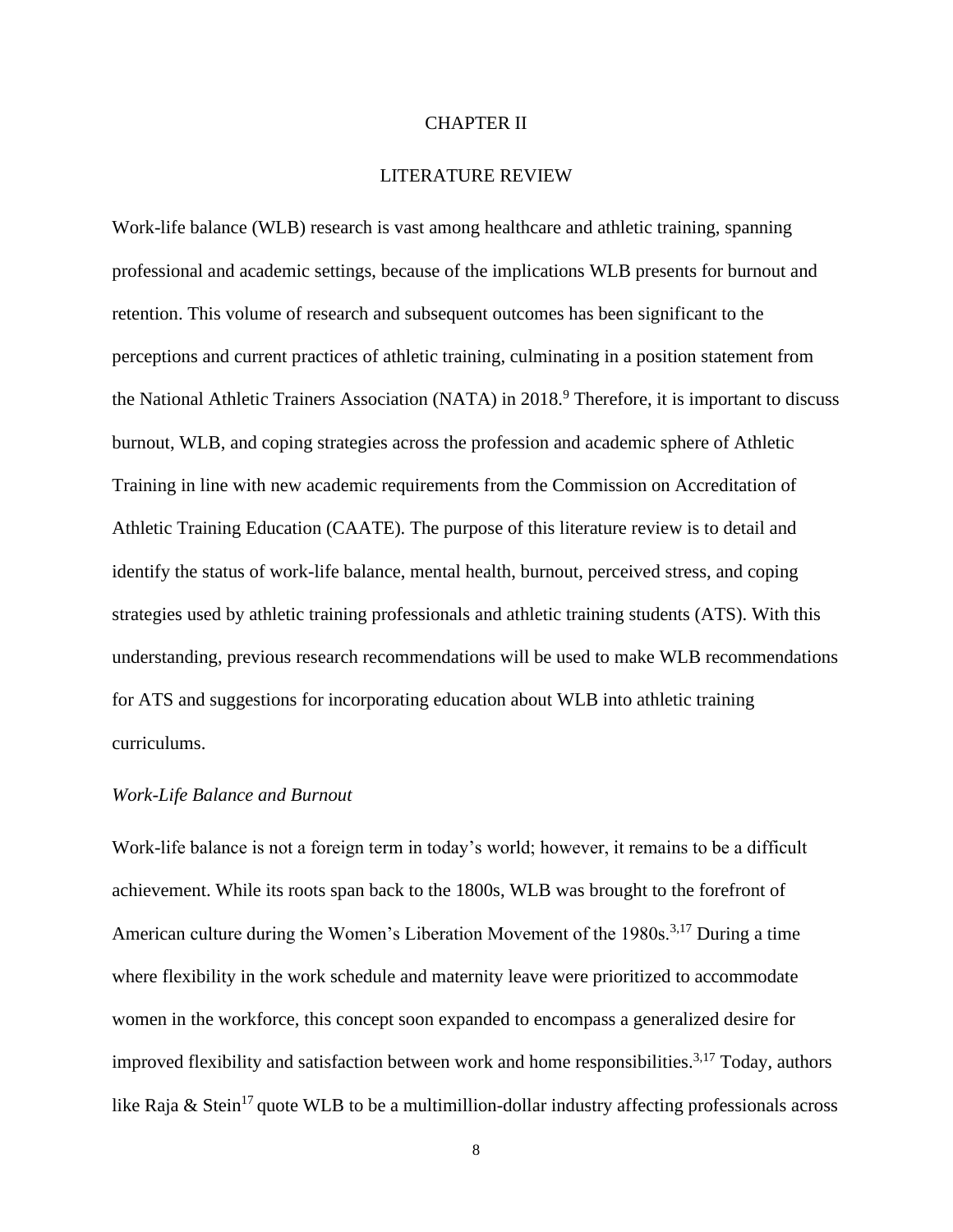diverse employment settings. A simple definition of the term given by Sturges  $\&$  Guest,<sup>3</sup> characterized work-life balance as work satisfaction as well as good functioning at work and home with minimal role conflict. Despite this definition, the authors further detail how newly graduated students may create a poor environment for a work-life balance. Across their 150 sampled respondents, it was noted that newly graduated employees were drawn to situations where long hours are expected and easily sacrificed in a trade-off for increased work involvement and a demonstration of company commitment.<sup>3</sup> This is commonly documented across research, to the detriment of not only quality of work, but also sleep quality, work-family conflict, and mental fatigue.<sup>18,19</sup> More specific to healthcare, universally shared conditions include long work hours, attention to patient care needs, administrative tasks, student supervision, and more.<sup>9</sup> These conditions have been consistently linked to reduced WLB and job dissatisfaction across professions like nursing, occupational and physical therapists, physicians, and ATs.<sup>9</sup> While job responsibilities differ across healthcare occupations, these adjacent professions can provide insight into the effect poor WLB is having on ATs. In a study looking specifically at surgical physicians, it was suggested that only 36% of surgeons feel their schedule creates enough time for personal and family life, while 51% of all the physician's sampled stated that they would not recommend their offspring pursue a similar field of employment.<sup>17</sup> Similarly, in a systematic review examining over 83 samples of AT professionals, ATs were found to have parallel experiences with their perceived WLB.<sup>7</sup> There findings suggested 49% of all participants reported role strain and 39.8% reported feelings of burnout.<sup>7</sup> While research in the field of WLB has demonstrated individual differences in the WLB process that should be accounted for, poor WLB is still universal across healthcare and non-healthcare professions.<sup>1</sup>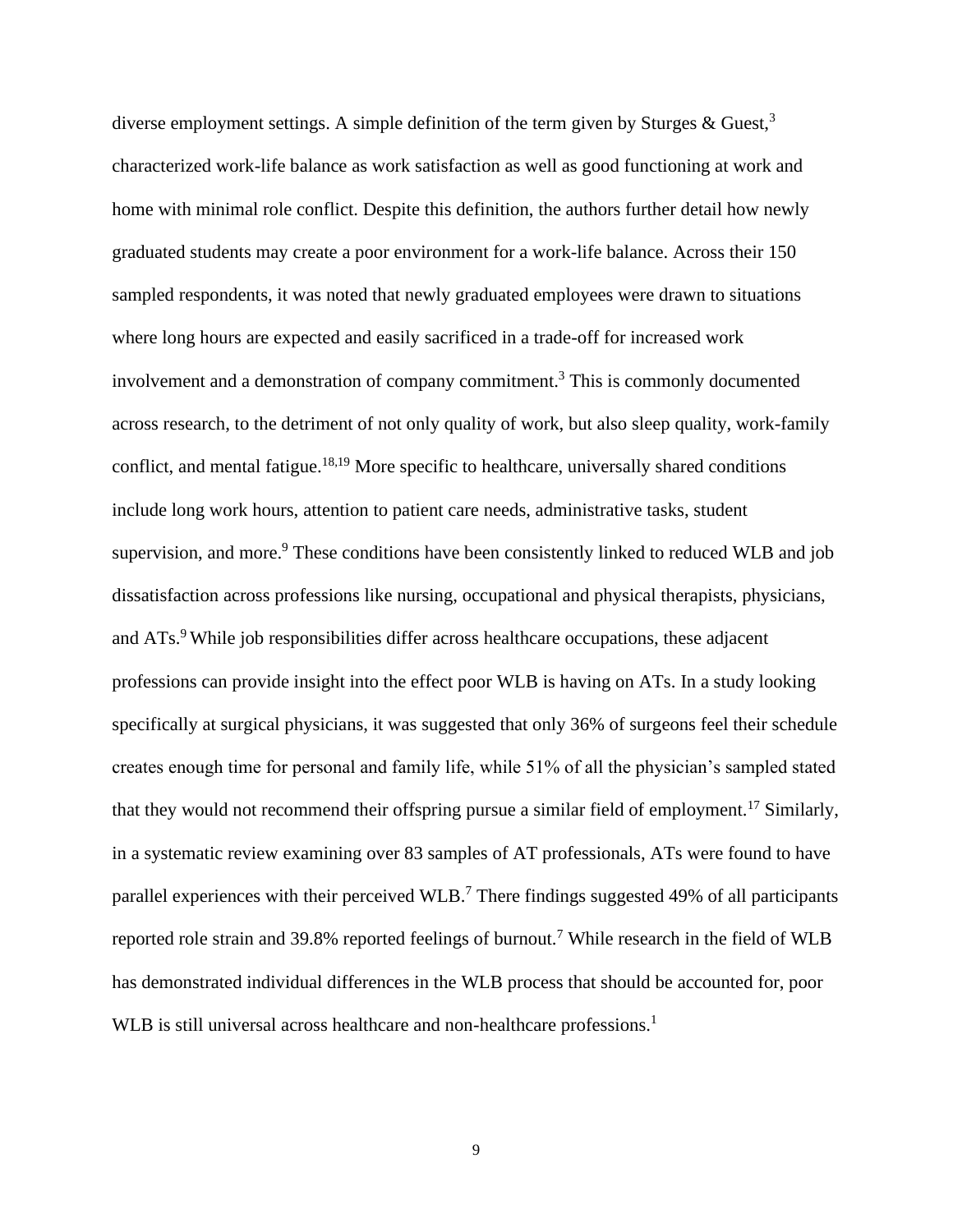The significance of a poor WLB has been described in correlation with its negative outcomes; however, the primary concern of a poor WLB is its association as a precursor and the strongest predictor of multiple burnout subscales.<sup>20</sup> These subscales include emotional exhaustion (EE), depersonalization (DP), and decreased perception of personal accomplishment (DPA), which are the factors that make up the psychological syndrome that is burnout. Individuals suffering from burnout have been shown to experience low-level job satisfaction, cynical attitudes, mental weariness, poor physical and meatal health, and reduced personal efficacy.<sup>5,7</sup> This is important to highlight because it is a byproduct of poor WLB and physiological stress that results from an imbalance across an individual's demands, roles, conflicts, and coping strategies.<sup>20</sup> The issue at hand with burnout, is its linear relationship documented alongside health-related variables (physical and mental health) and its effect on turnover.<sup>9</sup> Though more research is suggested into this correlation, in groups who have diminished levels of physical activity or adequate nutritional habits, increased work-life conflict and perceived burnout is documented.<sup>9</sup> While burnout may present similar outcomes to poor WLB in the form of job dissatisfaction and decreased work quality, burnout has also been linked to adverse behaviors like increased substance use and more reporting of mental health disorders like mood disorders and depression.5,7 Furthermore, several authors have detailed the increasing prevalence of burnout through surveys of burnout subscales across human service providers in healthcare or medical roles.<sup>5,7</sup> This is an increasing issue because, as documented in those same manuscripts, the increase in occupational stress and burnout symptoms (EE, DP, and DPA) include a shift towards callous attitudes directed at patients, expressed exhaustion in the workplace, and decreased quality of patient care.<sup>5,7</sup> These are outcomes are never desired but instead developed through poor WLB.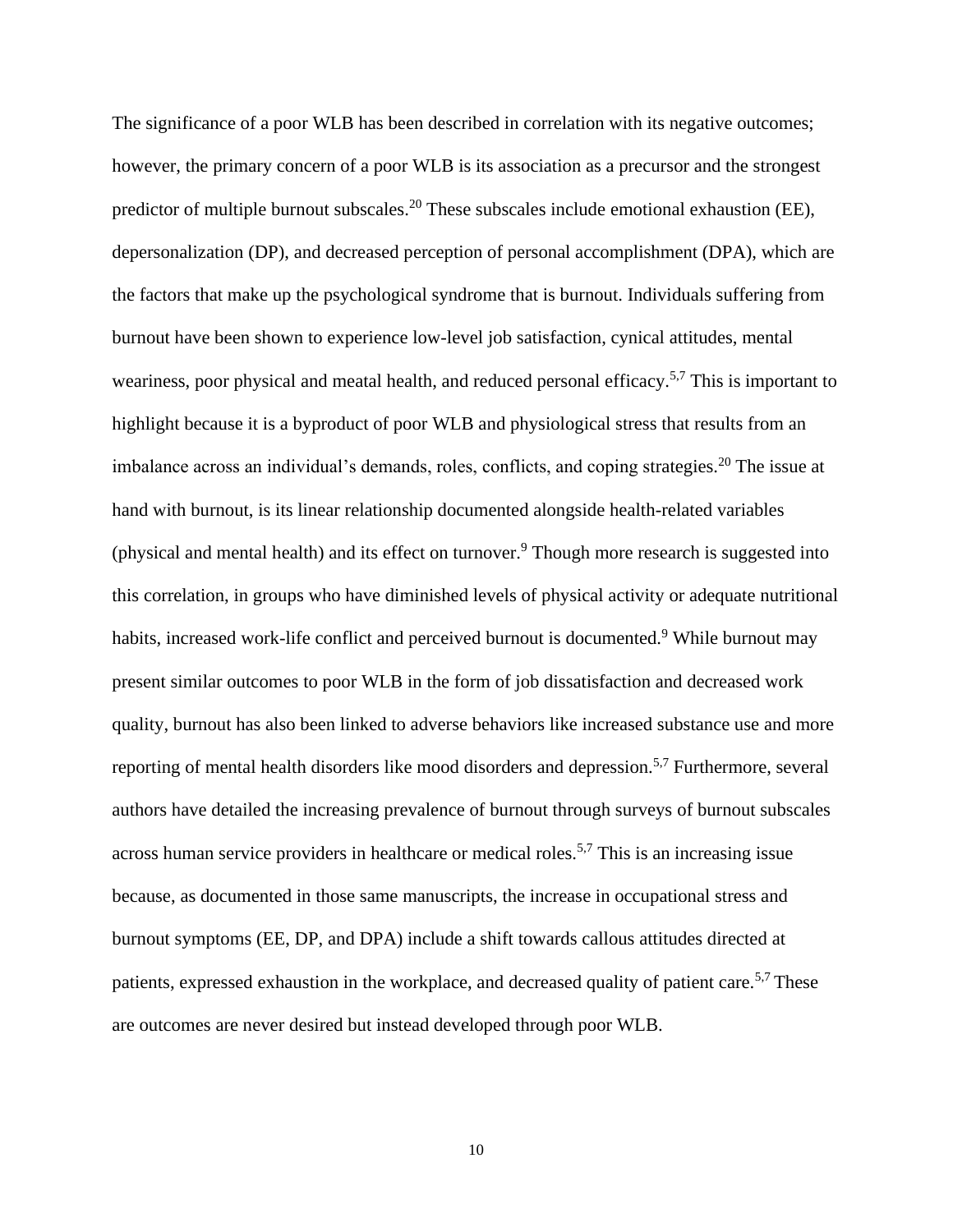# *Work-Life Balance in Athletic Training*

Athletic Trainers (ATs) are health care professionals who specialize in six domains of practice and apply those domains across a multitude of healthcare settings. These domains include prevention, clinical evaluation and diagnosis, immediate care, treatment and rehabilitation, organization and administration, and professional responsibility.<sup>21</sup> As of 2022, the job settings employing ATs have been broken down by the NATA as follows: 19% in college/university, 18% secondary schools, 17% clinics and hospitals, 27% are students, 2% in professional sports, and 2% in emerging settings.<sup>22</sup> As ATs continue to expand into various settings where they provide worth and value as healthcare professionals, interprofessional struggles like poor salaries, long hours, lack of respect and appreciation, and more have all been identified as perceived barriers when examining the work-life balance in this population.<sup>7,9</sup> These struggles have informed literature across the AT profession, through the use of burnout subscales. In two nationwide surveys focused on burnout in the professions, burnout syndrome was quantified via MBI (Maslach Burnout Inventory) and the three rated burnout subscales DP, DPA, and EE, presenting results that suggest a change in burnout trends across the professions.<sup>5,20</sup> While previous literature suggested that EE and DP were low across AT compared to other healthcare professions,<sup>20</sup> current systematic reviews suggest that physical, emotional, and behavioral concerns stemming from increased burnout subscales (EE, DP, and DPA) are contributing to recent turnover and attrition across the profession.<sup>5</sup> Because of the aforementioned issues facing the profession, along with the mounting research surrounding burnout and poor WLB in the profession,5,7 the NATA released a position statement in 2018 titled *Facilitating Work-Life Balance in Athletic Training Practice Settings*. 9 In this position statement, the NATA sought to promote a positive WLB in the profession by examining the barriers that exist among its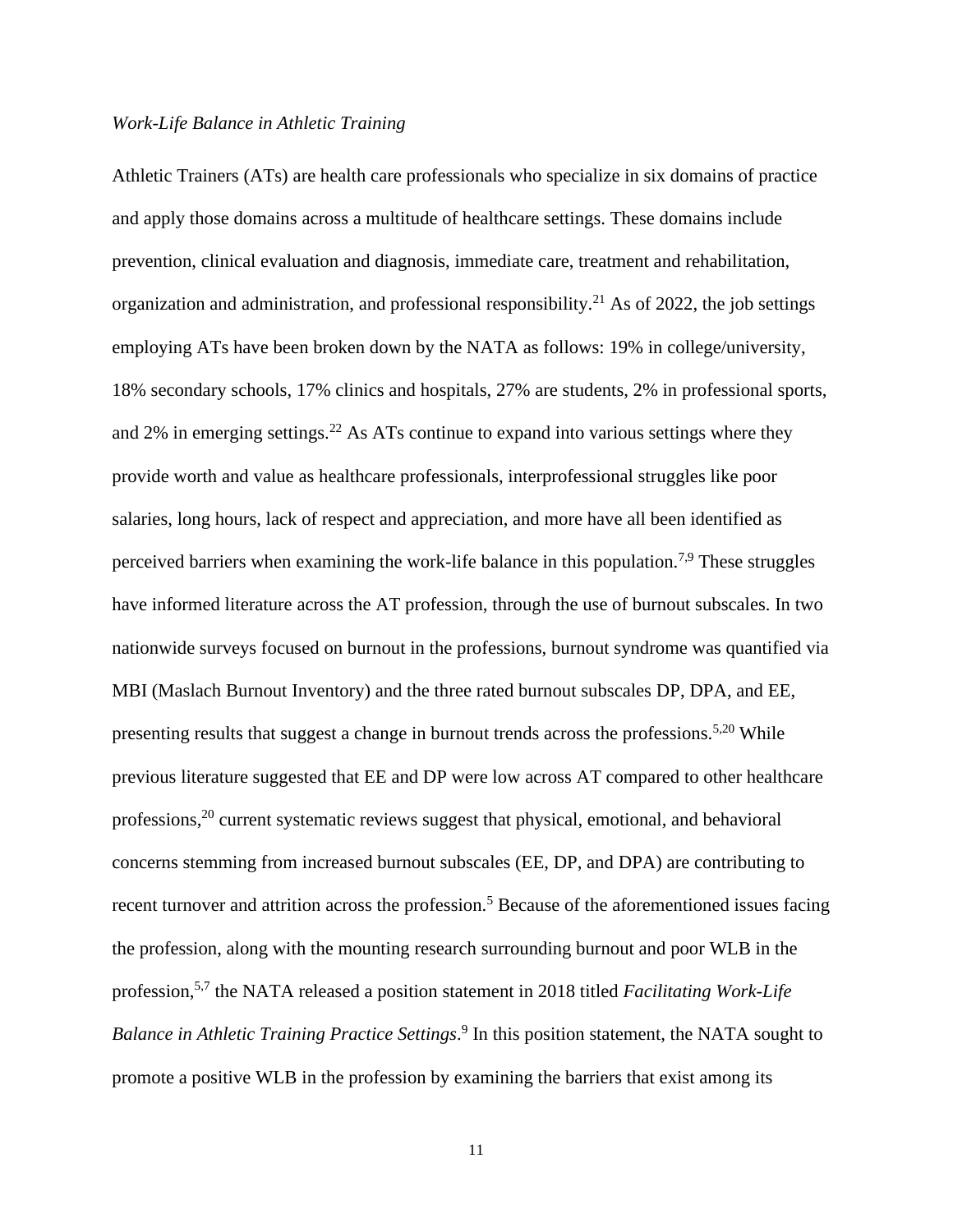members so that workplace strategies and recommendations could be made. The barriers discussed were based on multilevel factors that span an individual's perceptions about their life across sociocultural factors, individual factors, and organizational or structural factors.<sup>23,24</sup> The sociocultural factors included gender ideology and cultural norms or expectations. The individual factors included personality, gender, sex, and practice settings. The organizational or structural factors include job demands, role strain, conflict, overload, autonomy, flexibility, advancement, lack of value, and compensation. In a systematic review of AT burnout conducted by Oglesby, Gallucci, & Wynveen,<sup>7</sup> it was suggested that the growth of burnout across the profession has resulted in physical, emotional, and behavioral concern. As further explained by these authors, the significance of this outcome is found in the correlation burnout has with turnover or poor retention of clinicians in the profession.<sup>7</sup> At worst, an experimental research study outlined the alarming increase of ATs utilizing poor coping mechanisms like substances (alcohol, tobacco, and marijuana) to address their burnout.<sup>25</sup> In an investigative study examining substance use in ATs, it was found that 46% of collegiate ATs were engaging in a binge-drinking episode over the past month, with EE and DPA quoted as burnout subscales heavily associated with the episode.<sup>25</sup>

Previous research highlighted the differences across the AT profession when considering WLB.<sup>5,7,9,20</sup> Though WLB is a common issue stemming from problems faced by clinicians universally, literature outlined the impact of individual differences in worker characteristics and specificity on perceived WLB.<sup>1</sup> Across the profession, variables like age, family, sex, personality, setting, and parental status are a few examples of variables that can alter job satisfaction and WLB.<sup>9,7,23,24</sup> These differences exist within the multilevel factors discussed in the NATA WLB position statement and present themselves as demographic or individual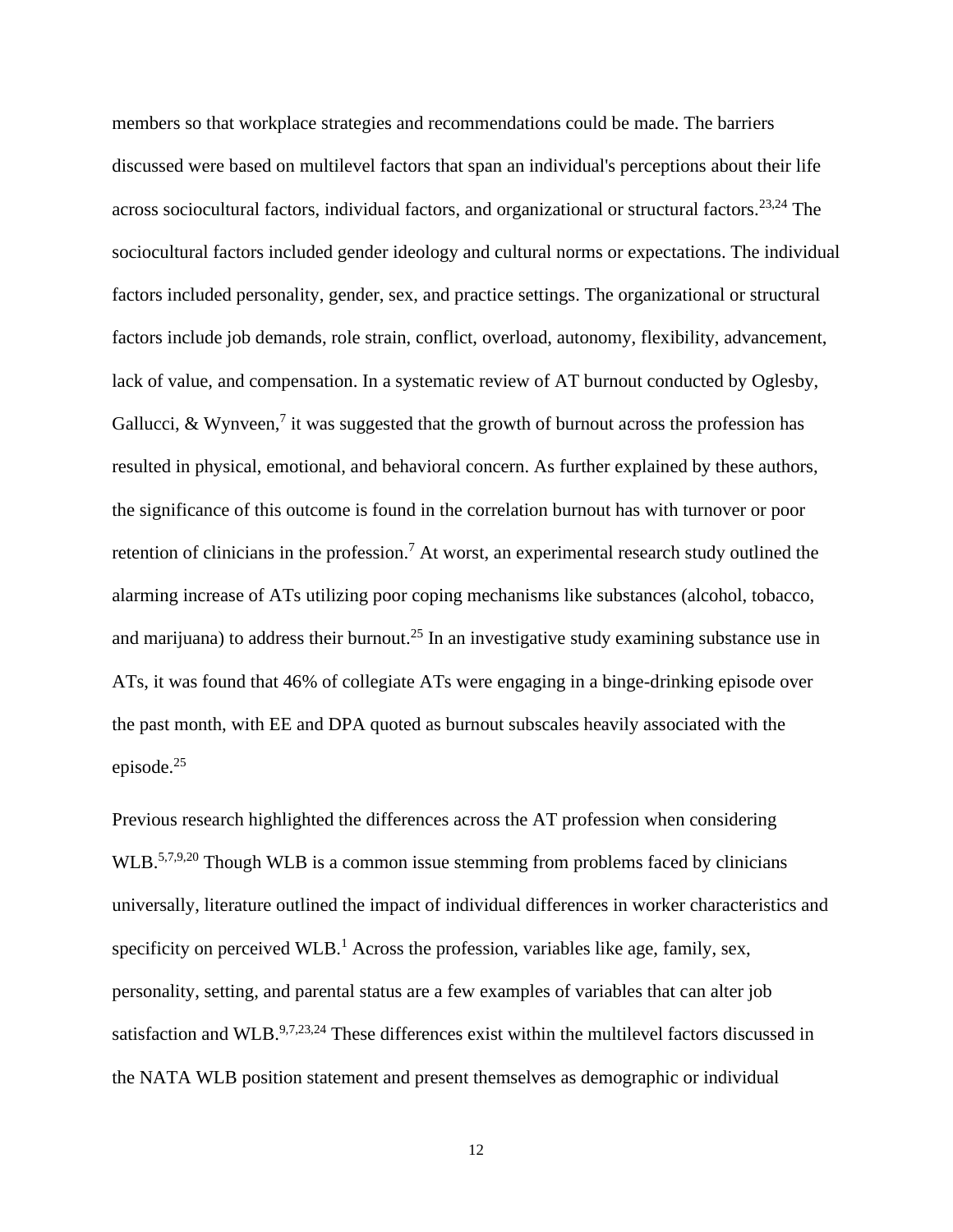differences. This is not suggesting that issues like role conflict, ambiguity, job demands, lack of perceived value, lack of promotion or achievement, and more are not crucial to the decline in AT WLB,  $^{1,3,5,7,9,18,19}$  because they are; however, some groups within the AT population manage stressors that are not shared across the body of ATs. These groups include female ATs, minority groups, and ATs in collegiate work settings. In an interview study conducted by Mazerolle, Borland,  $\&$  Burton,  $^{26}$  barriers to entry, gender bias, and discrimination were discussed as stressors facing young female ATs across the landscape of college athletes. This was expressed through a perceived lack of respect and investment in females ATs who were also juggling workfamily conflicts, workplace responsibilities, role perceptions, and parenthood.<sup>27,28</sup> With the addition of stressors experienced by female ATs, it is not unlikely to see research outcomes that suggest WLB differs across gender. In a separate study by Mazerolle, Eason, & Goodman,<sup>6</sup> WLB was quantified through the use of self-rated resiliency, hardiness, and affectivity polls. In their results, it was found that ATs who rated their hardiness, resiliency, and positivity higher, had lower work-life conflict scores indicating a more positive WLB. However, in this study, females self-scored their resiliency lower across questioning, which is consistent with current research findings that suggest that gender differences do have implications on WLB.<sup>6</sup> Additionally, in a profession-wide systematic review of AT burnout, it was noted that female ATs experience a greater burnout rate than male AT which caused them to depart from the profession almost 20 years earlier than men.<sup>5</sup> This review contributed this sex-specific statistic to work-family conflict arising from marriage and parenthood responsibilities.

Beyond gender differences, several articles highlighted that employment and leadership in sports settings are predominantly held by Caucasian males, representing 84% of Head AT roles while Black ATs make up 3.4% of Head ATs and 4.6% of assistant ATs.<sup>6,29,30</sup> While not studied in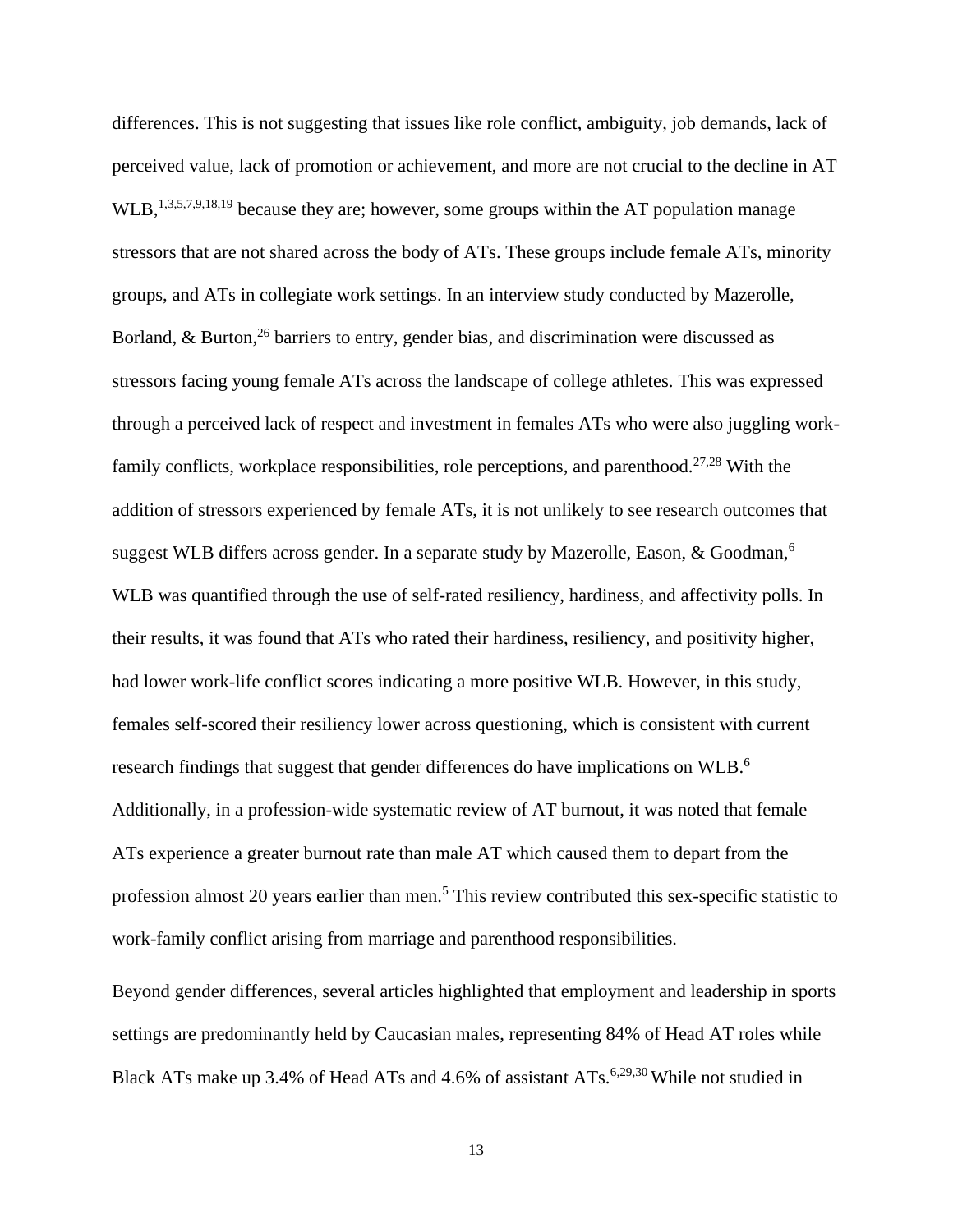depth across athletic training, journals like the *Human Resource Development Review* have outlined that a lack of representation for minority groups can lead to performance feedback that is fraught with bias against minority groups, loss of opportunity or upward mobility for deserving minority employees, and a lack of perceived acceptance.<sup>31</sup> These possible roadblocks compounded with the stressors commonly experienced across athletic training, add to the effect individual demographics play on WLB stressors. Finally, the NATA position statement on WLB has explored the type of clinical setting as a factor that contributes to perceived WLB, adding to the pool of literature that suggests demographics compounding the effect of perceived WLB. Division I historically has been the primary institution-level surveyed for WLB and retention data because of the demands presented by the setting and the lack of a true off-season.<sup>9</sup> While the position statement expressed that individuals in the DI collegiate setting portrayed a successful WLB,<sup>9</sup> there was also an agreeance with concurrent research that work-family conflict is still prevalent,<sup>9,26,28</sup> which is a large stressor that contributes to negative WLB.<sup>17,18</sup> Despite the depth of research into other National Collegiate Athletic Association (NCAA) division classifications, a literature review by Gallucci and Peterson, $32$  is the primary source that detailed differences among these classifications. As a part of their take-aways, it was found that Division I institutions provided increased rates of staffing, size, scope, and satisfaction with facilities that were not incrementally or even linearly distributed across other classifications.<sup>32</sup> Furthermore, it was discussed that many institutions were providing care to a comparable number of studentathletes across division classifications while not having the resources or staff members (full or part time) to ensure comparable care. Despite findings that resources decreased in a linear fashion to the descending division, levels of decremental satisfaction were not linear in a decrease in division and resources.<sup>32</sup> Instead, it was suggested that ATs at DII NCAA institutions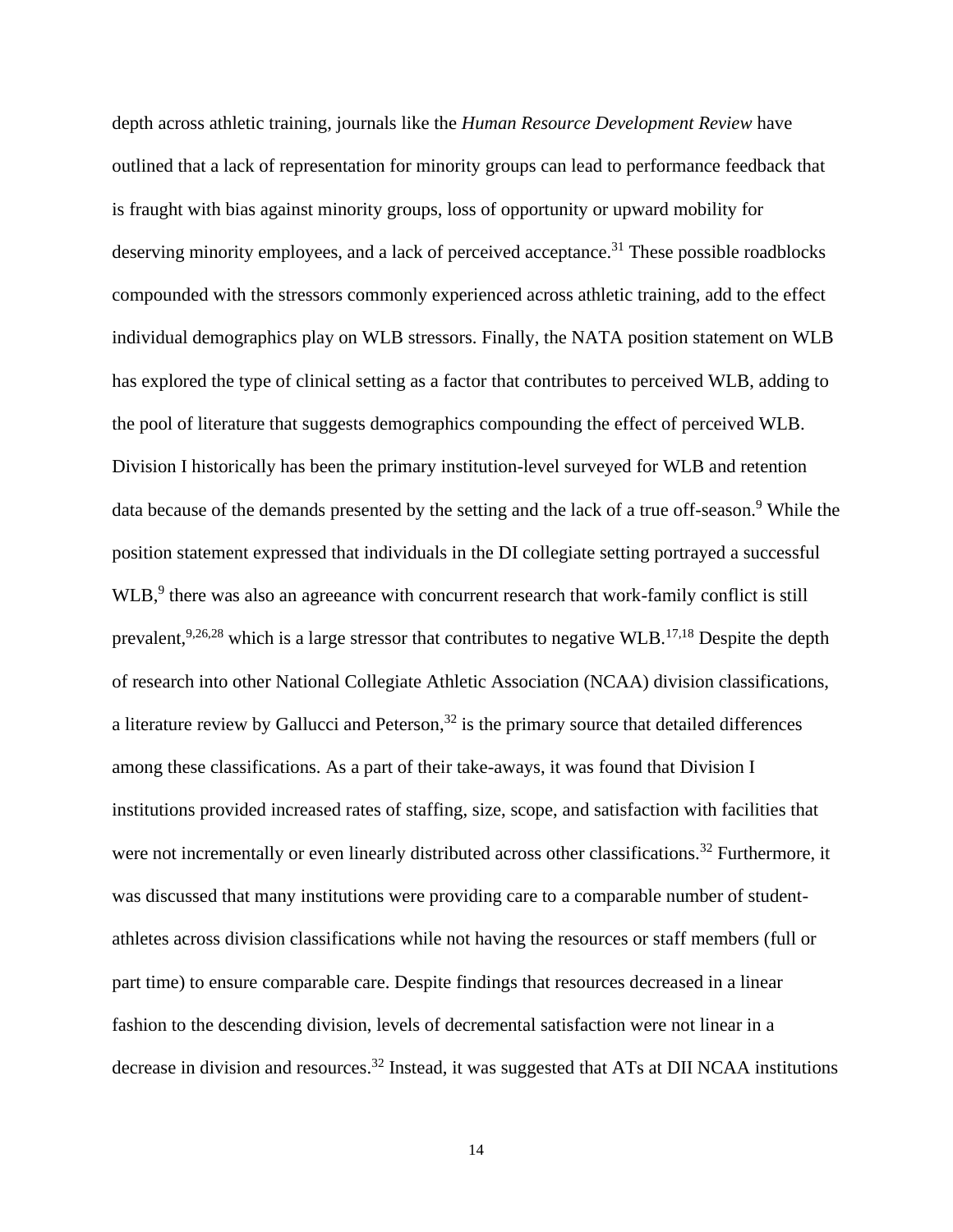scored the lowest across the facility satisfactorily survey items.<sup>32</sup> Job dissatisfaction, alongside work hours, team schedule, job demands, and workload,  $9.33$  remain indicators for burnout and poor WLB in the AT population, however, current data from the NATA suggests that NCAA division does not affect an individual's job satisfaction or intention to leave the profession.<sup>9</sup> Despite these findings, future research across NCAA division classifications have been recommended to validate or refute the current body of literature that commonly reflects WLB and WLB predictors in the Division I AT,  $33$  despite their being noted differences in resources, staffing, and workload across these classifications.<sup>32</sup>

# *Work-Life Balance among Athletic Training Students*

For any persons that aspires to become an AT, they must graduate from a CAATE accredited educational program and pass the Board of Certification (BOC) exam.<sup>10</sup> After educational programs and a passing score on the BOC, most states require additional credential and licensure to practice in-state. A new standard for AT education will now be enforced that prevents CAATE accredited programs from admitting, enrolling, or matriculating baccalaureate level students.<sup>10</sup> This shift does not create a novel master's degree in athletic training, since the entry-level master's degree has existed since the early 1990s and has been studied before in their relationship to BOC outcomes,  $34,35$  but it does elevate the profession to meet the work produced by the NATA Executive Committee for Education (ECE).<sup>10</sup> Based on agreement from all pillars of the NATA Strategic Alliance (BOC, CAATE, NATA, NATA Foundation), AT education was updated to promote growth, future, and longevity of the profession.<sup>10</sup> This shift in the AT education landscape establishes an entry-level master's degree as the standard of education in order for students to sit for the BOC exam and to receive credentialing.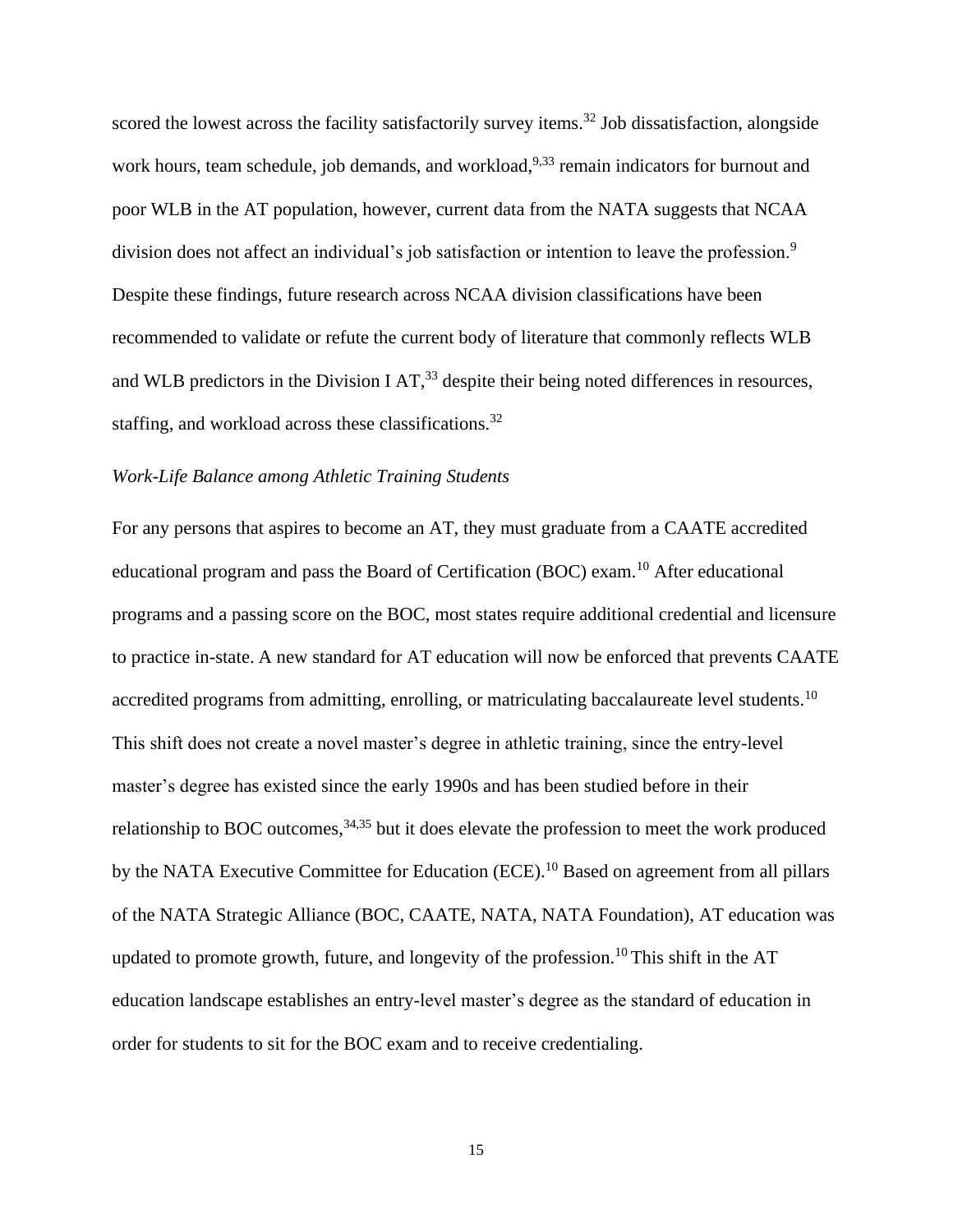Traditionally, studies that examined WLB, burnout, or life stressors across the profession primarily focused on AT professionals. Around 2001, researchers in AT started to dissect all the research that had been done surrounding AT professionals and burnout but not ATS, highlighting that upwards of 40% of all ATs (professional and student) were suffering from burnout and depression.<sup>36</sup> In their background dissemination, life stressors or chronic distress from events like extensive time commitment, low salary, limited opportunity for career advancement, poor working conditions, job dissatisfaction, and co-worker conflicts<sup>36,37</sup> were all listed and later validated<sup>1,3,5,7,9,18,19</sup> as stressors that promote poor WLB or serve as burnout predictors. Across various settings where AT's practice, thousands of ATS provide supervised care to studentathletes daily across their CAATE accredited clinical sites and internship locations.<sup>36</sup> As ATS balance their clinical development and responsibilities, they also experience similar stressors compared to traditional college students. Students across higher education have been found to perceive their academic life as stressful and demanding, resulting in cognitive and emotional reactions.<sup>36</sup> Furthermore, in a survey of generalized college students, 42.5% reported moderate levels of perceived stress, whereas 27% reported stress levels beyond what they feel is selfmanageable.<sup>37</sup> For many college students, their academic stress is compounded by life adjustments like financial pressures, lack of familiar social support, and more that are expressed as low self-esteem, little optimism, and low self-efficacy across more than half of sampled populations.37,38 With emerging research of college students and their relationship with burnout or stressors,<sup>38</sup> as well as with a plethora of literature surrounding burnout among AT professionals, researchers shifted their focus towards the sparse equivalent of research in ATS subpopulations. In an effort to examine how clinical obligations and generalized college stressors overlap and present in ATS, a survey-based prospective study was conducted in 2011 that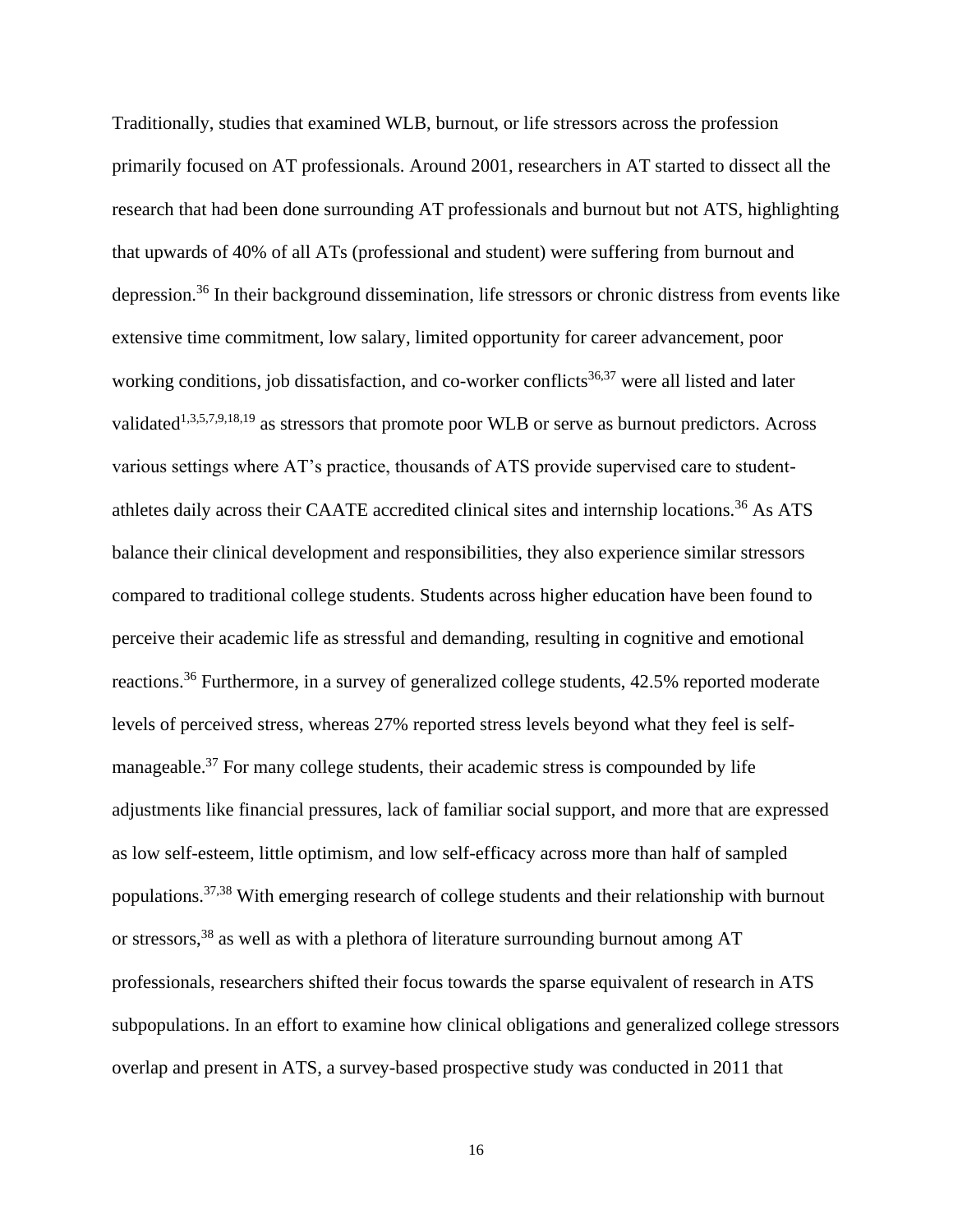investigated burnout experiences, burnout contributions, and burnout perspectives of ATS.<sup>14</sup> In their findings, a majority of the students interviewed stated that they have perceived burnout thus far in the profession, and that they expect a career in athletic training to present the potential for further burnout.<sup>14</sup> This perceived burnout was primarily observed among preceptors within the AT profession, however, some students did report personal experiences with burnout in their settings.<sup>14</sup> These outcomes were associated with a student response that indicated role strain and time constraints as primary factors leading to burnout, $14$  which as commonly seen across professional AT responses, $1,5,7,9,18,19$  and are validated by current systematic reviews that continue to highlight burnout across ATS.<sup>7</sup>

While ATS are not certified to perform the duties of ATs, there is a mirroring of responsibility, stressors, and more seen across the ATS subgroup of athletic training. This can best be seen in the NATA position statement on WLB.<sup>9</sup> Though a student section is not allocated, it is understood that students face similar challenges and/or have similar perceptions to their preceptors and mentors. Literature examining the ATS experience highlighted a concept termed professional socialization (PS) or socialization to explain this phenomenon.<sup>15,16</sup> In their studies, PS is a process where an ATS is educated and introduced to the role and responsibilities of an AT. This is a 3-phrase process, that allows the ATS to shape and develop a perception of the profession.<sup>15</sup>These three phases are viewed as 1) recruitment, 2) professional or anticipatory, or 3) organizational.<sup>15</sup>While PS will be discussed in length regarding coping strategies literature, exposure and socialization aspects should not be overlooked for their effect on negative perceptions of the profession. These negative perceptions of the profession have been described as long hours and scheduling, low salary, and family conflict issues.<sup>16</sup> Across these studies, there remains a marked connection between burnout and retention, even to the point where the number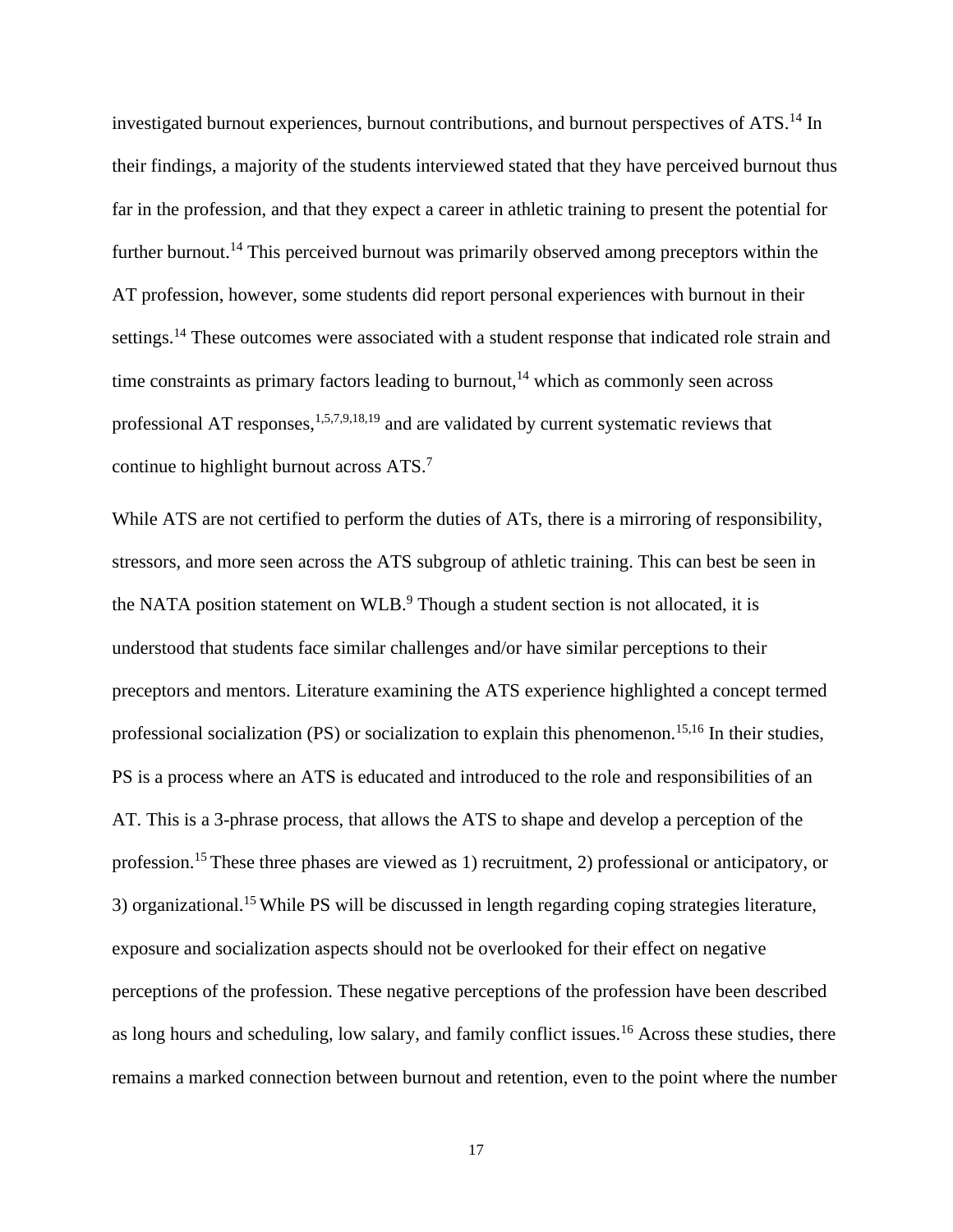of hours worked could serve as a precursor to that prevents ATS transition to practice.<sup>14</sup> This sentiment was later challenged and disputed in an original research study that surveyed undergraduate ATS for their perceptions on burnout and WLB.<sup>39</sup> While this background was understood, socialization aspects like mentorship were also crucial to the study design. In their findings, Barrett et al.<sup>39</sup> identified that while senior ATS had experienced burnout, perceived burnout in their preceptors/professors, and acknowledged that a work-life imbalance will be a professional struggle, socialization also taught ATS WLB strategies that provided hope and resolve that a proper WLB could be achieved.

As literature has sought to fill the void of burnout and WLB research regarding the ATS experience, current educational shifts have created distinctions in the level of higher education among ATS. Despite educational shifts,  $10$  a few research studies exist to depict the difference, if any, between undergraduate and graduate  $ATS$ .<sup>11,39,40</sup> In an original research study of both undergraduate and graduate ATS, utilizing the Maslach Burnout Inventory (MBI) was used for qualitative comparison, both groups of ATS reported higher burnout scores compared to previous studies of ATS groups.<sup>11</sup> Other important outcomes indicated that undergraduate students had higher levels of the burnout subscales EE and DP, suggesting that the shift to an entry-level master's may be beneficial for ATS retention. The authors also estimated that around 69% of athletic training programs were bachelor programs at the time of this survey.<sup>11</sup> In slight comparison, original research solely focused on graduate-level ATS suggested that high-level stressors and burnout predictors were more a result of DPA.<sup>40</sup> In the conclusions of both articles, it was recommended that future research be conducted to validate these findings while taking into account factors such as specific year, gender, and more.<sup>11,40</sup> Burnout and WLB research have been inclusive of demographic information within the profession of AT, with examples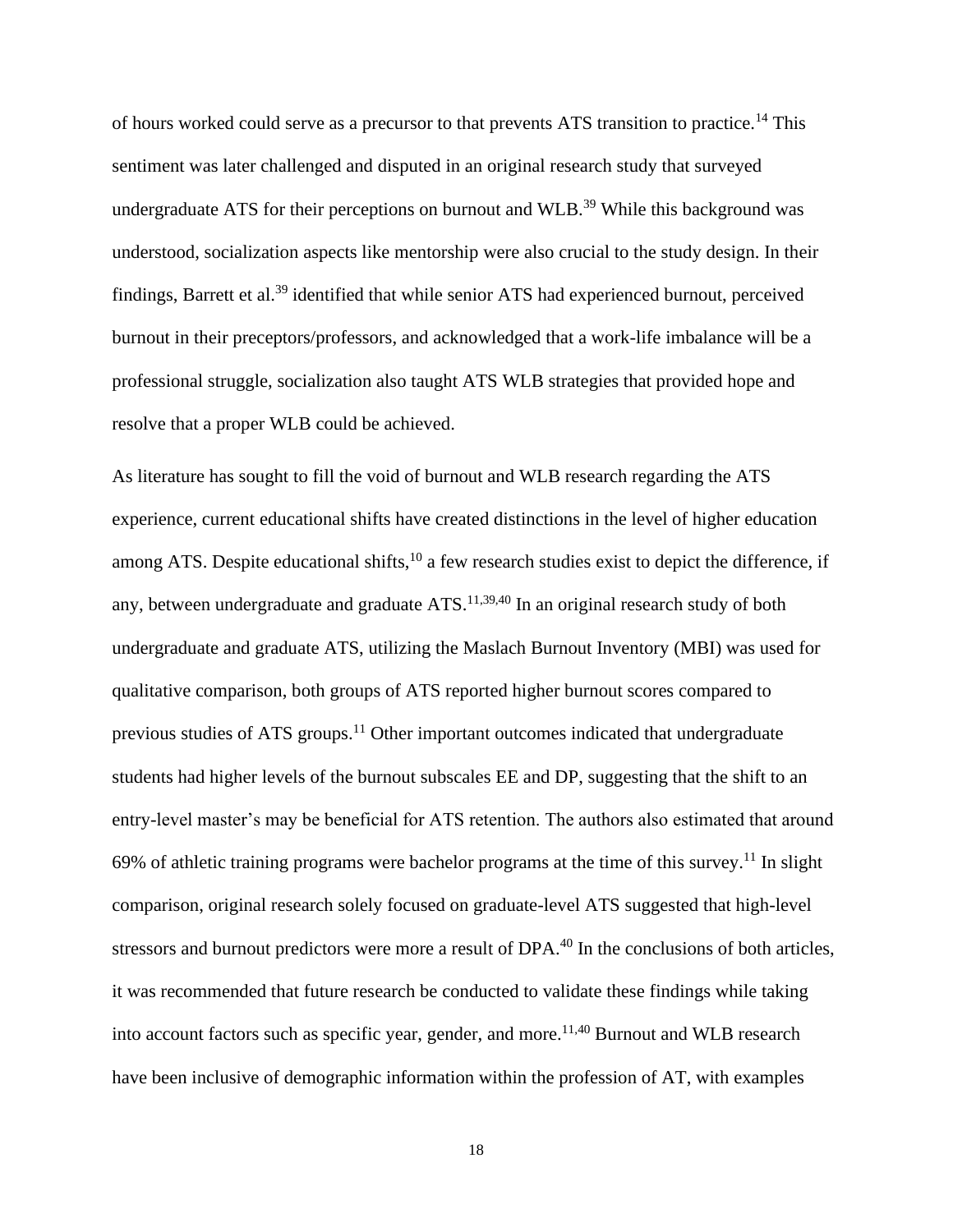seen across sex<sup>,6,26-28</sup> and ethnical backgrounds.<sup>6,29,30</sup> However, these same topics have a lack of existing literature among the ATS population, allowing no room for comparison or validation of these outcomes beyond a perception-based article that survey parenthood perceptions and their possible effect on professional retention.<sup>41</sup> Beyond gender demographic, clinical setting-based demographics were also points of emphasis in the NATA position statement on WLB.<sup>9</sup> In a comparison study between graduate and undergraduate ATS, it was found that NCAA division was predictive of increased burnout scores, with students at NCAA DII or DIII affiliations having decreased burnout scores compared to students at DI affiliate universities.<sup>11</sup> While this finding was not synonymous with outcomes in the professional field, which suggested lower satisfaction and WLB in smaller NCAA divisions, $32$  this does serve as a precedent for ATS burnout information across demographics like work setting. While undergraduate and graduate students all reported elevated levels of EE and DP, students enrolled in non-Division I institutions and in undergraduate programs presented lower  $EE$  scores.<sup>11,32</sup> This study suggested that an increase in stressors like marriage, clinical hours, and social stress among students increased DP.<sup>11</sup> Furthermore, graduate ATS and females reported increased stress levels leading to increased EE and DP compared to their peers. $^{11}$  In conjunction with finding across ATS demographics for WLB and burnout, there have been several recommendations for the incorporation of coping strategies to negate and develop stress management techniques in ATS that affect stressors.10,11,14,16,20,40 As the research community was beginning to pursue literature to identify and make recommendations for coping mechanisms among ATS, the world embarked on its first worldwide pandemic in almost a century.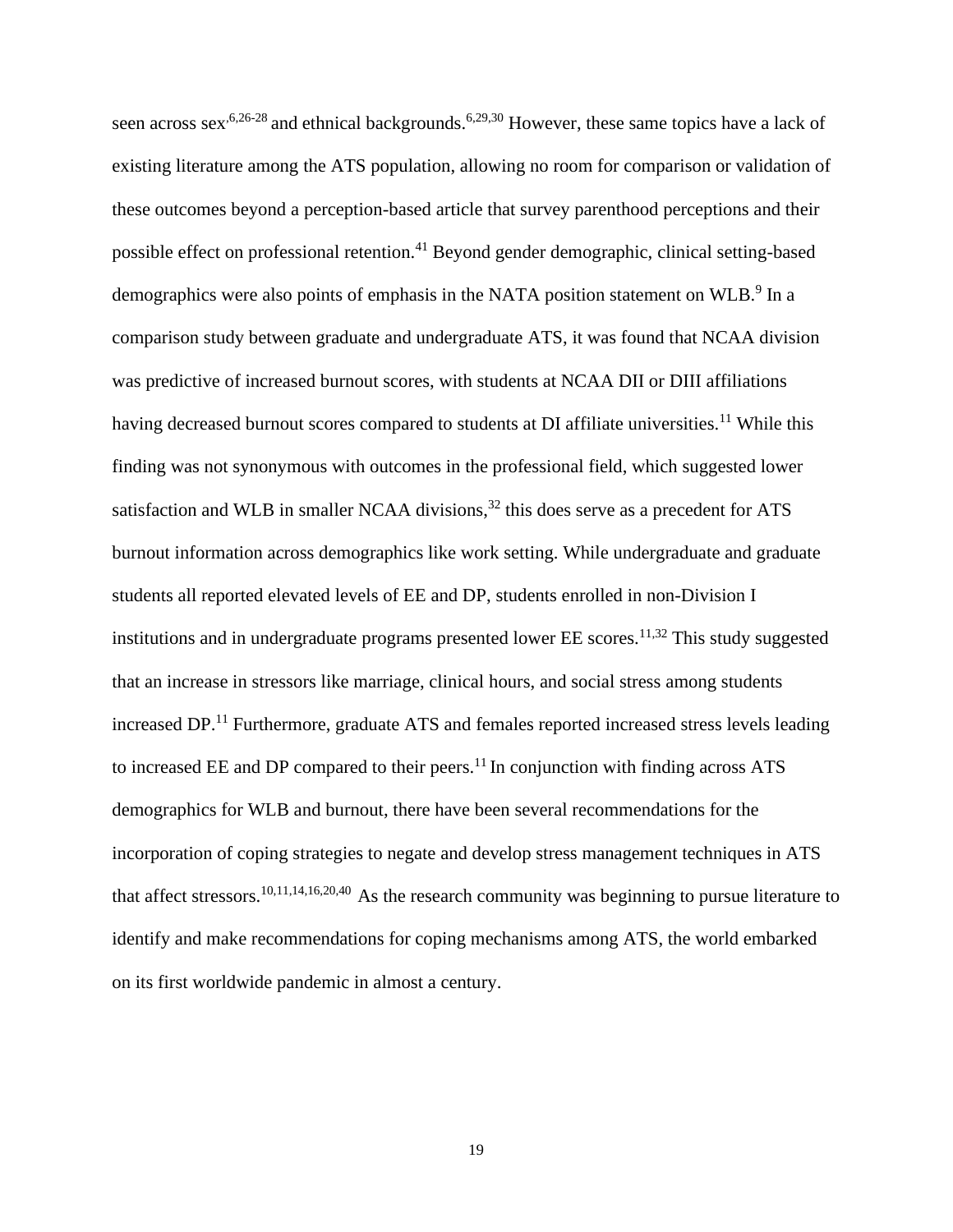# *COVID-19 Pandemic and ATS*

In December 2019, COVID-19 medically known as severe acute respiratory syndrome coronavirus 2,<sup>42</sup> became recognized as a growing national threat to public safety. As the virus remained unknown in terms of mortality, worldwide leaders mandated entire countries to lock down in an attempt to prevent the spread of infection. This lockdown came into effect in March 2020 in the US, shutting down businesses, schools, and requiring many people to work from home. During this time, ATs showed resiliency and adaptability as health care professionals in the event of a crisis, but it also created uncertainty, fears, and mental health concerns stemming from job status, finances, and more.<sup>43</sup> More specific to the student populations, medical students were surveyed during the pandemic, exploring effects on burnout and mental health (MH).<sup>44</sup> Outcomes included MH deterioration and increases in depression, increased cynicism, increased EE, and a report that 1 in 5 students were struggling with burnout.<sup>44</sup> When examining the ATS pandemic experience, research focused more on the student's ability to cope and manage stress opposed to examining differences in burnout, stress, MH, or WLB.<sup>45</sup>Through the interaction with responses during the pandemic, there was a noticeable increase in the prevalence of burnout with a form of mental health disorder or symptom. Recent literature findings suggested that identifying individuals at risk for burnout, or those who are currently experiencing burnout may be an important step in preventing anxiety and depression in individuals, since current research suggests burnout has a complicated relationship with depression and anxiety. <sup>40</sup> This is a significant statement since research suggests that around 90% of college students experienced negative mental health symptoms during the COVID-19 pandemic.<sup>45</sup> Not to be overlooked, however, is the research from the psychological community that disagrees on the strength of association between burnout, depression, and anxiety.<sup>46</sup> For ATS specific populations before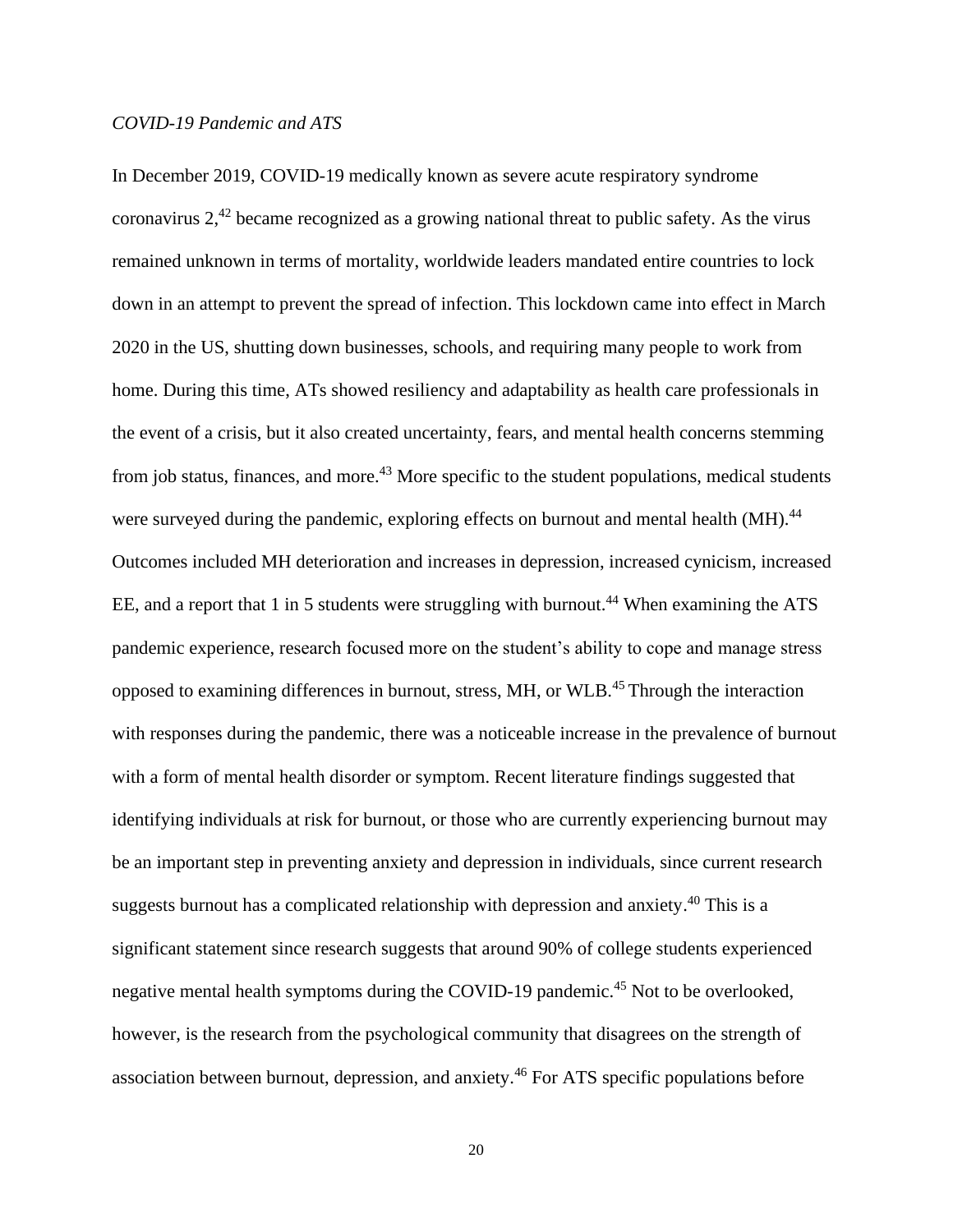COVID, reported outcomes for their 204 ATS participants including moderate stress and risk for clinical depression in  $1/3$  of the sampled population.<sup>47</sup> Comparable outcomes have yet to be published regarding stress and MH during or after the pandemic. Furthermore, no gender differences were identified in this study across ATS MH.<sup>47</sup> In association with the COVID-19 pandemic, was the development and incorporation of coping strategies to manage inflated levels of stress.47,48 Examples of pandemic-related coping mechanisms included strict personal protective measures (90%), avoiding public gatherings (80%), and personal coping strategies like gaming, religious devotion, social media, communication, and individual relaxation techniques.<sup>48</sup> These individual relaxation techniques included meditation, physical activity like exercise or sports, music, and more. This development in utilization is important because positive coping strategies have been described as pivotal in decreasing stress and depressive symptoms in students and ATS.<sup>47</sup> As explored throughout the pandemic, and as literature in ATS WLB is seeing, positive coping strategies can lead to a healthier lifestyle and longevity in the profession.9,44-47

# *Coping Strategies*

The universally acknowledged method for promoting a positive balance in work-life or workconflict situations is through the incorporation of appropriate coping strategies. Coping strategies are a part of the pendulum that serve as a positive WLB predictor, opposed to negative WLB predictors like occupational stress (anxiety, frustration, anger, etc.)<sup>5</sup> that result from job demands, role strain, long hours, and more.<sup>9</sup> The NATA WLB position statement provided workplace strategy recommendations or encouraged coping strategies to assist its members. These recommendations are given for ATs in all work settings, and they are broken into three sections: practices for supervisors or administrators, practices for individuals, and non-workplace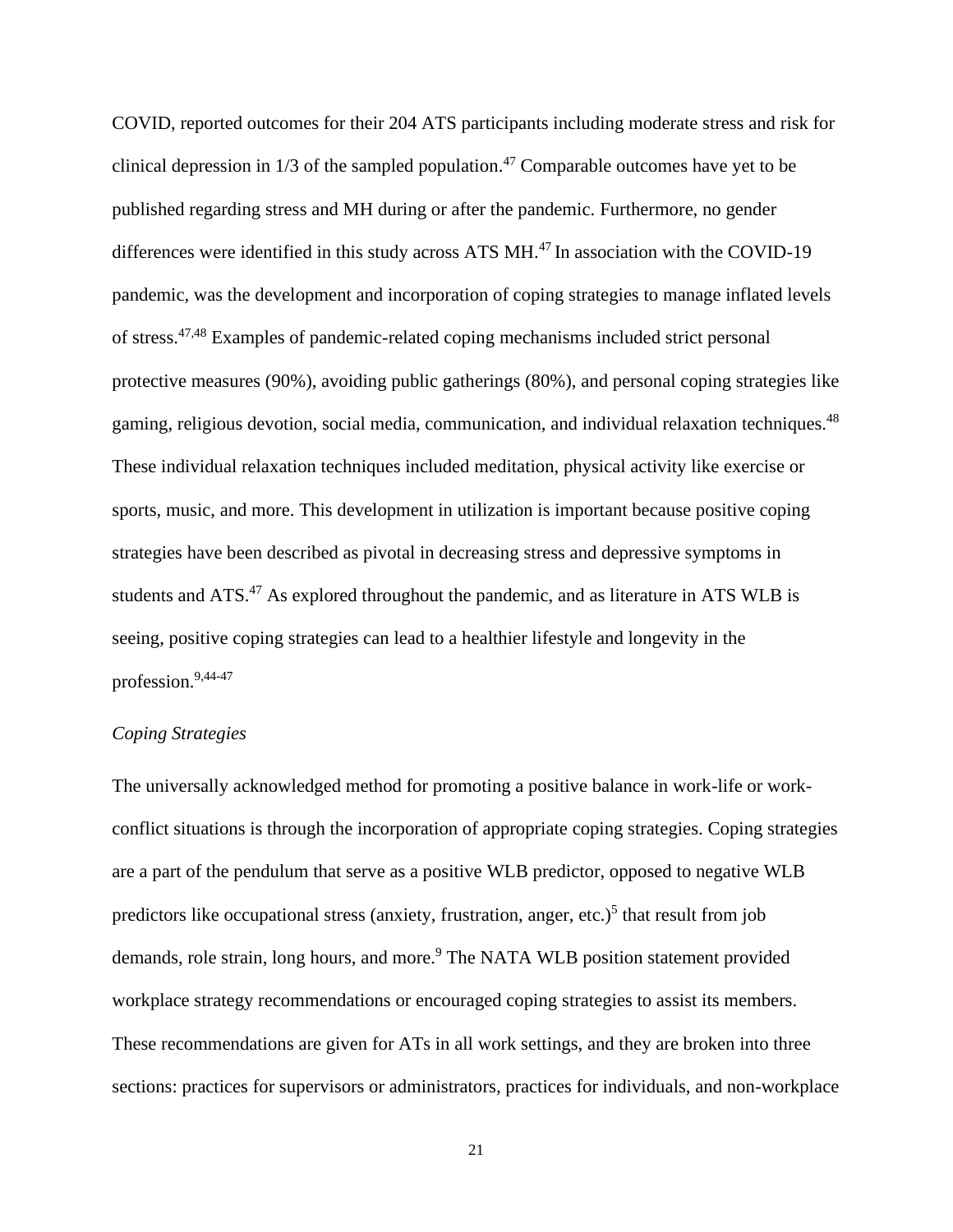recommendations. Section one provides direction for writing neutral policy, communicating effectivity, workload analysis, job sharing, mentorship programming, social and emotional support, recognition and achievement awards, and advocation for larger salaries.<sup>9</sup> Section two provides encouragement to set boundaries, prioritize obligations, create goals, and negotiate roles for individual practices.<sup>9</sup> Section three shares non-workplace tips like disengagement, creation of social networks, separation of roles from work to life, and more.<sup>9</sup> These recommendations address the commonly stated stressors that lead to WLB or work-family conflicts. Those stressors include role conflict, ambiguity, job demands, lack of perceived value, lack of promotion or achievement, and more.<sup>1,3,5,7,9,18,19</sup>

For ATS populations, these WLB position statement recommendations should be considered as a means to assist with the transition to practice, if possible. Students, however, face a different set of stressors than simply those mirrored from their preceptors and professors. Students in higher education deal with emotional stress such as anxiety and academic stress related to workload, preference pressure, time management, and more.<sup>49</sup> Upon graduating, ATS have likely already experienced burnout, are aware of its presence in the profession, and acknowledged there could be some difficulty in raising a family while working as an athletic trainer.<sup>39</sup> However, the successful WLB strategies that ATS observed in their preceptors gave them hope and had more weight over their perceptions.<sup>39</sup> This group of students indicated that the behaviors modeled by their preceptors gave them hope for the future and showed them specific coping strategies to use. Those behaviors include clear communication, helpful co-workers, and healthy work relationships. In literature specific to student burnout, a chart of recommendations was created for reducing burnout in ATS, targeting the educational program and the student.<sup>14</sup> Leading up to this resource, it was detailed that primary sources of burnout in ATS were rooted in role strain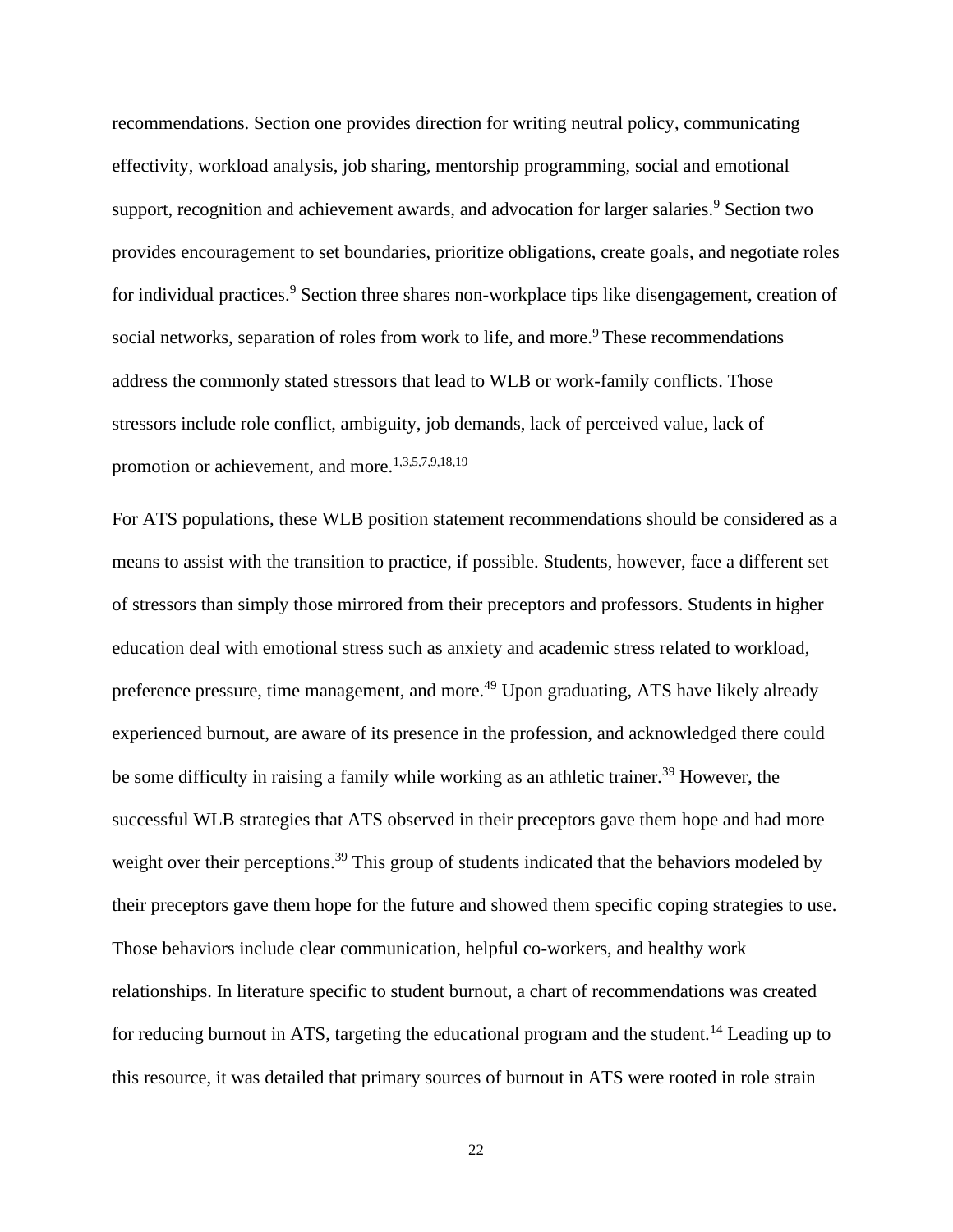and time, whereas the primary method of coping and management were personal time and social support.<sup>14</sup> This chart echoed recommendations on the education of burnout and stress management techniques, while encouraging communication, mentorship, and self-responsibility tasks. Within similar burnout specific research, the Oglesby et al. stated,

"Coping strategies used by ATSs to manage their clinical and academic responsibilities were also addressed by authors of a single qualitative study. Students not only used support networks both inside and outside their athletic training programs but also relied on physical outlets (eg, sleep and exercise) and time-management skills (eg, making lists or keeping organized datebooks)."5p.426

Those specific modes of coping were a mix between the current recommendations and strategies seen across students and in the profession which include social support networks, and then physical outlets like sleep and exercise which have yet to be listed as coping strategies until this point. These implementations most likely stem from the previous years of COVID-19 pandemic and lockdown initiatives, where individuals were homebound for a majority of their time while also in an elevated burnout and MH state.<sup>44-46</sup> During this time, multiple media outlets were promoting the use of self-help or evidence-based practice interventions like physical activity and rest to combat mental health and burnout symptoms. Physical activity is considered via systematic review to be an effective medium for the reduction of burnout,<sup>51,52</sup> and poor sleep contributes to burnout.<sup>52</sup> An emphasis on coping mechanisms was developed and focused on by ATS to manage the stress of the pandemic and unknown academic world.<sup>45</sup> These include understanding the importance of adaptability and flexibility, empathy for self and others, and stress management through means of exercise and disengagement.<sup>45</sup> Lastly, it was noted that women had greater levels of financial stress and more instances of self-punishment as a coping strategy. This was consistent with previous research that suggests women represent a higher level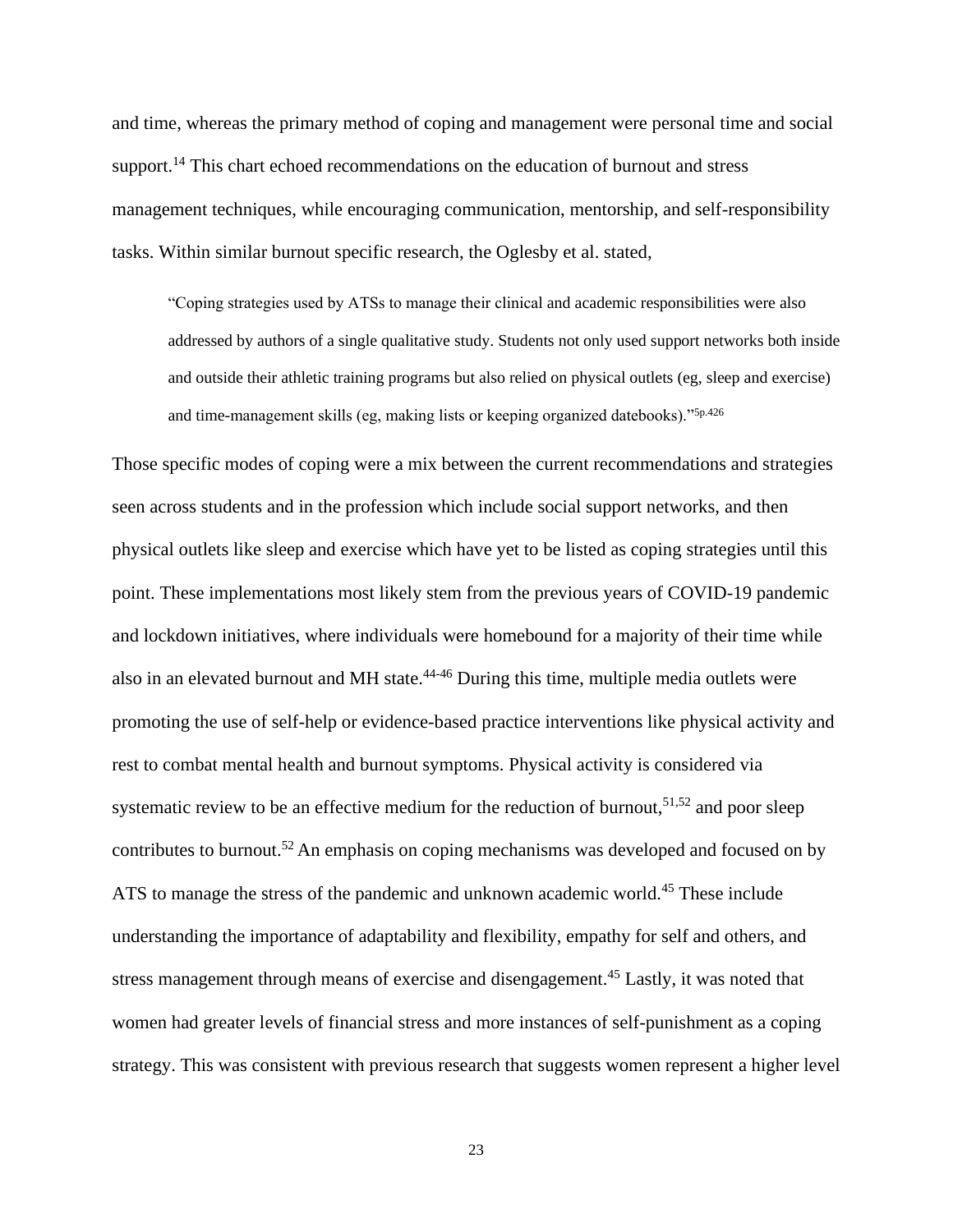of overall stress, while being more likely to lean towards an emotionally focused coping responses opposed to problem-solving responses.<sup>50</sup>

Certified athletic trainers should promote primary prevention strategies that help student athletic trainers cope effectively with anticipated life stress and should provide a holistic approach to assisting student athletic trainers in times of need.<sup>36</sup> Since then, numerous studies have examined and recommended professional socialization as a primary means to accomplish such outcomes. The socialization framework has gained popularity recently and has been utilized to investigate career choice, student retention, and educational and workplace preparation. <sup>14</sup> This concept originated from the familiarity and recommendations surrounding the use of support groups, whereas many ATS social support structures are significantly represented as family (91.5%), or peer non-ATS (63.7%). As suggested in previous research, ATS who indicated higher social support also reported positive physical and mental wellbeing, MH, and perceived stress.  $46,47$ Since socialization does function as a mentorship more often than not, these experiences can negative perception aspects like long hours, low salary, and family conflict issues, while also creating positive aspects like the future of the profession, the dynamism of the profession, professional enthusiasm to work, and more.<sup>16</sup> Ultimately, the goal of socialization is to promote ATS professional retention and satisfaction, role model, and mentorship.<sup>9,53</sup>

#### **Conclusion**

Through examination of the literature surrounding WLB, burnout, PS, and MH of AT and ATS, this literature review has demonstrated a need for ATS research across demographic differences and utilized coping strategies. Across literature conducted on the AT profession, the NATA position statement on WLB and subsequent literature have demonstrated a commonality in stressors shared by ATs like long hours, poor salary, and poor appreciation.<sup>5,9,20</sup> However,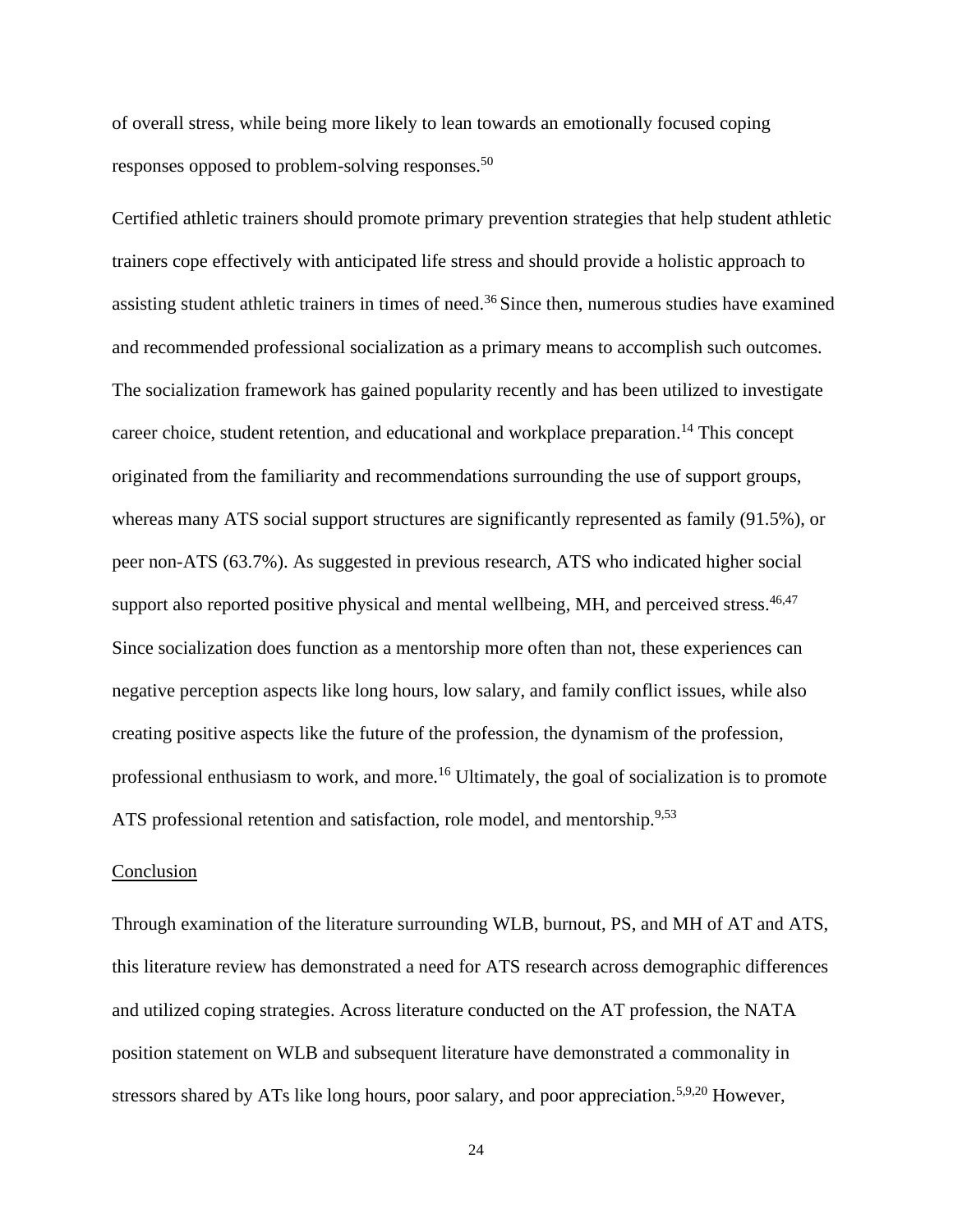despite these shared issues that contribute to burnout and poor WLB, demographic factors like sex,<sup>5,6,26,27,28</sup> ethnicity,<sup>6,29,30,31</sup> and NCAA division classifications<sup>7,26,28,32,33</sup> were all associated with elevated stressors and barriers to proper WLB in addition to stressors shared across the profession. In the ATS population, WLB literature is progressing to the depth of that in the professional world, with several studies showing the positive and negative perceptions held by students about the profession.<sup>5,14,15,36-39</sup> However, unlike the body of literature surrounding the profession, only NCAA division demographics have been explored among ATS, showing a predictive measure between division status and perceived burnout.<sup>11</sup> While recommendations have been made in previous research for the examination of demographics like program year, sex, and ethnicity, $11,40$  these recommendations have not yet been met. Furthermore, when discussing stressors, WLB, or burnout, it is important to identify coping strategies since they provide the balancing effect in a WLB.<sup>7,9,20</sup> While ATS can incorporate coping recommendations provided in the NATA position statement on WLB to professionals,<sup>9</sup> there are differences between the stressors and roles experienced by a student versus a professional.<sup>14,36-38</sup> Previous coping strategies employed and recommended to ATS include communication, mentorship, selfresponsibility tasks, and professional socialization.<sup>14,16</sup> While these strategies may still be appropriate for recommendations, the current COVID-19 pandemic has shifted the emphasis and application of coping strategies across student populations. $47,48$  In addition to self-health strategies employed to prevent the spread of COVID-19 and quell the fears associated with the virus, individualistic coping strategies like physical activity, medication, and music were outlets used by students to manage educational related stress.<sup>48</sup> Literature has not yet shown whether these recently adopted coping strategies will carry over into ATS management of academic and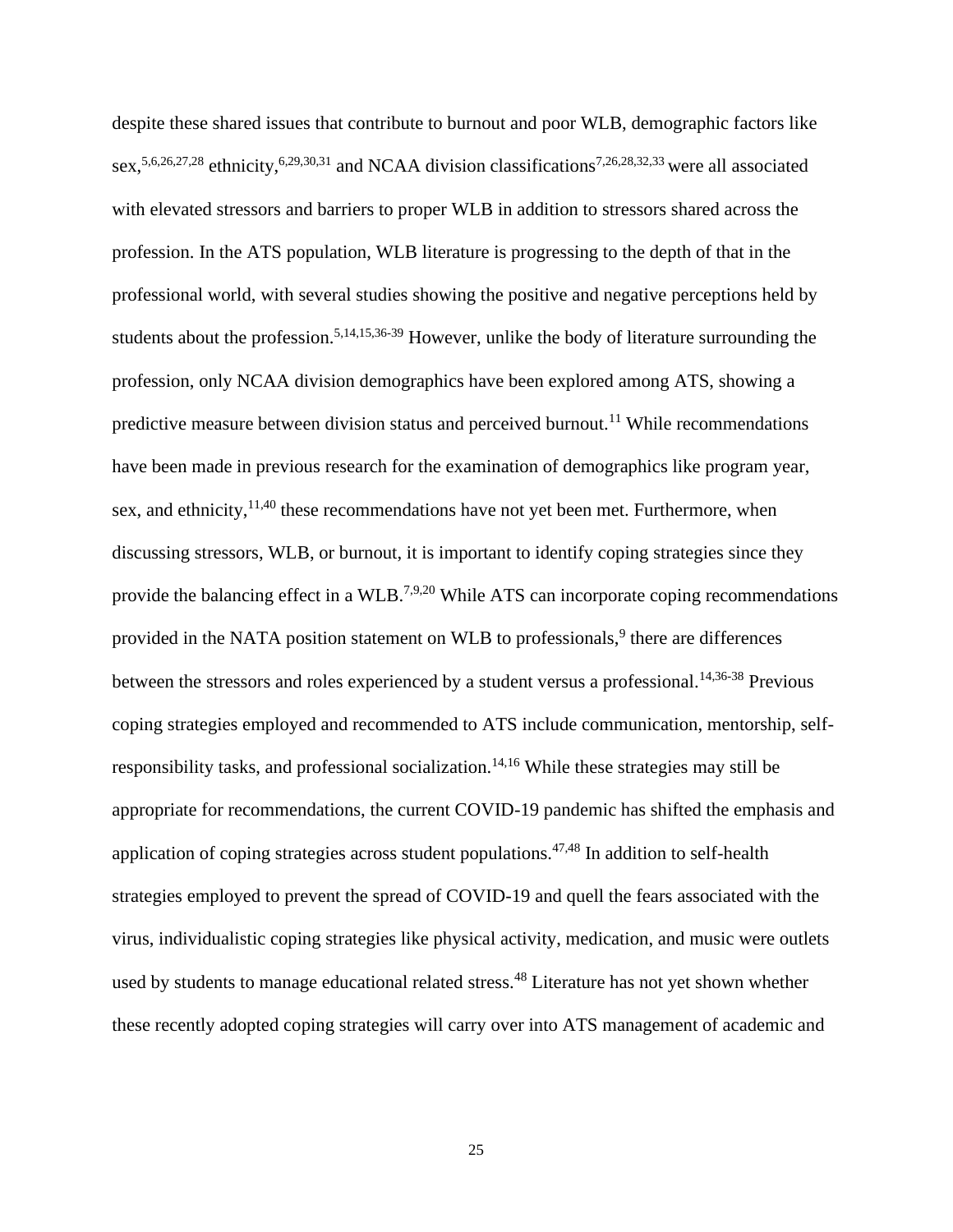clinical workload stressors, or whether a student should revert to previous social structure recommendations.9,14,36,44-46,53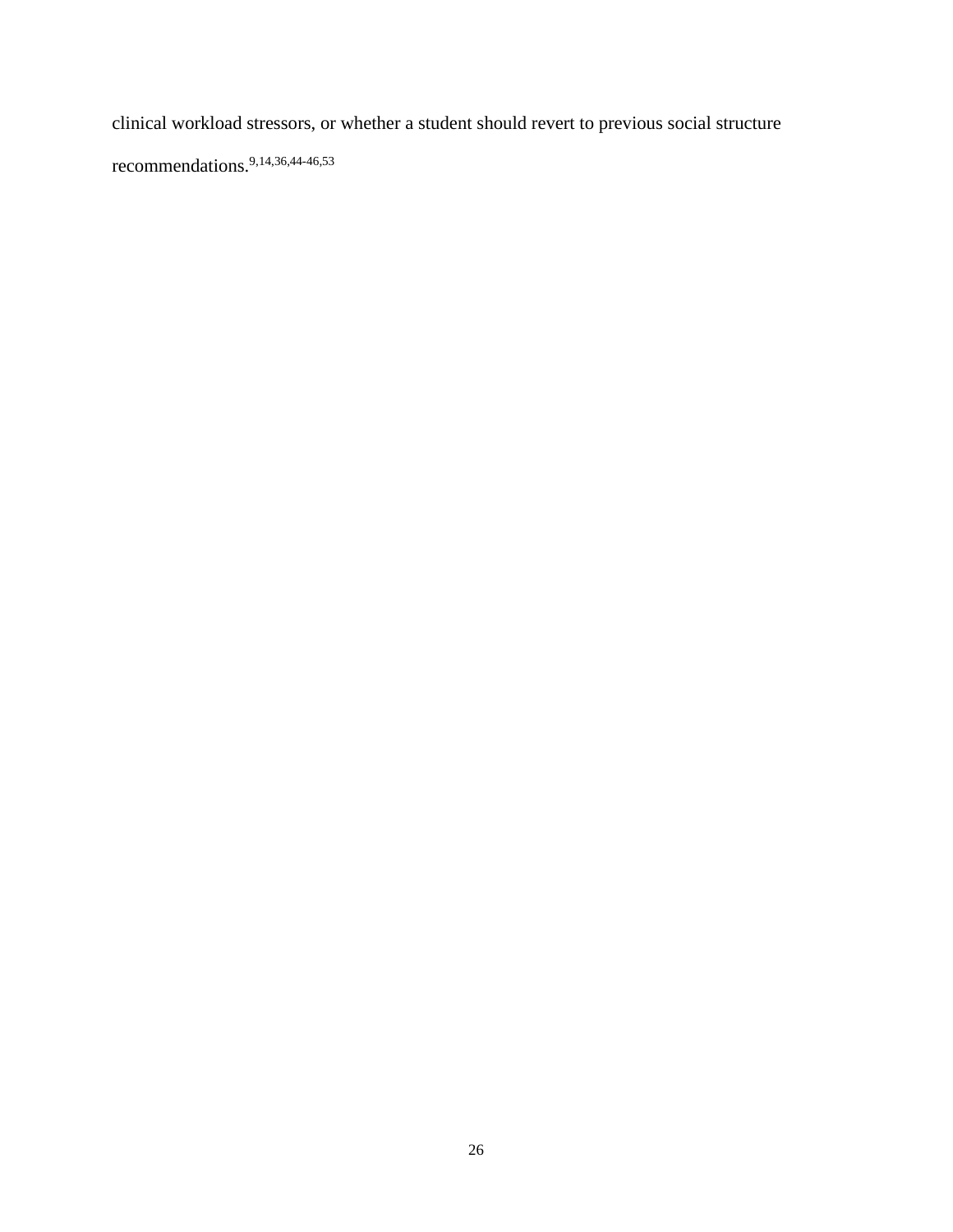# **References**

- 1. Gragnano A, Simbula S, Miglioretti M. Work-life balance: Weighing the importance of work-family and work-health balance*. Int J Environ Res Public Health*. 2020;17(3):907. Published 2020 Feb 1. doi:10.3390/ijerph17030907
- 2. Saravia T, Saravia J. Work-life balance and early stage careers: Dual perspectives from one household. *Front Pediatr*. 2015;3:114. Published 2015 Dec 22. doi:10.3389/fped.2015.00114
- 3. Sturges, J, Guest, D. Working to live or living to work? Work/life balance early in the career. *The Hum Res Man J,* 2004;14*:*4, 5-20. doi: 10.1111/j.1748-8583.2004.tb00130.x
- 4. Kohll, A. The evolving definition of work-life balance. Forbes. Published May 27, 2018. Access from [https://www.forbes.com/sites/alankohll/2018/03/27/the-evolving-definition](https://www.forbes.com/sites/alankohll/2018/03/27/the-evolving-definition-of-work-life-balance/?sh=1955cda89ed3)[of-work-life-balance/?sh=1955cda89ed3](https://www.forbes.com/sites/alankohll/2018/03/27/the-evolving-definition-of-work-life-balance/?sh=1955cda89ed3)
- 5. Giacobbi PR Jr. Low burnout and high engagement levels in athletic trainers: Results of a nationwide random sample. *J Athl Train.* 2009;44(4):370-377. doi:10.4085/1062-6050- 44.4.370
- 6. Mazerolle SM, Eason CM, Goodman A. An examination of relationships among resiliency, hardiness, affectivity, and work-life balance in collegiate athletic trainers. *J Athl Train.* 2018;53(8):788-795. doi:10.4085/1062-6050-311-17
- 7. Oglesby LW, Gallucci AR, Wynveen CJ. Athletic trainer burnout: A systematic review of the literature. *J Athl Train.* 2020;55(4):416-430. doi:10.4085/1062-6050-43-19
- 8. Walters, S. Work-Life Balance in the Athletic Training Profession*.* Board of Certification for The Athletic Trainer. Published April 16, 2019. Accessed December 19, 2021.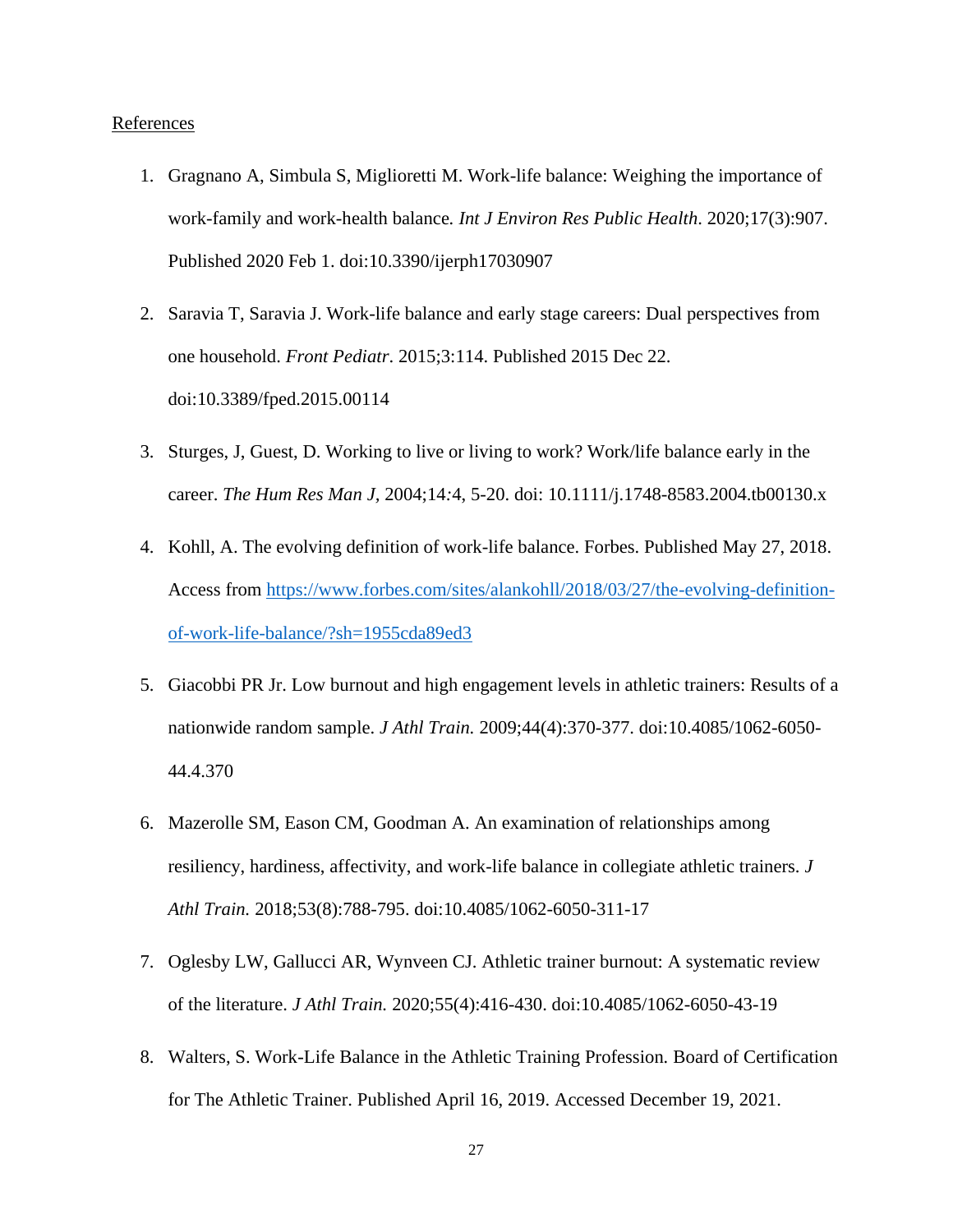[https://www.bocatc.org/newsroom/work-life-balance-in-the-athletic-training](https://www.bocatc.org/newsroom/work-life-balance-in-the-athletic-training-profession?category_key=at)[profession?category\\_key=at](https://www.bocatc.org/newsroom/work-life-balance-in-the-athletic-training-profession?category_key=at)

- 9. Mazerolle SM, Pitney WA, Goodman A, et al. National athletic trainers' association position statement: Facilitating work-life balance in athletic training practice settings. *J Athl Train.* 2018;53(8):796-811. doi:10.4085/1062-6050-51.11.02
- 10. Commission on Accreditation of Athletic Training Education. *Becoming an Athletic Trainer.* Published in 2020. Accessed December 19, 2021. CAATE. <https://caate.net/becoming-an-athletic-trainer/>
- 11. Vineyard AP, Gallucci A, Adair K, Oglesby L, White K, Wynveen C. Prevalence and predictors of burnout in athletic training students: A comparison of undergraduate and graduate students. *Athl Train Edu J*. 2021;16(2):101-111. doi:10.4085/1947-380X-20-22
- 12. John Hopkins University *School-Life Balance.* Published in 2019. Accessed December 19, 2021. Student Assistance Program. [https://jhsap.org/self\\_help\\_resources/school](https://jhsap.org/self_help_resources/school-life_balance/)[life\\_balance/](https://jhsap.org/self_help_resources/school-life_balance/)
- 13. Lowe J, Gayle V. Exploring the work/life/study balance: The experience of higher education students in a Scottish further education college. *J of Furth and Higher Edu.*  2007;31(3), 225-238.<https://doi.org/10.1080/03098770701424942>
- 14. Mazerolle SM, Pagnotta KD. Student perspectives on burnout. *Athl Train Edu J.*  2011;6(2), 60–68.<https://doi.org/10.4085/1947-380X-6.2.60>
- 15. Mazerolle SM., Benes SS. Factors influencing senior athletic training students' preparedness to enter the workforce. *Athl Train Edu J.* 2014;9(1), 5-11. <https://doi.org/10.4085/09015>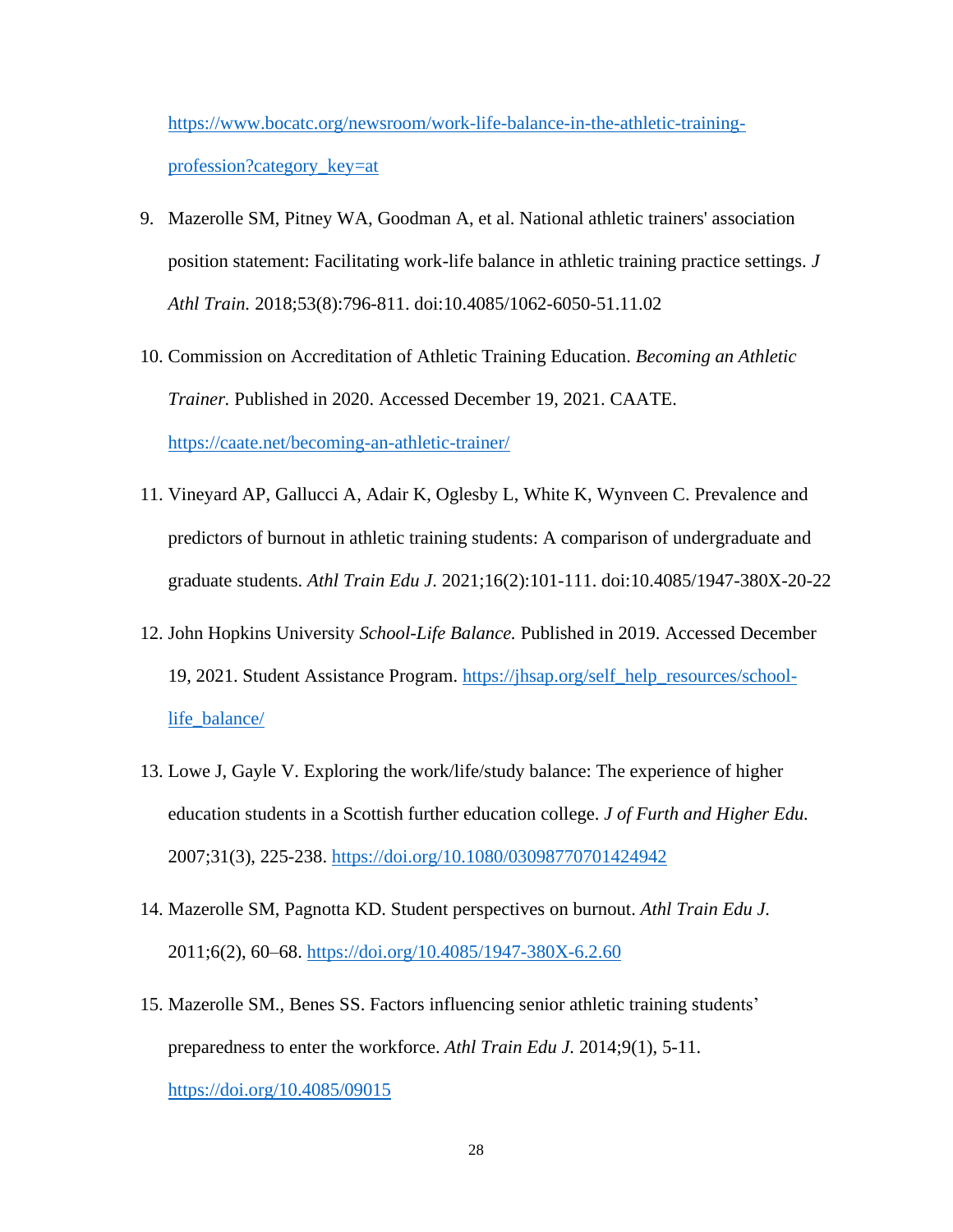- 16. Benes SS, Mazerolle SM. Factors influencing athletic training students' perceptions of the athletic training profession and career choice. *Athl Train Edu J.* 2014;9(3), 104-112. <https://doi.org/10.4085/0903104>
- 17. Raja S, Stein SL. Work-life balance: history, costs, and budgeting for balance. *Clin Colon Rectal Surg*. 2014;27(2):71-74. doi:10.1055/s-0034-1376172
- 18. Mansyur M, Sagitasari R, Wangge G, Sulistomo AB, Kekalih A. Long working hours, poor sleep quality, and work-family conflict: determinant factors of fatigue among Indonesian tugboat crewmembers. *BMC Public Health.* 2021;21(1):1832. doi:10.1186/s12889-021-11883-6
- 19. Wharton AS, Blair-Loy M. Long Work Hours and Family Life. J Fam Issu. 2006;27(3):414-436. Doi:10.1177/0192513X05282985
- 20. Kotera Y, Maxwell-Jones R, Edwards AM, Knutton N. Burnout in Professional Psychotherapists: Relationships with Self-Compassion, Work-Life Balance, and Telepressure. *Int J Environ Res Public Health.* 2021;18(10):5308. doi:10.3390/ijerph18105308
- 21. Athletic Training Education Overview. National Athletic Trainers' Association. Published on 01/09/2015. Accessed on 03/08/2022. Retrieved from <https://www.nata.org/sites/default/files/education-overview.pdf>
- 22. Where ATs Work. NATA: Job Settings. Accessed March 9, 2022. Retrieved from <https://www.nata.org/about/athletic-training/job-settings>
- 23. Dixon MA, Bruening JE. Work-family conflict in coaching I: a topdown perspective. *J Sport Manag.* 2007;21(3):377–406. Retrieved from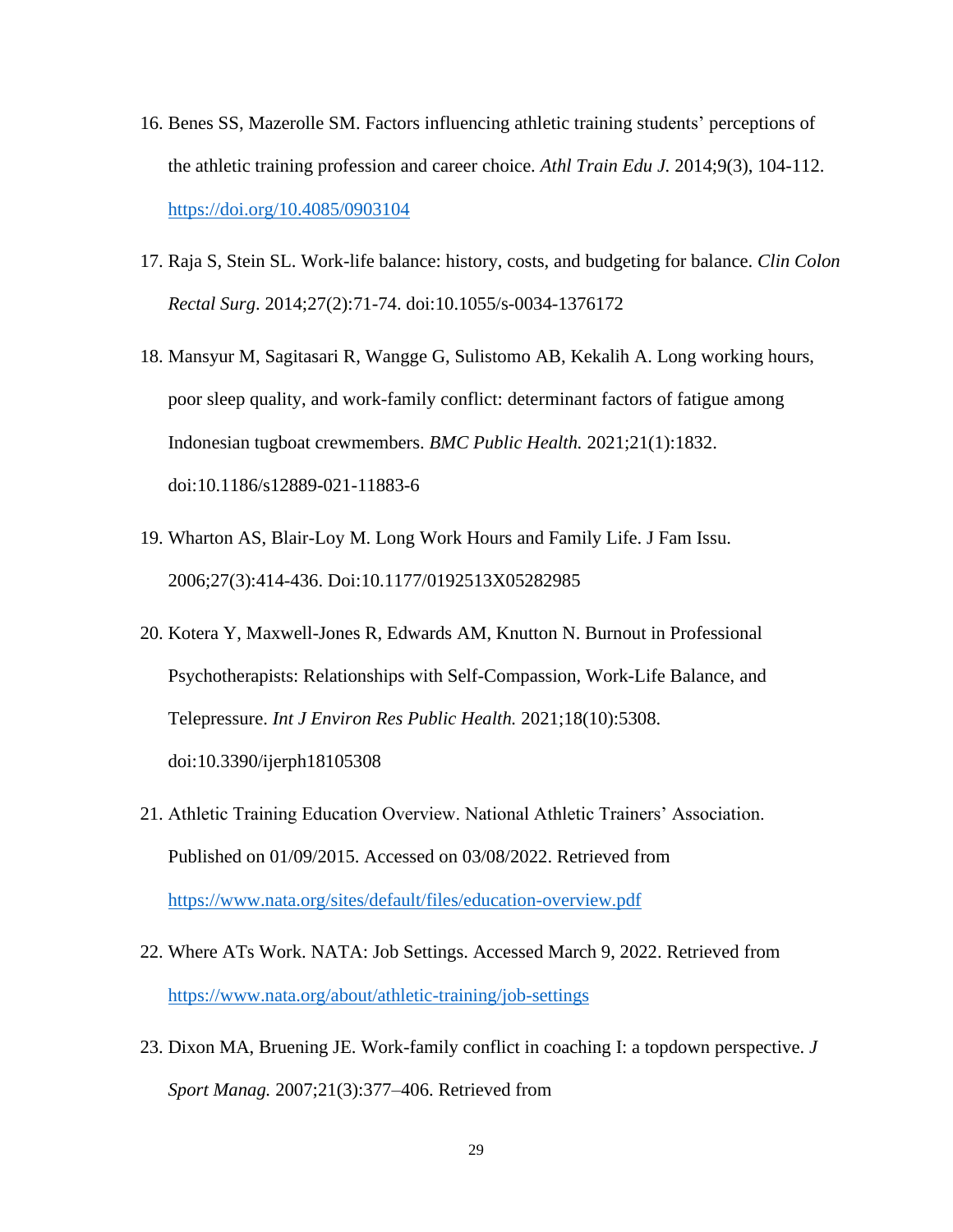[https://www.researchgate.net/publication/279572546\\_Work-](https://www.researchgate.net/publication/279572546_Work-Family_Conflict_in_Coaching_I_A_Top-Down_Perspective)[Family\\_Conflict\\_in\\_Coaching\\_I\\_A\\_Top-Down\\_Perspective](https://www.researchgate.net/publication/279572546_Work-Family_Conflict_in_Coaching_I_A_Top-Down_Perspective)

- 24. Bruening JE, Dixon MA. Work-family conflict in coaching II:managing role conflict. *J Sport Manag*. 2007;21(4):471–496. Retrieved from [https://www.researchgate.net/publication/279600933\\_Work-](https://www.researchgate.net/publication/279600933_Work-Family_Conflict_in_Coaching_II_Managing_Role_Conflict)[Family\\_Conflict\\_in\\_Coaching\\_II\\_Managing\\_Role\\_Conflict](https://www.researchgate.net/publication/279600933_Work-Family_Conflict_in_Coaching_II_Managing_Role_Conflict)
- 25. Oglesby LW, Gallucci AR, Wynveen CJ, Ylitalo KR, Benson NF. Burnout and substance use in collegiate athletic trainers. *J Athl Train*. 2020;55(7):744-751. doi:10.4085/1062- 6050-178-19
- 26. Mazerolle SM, Borland JF, Burton LJ. The professional socialization of collegiate female athletic trainers: navigating experiences of gender bias. *J Athl Train.* 2012;47(6):694-703. doi:10.4085/1062-6050-47.6.04
- 27. Kahanov L, Loebsack AR, Masucci MA, Roberts J. Perspectives on parenthood and working of female athletic trainers in the secondary school and collegiate settings. *J Athl Train.* 2010;45(5):459-466. doi:10.4085/1062-6050-45.5.459
- 28. Mazerolle SM, Bruening JE, Casa DJ. Work-family conflict, part I: Antecedents of workfamily conflict in national collegiate athletic association division I-A certified athletic trainers. *J Athl Train*. 2008;43(5):505-512. doi:10.4085/1062-6050-43.5.505
- 29. Fink JS, Pastore DL. Diversity in sport? Utilizing the business literature to devise a comprehensive framework of diversity initiatives. *Quest.* 1999;51(4):310–327. Doi:10.1080/00336297.1999.10491688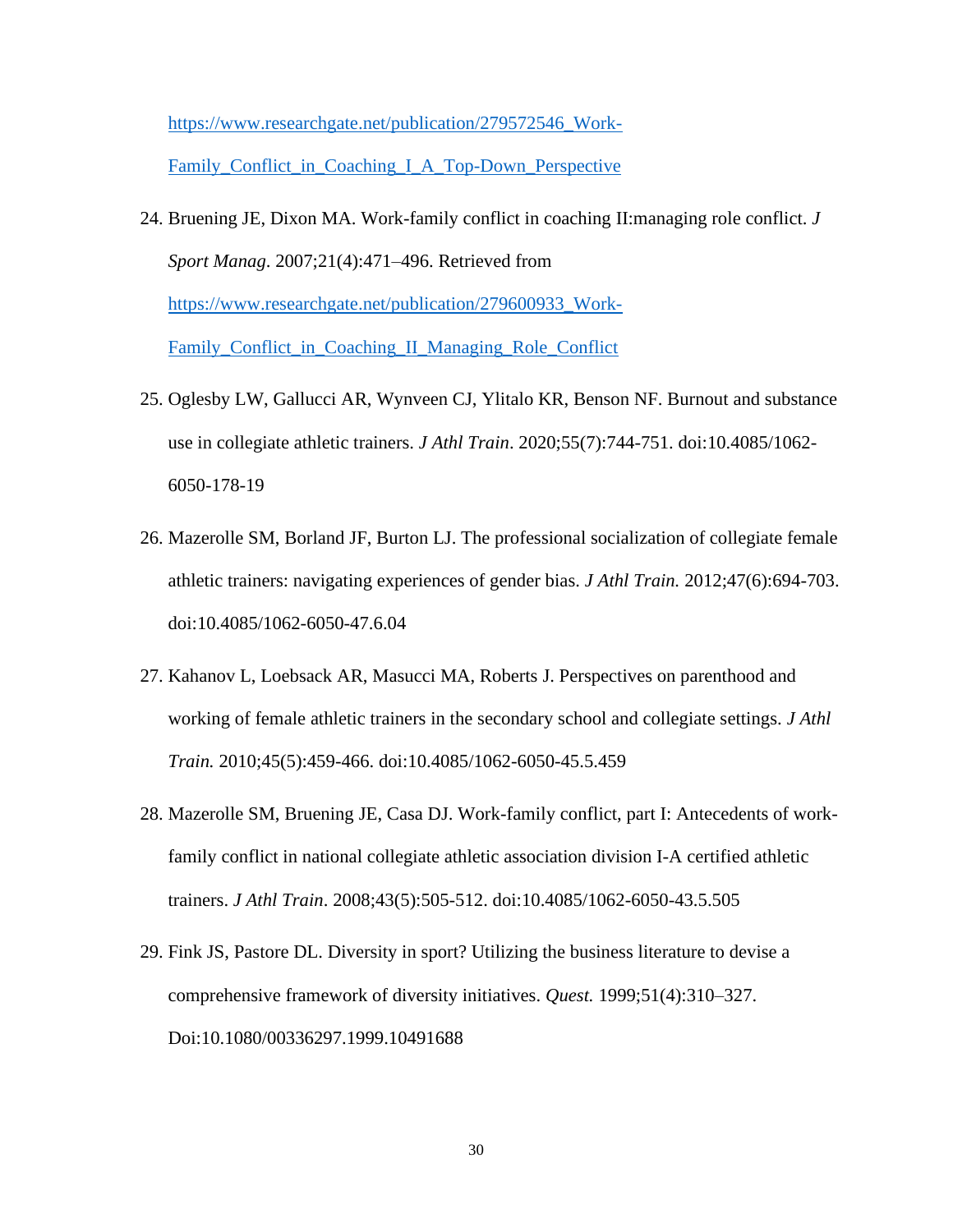- 30. Day C, MacKenzie S, Issac L, Sanchez A, Jones C, Rizzone K. Racial and ethnic diversity of athletic trainers of the national collegiate athletic association: A retrospective study. *J Athl Train.* (2021) doi:10.4085/1062-6050-0741.20
- 31. Chrobot-Mason D, Thomas KM. Minority employees in majority organization: The intersection of individual and organizational racial identify in the workplace. Hum Resc Dev Rev. 2002;1(3):323-344. doi: 10.1177/1534484302013004
- 32. Gallucci AR, Petersen JC. The Size and Scope of Collegiate Athletic Training Facilities and Staffing. *J Athl Train.* 2017;52(8):785-794. doi:10.4085/1062-6050-52.3.16
- 33. Mazerolle SM, Eason CM, Trisdale WA. Work-life balance perspectives of male NCAA division I athletic trainers: Strategies and antecedents. *Athl Train & Spor Heal Care.* 2015;7(2):50-62. doi:10.3928/19425864-20150216-01
- 34. Murray ME. Predictors of success in entry-level master's degree programs in athletic training. (2014). Seton Hall University Dissertations and Theses (ETDs). 1972. Retrieved form<https://scholarship.shu.edu/dissertations/1972>
- 35. Mazerolle SM, Bowman TG, Pitney WA. Multistakeholder Perspectives on the Transition to a Graduate-Level Athletic Training Educational Model. *J Athl Train.* 2015;50(9):964-976. doi:10.4085/1062-6050-50.7.08
- 36. Stilger VG, Etzel EF, Lantz CD. Life-stress sources and symptoms of collegiate student athletic trainers over the course of an academic year. *J Athl Train.* 2001;36(4):401-407. Retrieved from<https://www.ncbi.nlm.nih.gov/pmc/articles/PMC155436/>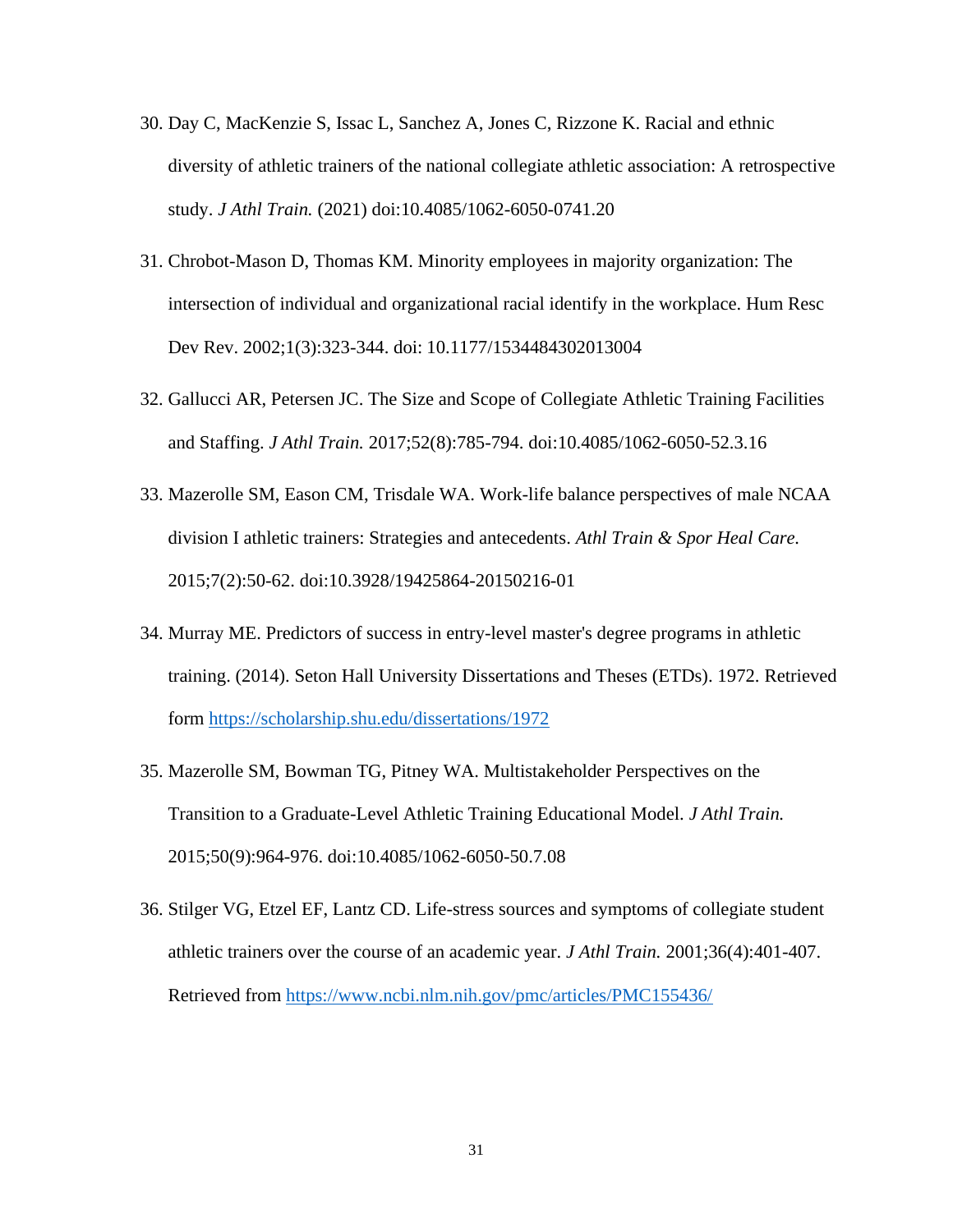- 37. Kausar R. Perceived stress, academic workloads, and use of coping strategies by university students. *J Behav Scien.* 2010;20(1):31-45. Retrieved from: [https://asset](https://asset-pdf.scinapse.io/prod/2188512843/2188512843.pdf)[pdf.scinapse.io/prod/2188512843/2188512843.pdf](https://asset-pdf.scinapse.io/prod/2188512843/2188512843.pdf)
- 38. Saleh D, Camart N, Romo L. Predictors of Stress in College Students. *Front Psychol.* 2017;8:19. doi:10.3389/fpsyg.2017.00019
- 39. Barrett JL, Mazerolle SM, Eason CM. Exploring senior level athletic training students' perceptions on burnout and work-life balance. *J Athl Train.* 2016;11(2):110-118. doi:10.4085/1102110
- 40. Bryant K, Bradney DA, Favero D, Bowman TG. Burnout levels and mood states among athletic training students in professional master's programs. *Athl Train Edu J.* 2019;15(3):151-155. doi:10.4085/1403151
- 41. Mazerolle SM, Gavin K. Female athletic training students' perceptions of motherhood and retention in athletic training. *J Athl Train.* 2013;48(5):678-684. doi:10.4085/1062- 6050-48.3.05
- 42. COVID-19 Timeline. David J. Spenser CDC Museum: In Association with the Smithsonian Institution. Center for Disease Control and Prevention. Published January 5, 2022. Accessed March 26, 2022. Retrieved from
- 43. Winkelmann ZK, Games KE. Athletic trainers' job tasks and status during the COVID-19 pandemic: A preliminary analysis. *J Athl Train.* 2021;56(1):20-30. doi:10.4085/1062-

<https://www.cdc.gov/museum/timeline/covid19.html>

6050-0275.20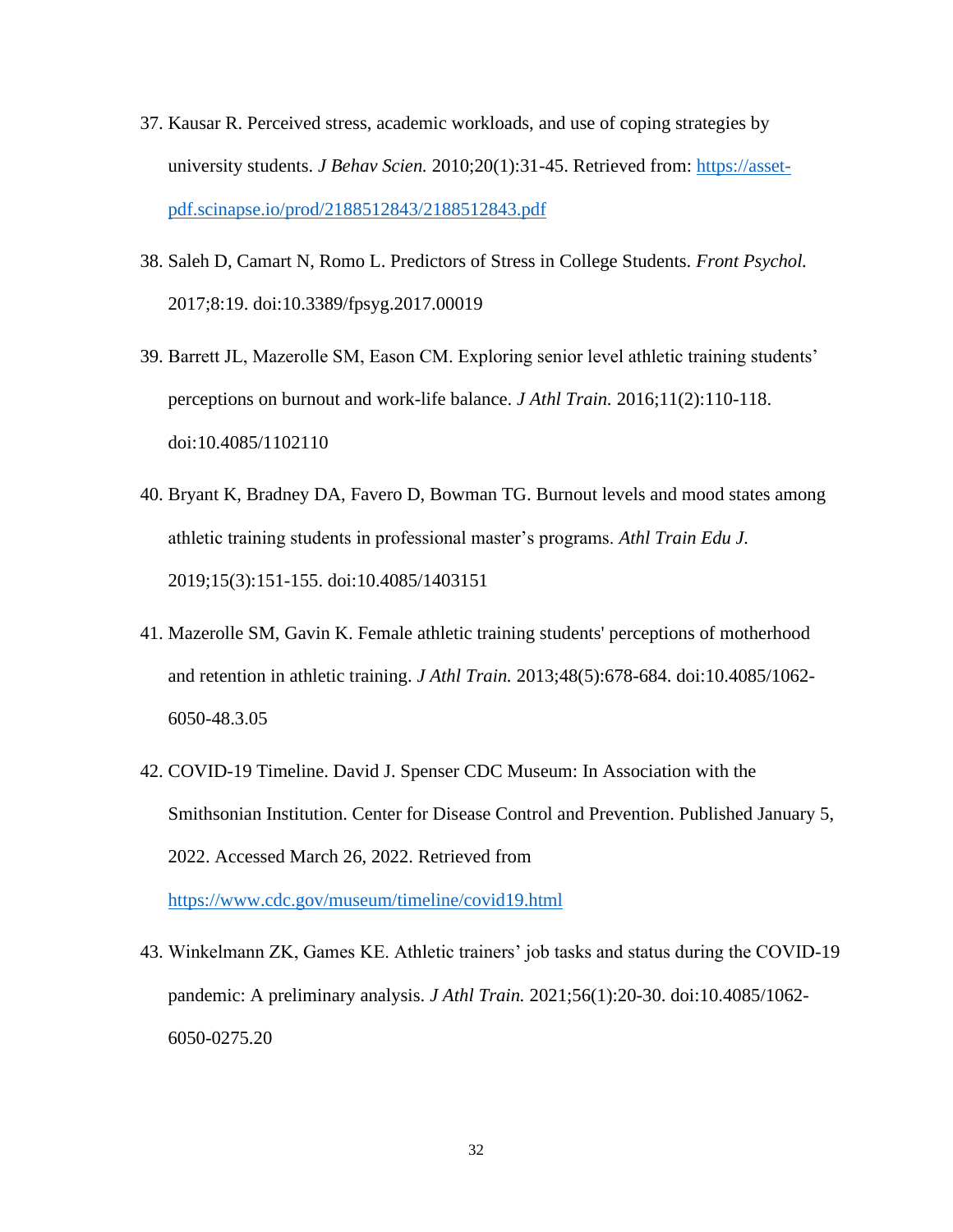- 44. Zis P, Artemiadis A, Bargiotas P, Nteveros A, Hadjigeorgiou GM. Medical studies during the COVID-19 pandemic: The impact of digital learning on medical students' burnout and mental health. *Int J Environ Res Public Health.* 2021;18(1):349. doi:10.3390/ijerph18010349
- 45. Singe SM, Bowman TG. Athletic training student coping strategies during the COVID-19 pandemic. *Athl Train Edu J.* 2022;17(1):21-27. doi:10.4085/1947-380X-21-049
- 46. Koutsimani P, Montgomery A, Georganta K. The relationship between burnout, depression, and anxiety: A systematic review and meta-analysis. *Front Psychol.* 2019;10:284. doi:10.3389/fpsyg.2019.00284
- 47. Crutcher B, Moran RN, Covassin T. Examining the relationship between social support satisfaction and perceived stress and depression in athletic training students. *Athl Train Edu J.* 2018;13(2):168-174. doi:10.4085/1302168
- 48. Baloran ET. Knowledge, attitudes, anxiety, and coping strategies of students during COVID-19 pandemic. *J Loss and Trau*. 2020;8(25):635-642. doi:10.1080/15325024.2020.1769300
- 49. Kausar R. Perceived stress, academic workloads, and use of coping strategies by university students. *J Behav Scien.* 2010;20(1):31-45. Retrieved from: [https://asset](https://asset-pdf.scinapse.io/prod/2188512843/2188512843.pdf)[pdf.scinapse.io/prod/2188512843/2188512843.pdf](https://asset-pdf.scinapse.io/prod/2188512843/2188512843.pdf)
- 50. Brougham RR, Zail CM, Mendoza CM, Miller JR. Stress, sex differences, and coping strategies among college students. *Curr Psychol*. 2009;28(1):85-97. doi: 10.1007/s12144- 009-9047-0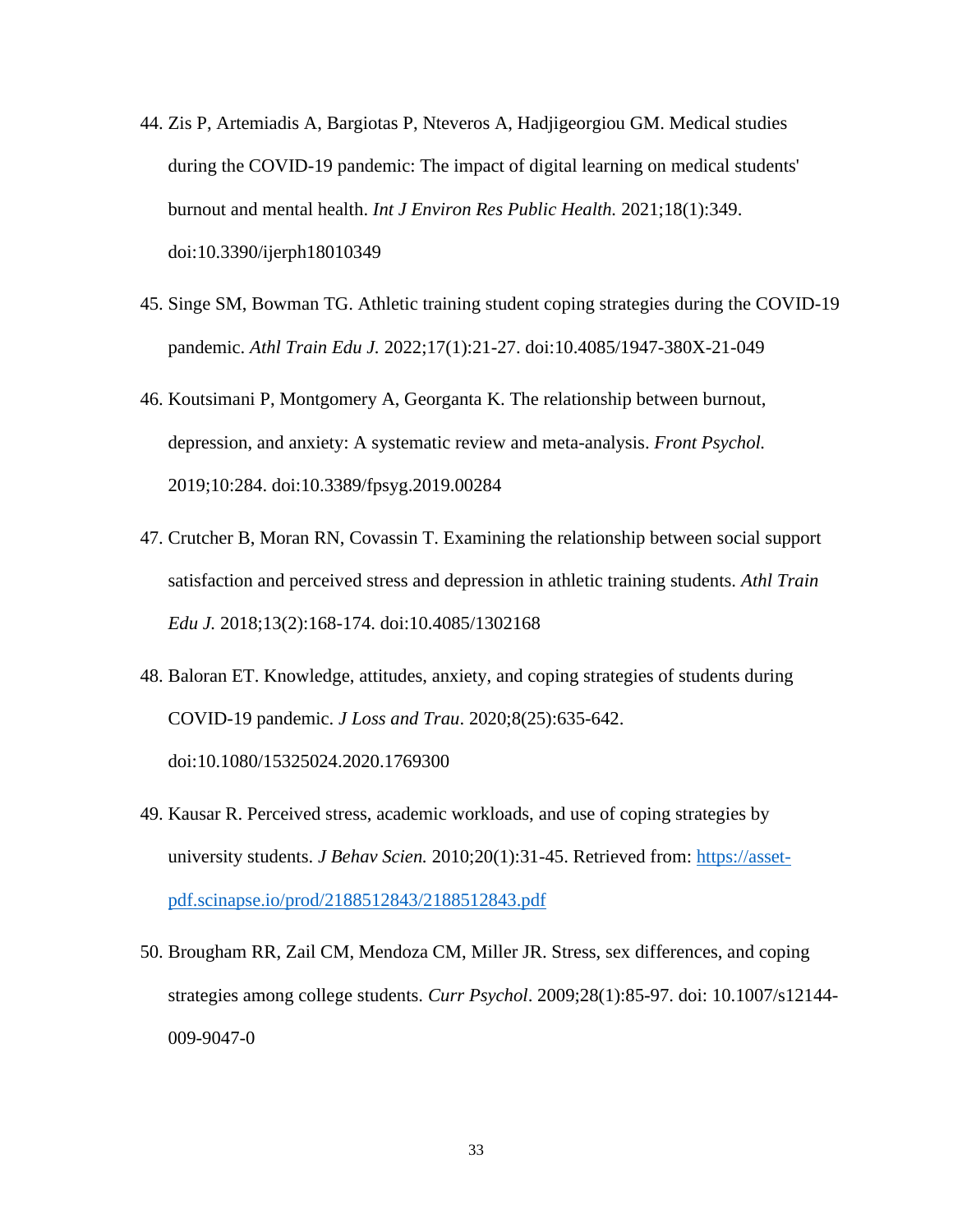- 51. Naczenski LM, Vries JD, Hooff MLMV, Kompier MAJ. Systematic review of the association between physical activity and burnout. *J Occup Health*. 2017;59(6):477-494. doi:10.1539/joh.17-0050-RA
- 52. Feng S, Yi JS, Deitz G, Ding L, Van Gelder RN, Menda S. Relationships Between Sleep, Activity, and Burnout in Ophthalmology Residents. *J Surg Educ.* 2021;78(3):1035-1040. doi:10.1016/j.jsurg.2020.09.003
- 53. Mazerolle SM, Dodge T. Considerations for the use of the observation experience to aid in early socialization and retention of athletic training students. *Athl Train Edu J.* 2014;9(2):54-58. doi:10.4085/090254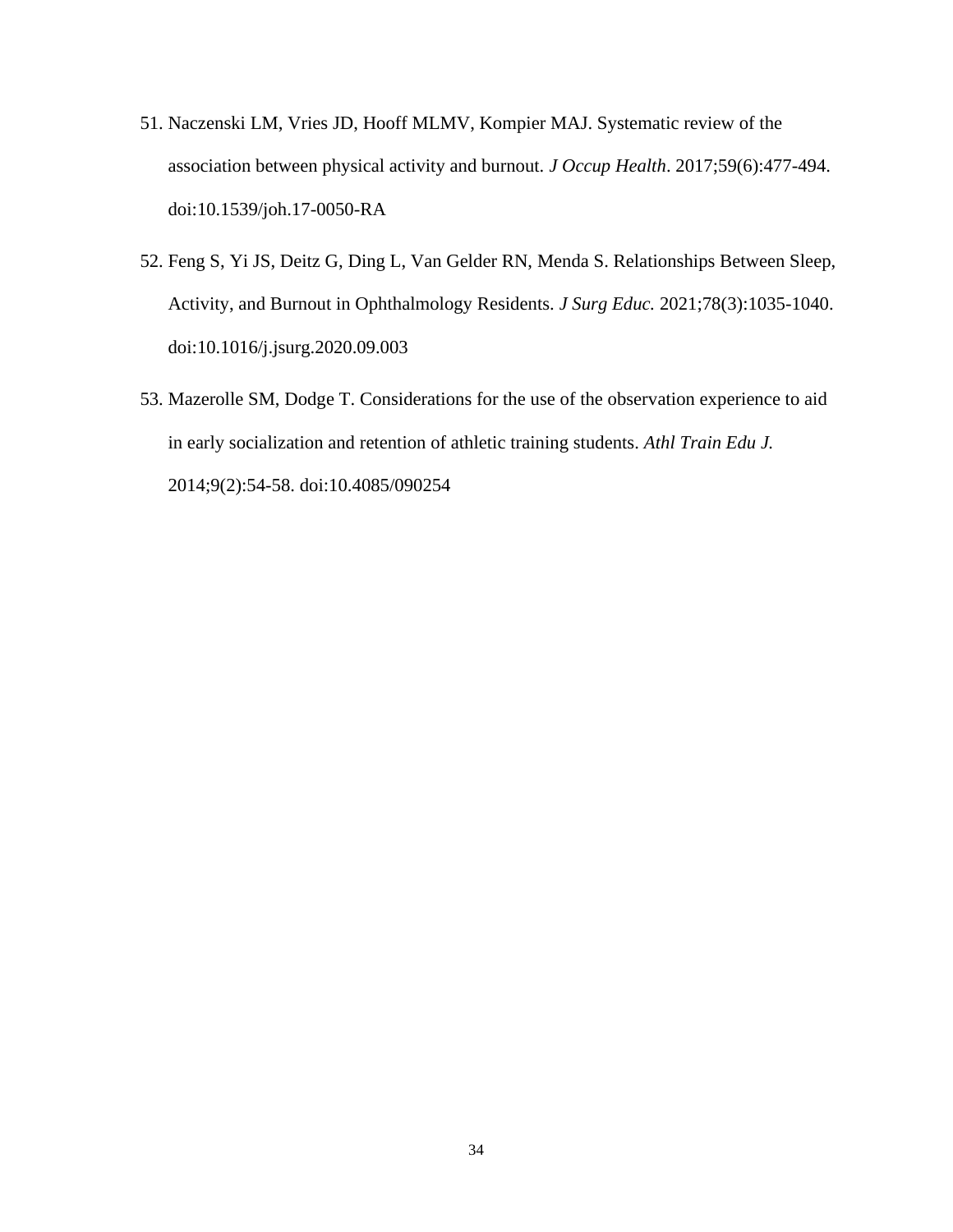## CHAPTER III MANUSCRIPT

## **INTRODUCTION**

Work-life balance (WLB) is an individual's ability to meet their work and personal commitments, as well as other non-work responsibilities and activities.<sup>1</sup> A proper WLB is recognized when the consequence of an imbalance begins to arise. For young professionals or professionals new to a job setting, the foundation of WLB can develop poorly, even if balance is a priority. This is because the drive to transition well into a new setting has been shown to result in personal compromise for early professional success at the detriment of future longevity and mental health.<sup>2,3</sup> In numerous professions, this unbalanced role establishes a level of responsibility that predisposes an individual to a negative or imbalanced WLB. Explored across healthcare professions like nursing, occupational and physical therapists, physicians, and ATs, universally shared conditions like long work hours, attention to patient care needs, administrative tasks, student supervision, and more have been consistently linked to reduced WLB and job dissatisfaction.<sup>4,5</sup> The effects of a negative or imbalanced work-life include stress-based conflict at the workplace, dissatisfaction with life involving mental health concerns, workplace burnout, and decreased physical and mental performance.<sup>1,6</sup>

In a nationwide survey that examined full time Athletic Trainers (ATs) across various settings, it was noted that 17.2% of all respondents were in advanced stages of burnout, with those who identified as female or for those who worked in university settings being higher risk categories for burnout.<sup>7</sup> These distinctions coincide with original research findings which demonstrate moderate levels of coping behaviors and resiliency exhibited in ATs as management tools for their personal and professional lives.<sup>8</sup> A recent systematic review published in 2020 by Oglesby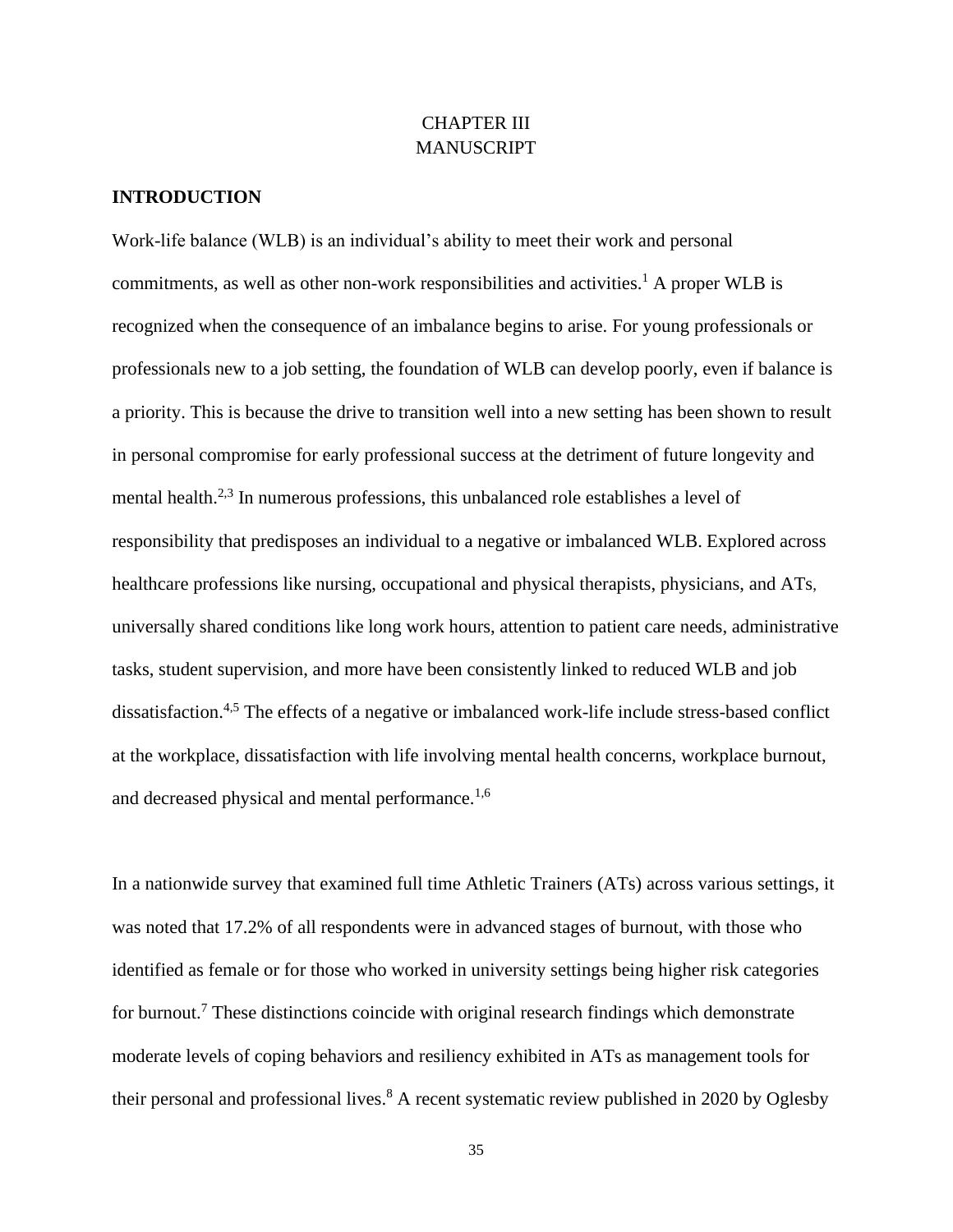et al.,<sup>9</sup> observed AT burnout in all subset populations of the profession (i.e. students, graduate assistants, faculty, staff, teacher). Suggested causes were work-life conflict and organizational factors such as poor salaries, long hours, and difficulties dealing with the logistics of athletic bureaucracy. The BOC (Board of Certification) has even deemed 'work-life balance' and 'burnout' as buzzwords in the profession that are associated with high burnout and increased turnover rates.<sup>10</sup> The National Athletic Trainer's Association (NATA), which is the parent organization for ATs, has created a Position Statement that expresses concerns about WLB in the profession while also providing practical strategies for improvement regardless of setting. In the Position Statement, the authors state that concerns over poor WLB in Athletic Training stem from professional commitment, burnout, job satisfaction, and career longevity.<sup>4</sup>

Similar to the findings and subsequent recommendations made in the NATA position statement on WLB, research geared towards the student population of athletic training has presented various perspectives mirroring the profession. In surveys of undergraduate athletic training students (ATS) participants all gave similar responses that indicated a feeling of burnout sourced in role strain and time constrains. Conversely, it was examined the coping mechanisms used to address the prevalence of documented burnout included personal time and social support.<sup>11</sup> Across multiple surveys, the implications of professional socialization have also been suggested, implying that professor and preceptor WLB and stress management are learned through mentorship, whether positive or negative strateges.<sup>12-15</sup>

Within the student subset of athletic training, the Commission on Accreditation of Athletic Training Education (CAATE)<sup>16</sup> has expanded degree requirements for AT certification towards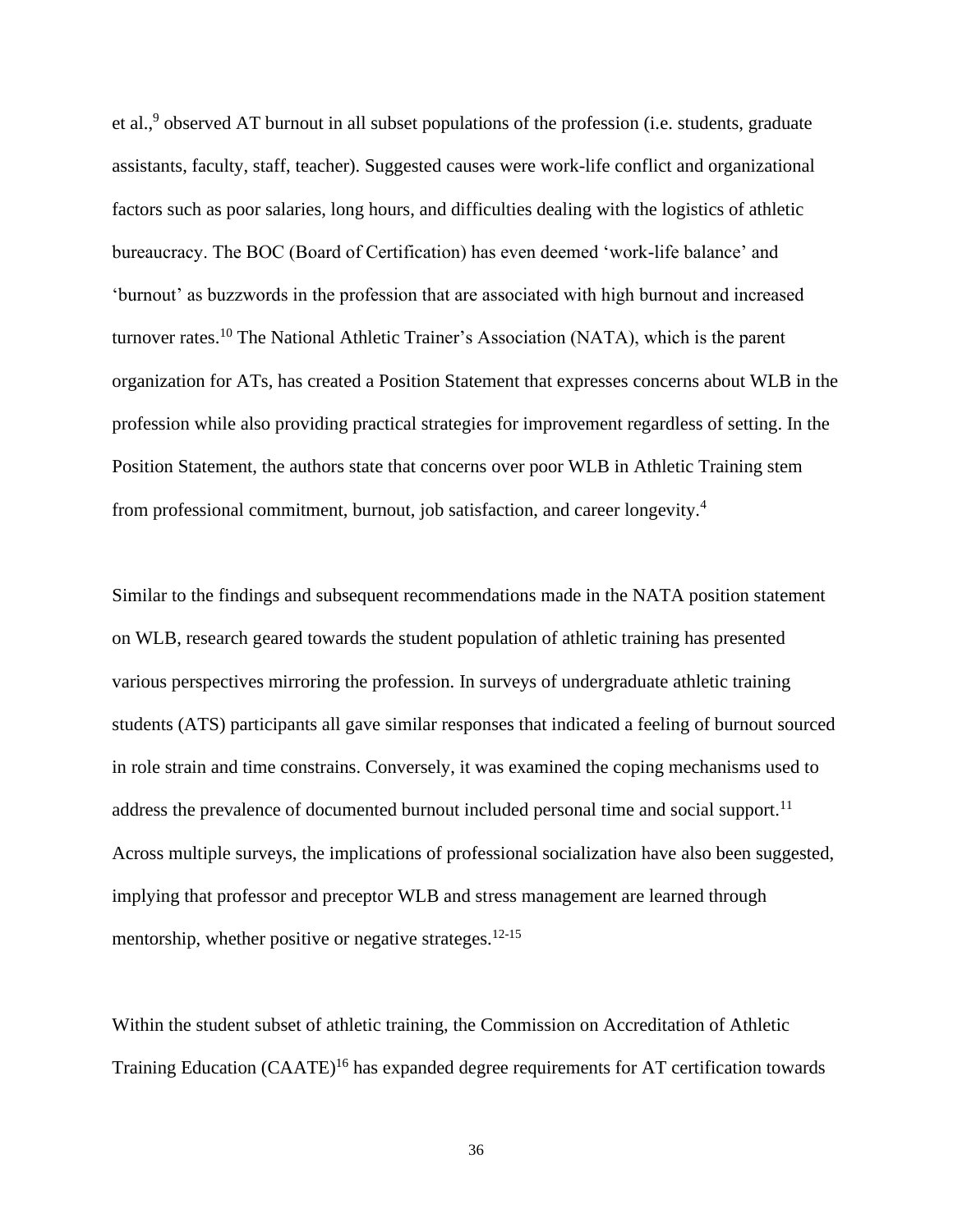an entry-level graduate education. Similar to how ATs can find themselves overwhelmed from a multitude of stressors, graduate students must also balance a variety of stressors as they satisfy their degree requirements. The Student Assistance Program at John Hopkins University recognizes that students deal with a WLB, termed by the university as "school-life balance,"<sup>17</sup> which also has negative implications if a positive balance is not maintained. School-life balance is homogenous with academic work-life balance, with this operational term being recently applied to encompass persons in the academic sphere of higher education.<sup>18</sup> When students struggle to balance or cope with their academic and personal responsibilities and goals, there is a documented demise in academic performance, career projection and satisfaction, organizational commitment, social interaction, and more. $17-19$ 

Since poor work-life balance has been periodically linked to the development of burnout,  $1-3,7,8,18$ surfacing as emotional exhaustion, depersonalization, and diminished personal  $accomplishment$ ,  $9,21,22$  surveys of mental health and coping strategies have routinely been incorporated into WLB testing across AT and ATS groups. However, a lack of literature exists when exploring ATS descriptive or demographic information like gender differences, ethnic differences, regional differences, academic classification, among other identifiers that distinguish students personal and social ability to manage workloads and stress.<sup>7,8,15,21,23-25</sup>

A backdrop to this examination of WLB, is the ongoing COVID-19 pandemic. Recent publications surveying ATS and non-AT student groups have identified pandemic related effects to WLB, mental health, burnout, and perceived stress in these groups.<sup>25,26</sup> Previous research has suggested an overlap in the concurrence of poor WLB alongside burnout predictors, poor mental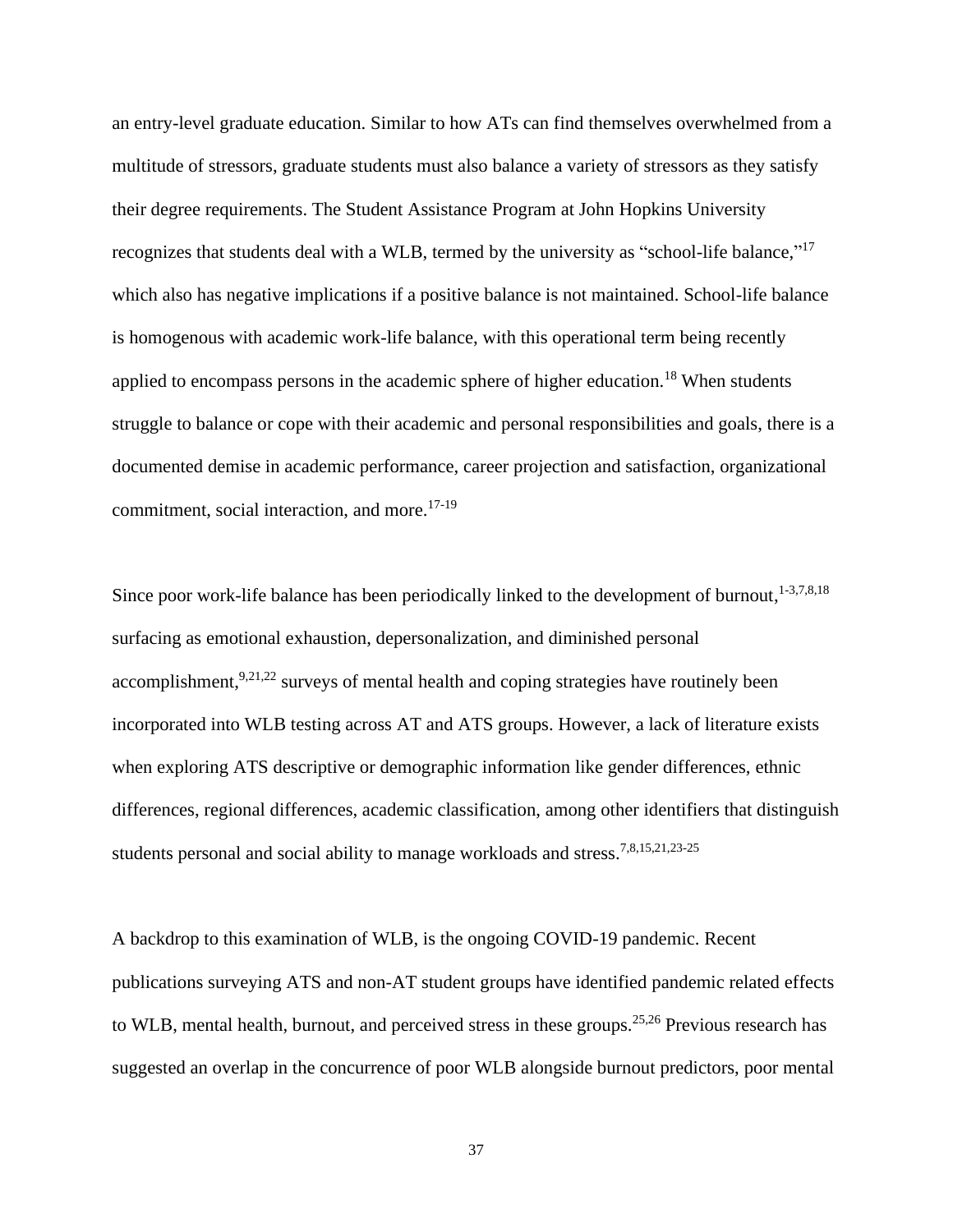health (MH), and prolonged stress.  $20,22,23$  Because of their documented overlap, consideration will be given to their inclusion and effect associated with how the pandemic is negatively affecting all of these variables in student healthcare populations.

As updated CAATE standards for Athletic Training Education have merged to meet 2022 requirements,<sup>16</sup> students may not be aware or equipped to maintain the positive balance necessary for future job satisfaction and success. Research is vast concerning the professional sphere of AT through the examination of stressors, work-family conflicts, coping, and demographics differences;<sup>4,7-9,14</sup> however, research has yet to explore these same variables among graduate ATS. Research suggests that when students achieved a positive or manageable WLB, success is attributed to pre-established coping strategies, resilience, and support systems that ensure a positive balance is maintained.<sup>19</sup> These methods of management, however, are not always available or learned by a student when they enter an institution of high education. Therefore, the purpose of this study is to identify this balance in graduate level students and highlight stressors or management techniques that will benefit future students pursuing athletic training education. The proposed implications of this study suggest that if students are not able to function within a positive balance, educational outcomes alongside future practice could be diminished. The findings of this study should allow educational programs to establish or encourage interventions that assist with balance management. The research aims of this study were: 1) Collect descriptive data regarding the current academic WLB of entry level athletic training students, along with the impact it has on educational outcomes through work-life balance questioning. 2) Identify differences in self scored WLB, mental health, and perceived stress across demographic classifications. 3) Identify coping mechanisms and management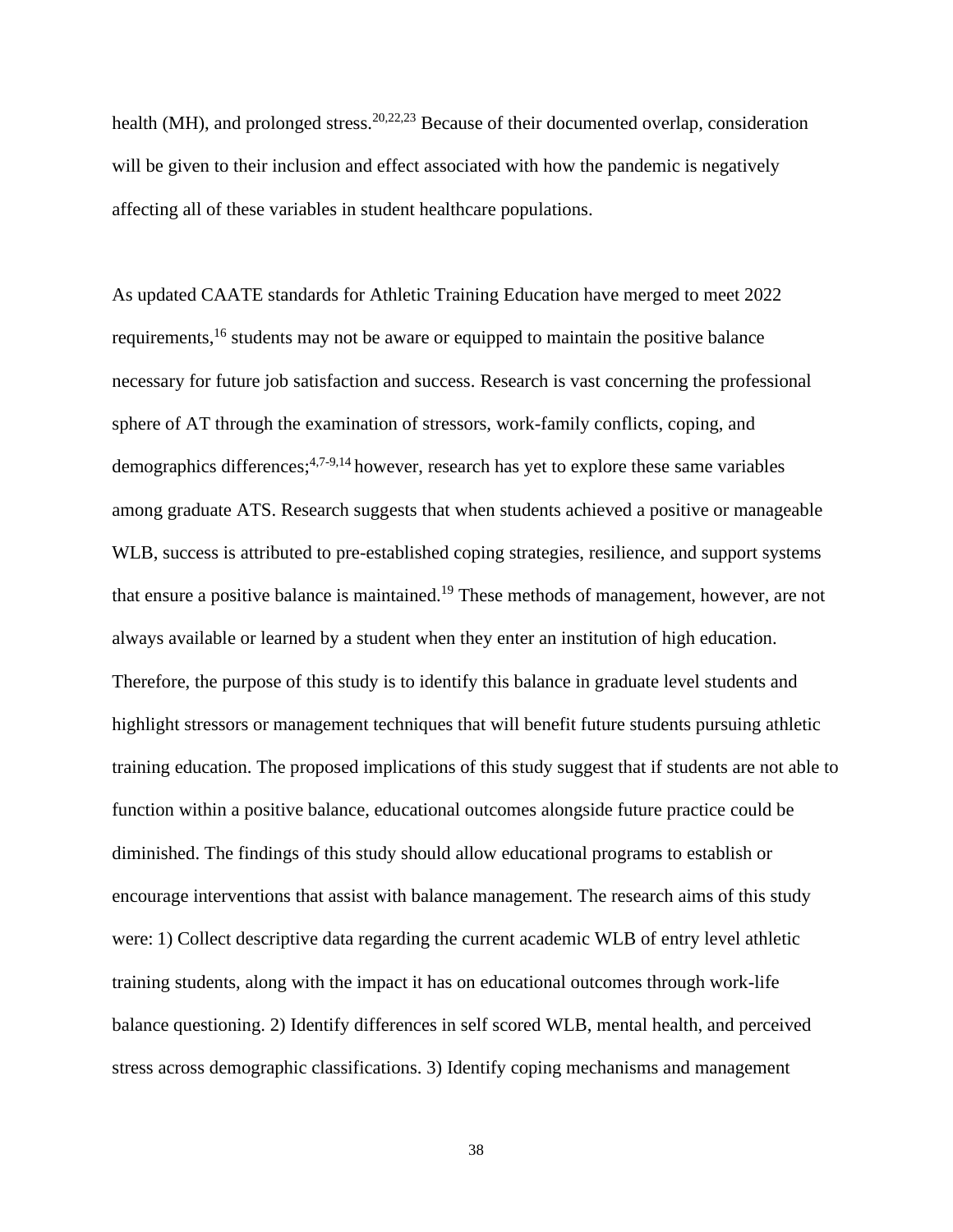techniques used by students to address their stressors. 4) Provide recommendations for the WLB and management of stress in ATS.

## **METHODS**

#### **Participants**

A total of 217 professional graduate ATS enrolled in CAATE accredited Athletic Training Programs (ATP) participated in the study survey, with 193 surveys completed. Inclusionary criteria mandated that all participants be entry-level graduate students engaging in both didactic and clinical experiences. Undergraduate students and Pre-Athletic Training students were excluded from participation in the study. The survey was piloted with two students meeting the inclusion criteria. Based on the pilot feedback, revisions to the survey were made respective to survey flow, language clarity, and estimated time requirements, and thus, the pilot data was not included in the final analysis. A majority of the participants were female (77%), Caucasian (69%), from Division I institutions (63%), completing their first programmatic year (64%). (See Table 1) Participant demographics aligned with majority representation in the profession across sex (female 55%) and Caucasian  $(79.8\%)$ .<sup>16</sup>

## **Procedures**

Entry-level graduate ATS were recruited to participate in the study through initial contact letters disseminated via email to Program Directors (PDs) of CAATE accredited ATPs. The initial contact emails sent to the PDs included background information regarding the study, an informed consent document for participants, a virtual recruitment flyer for the study with PI contact information, and a direct link to participate in the anonymous electronic survey. All contacted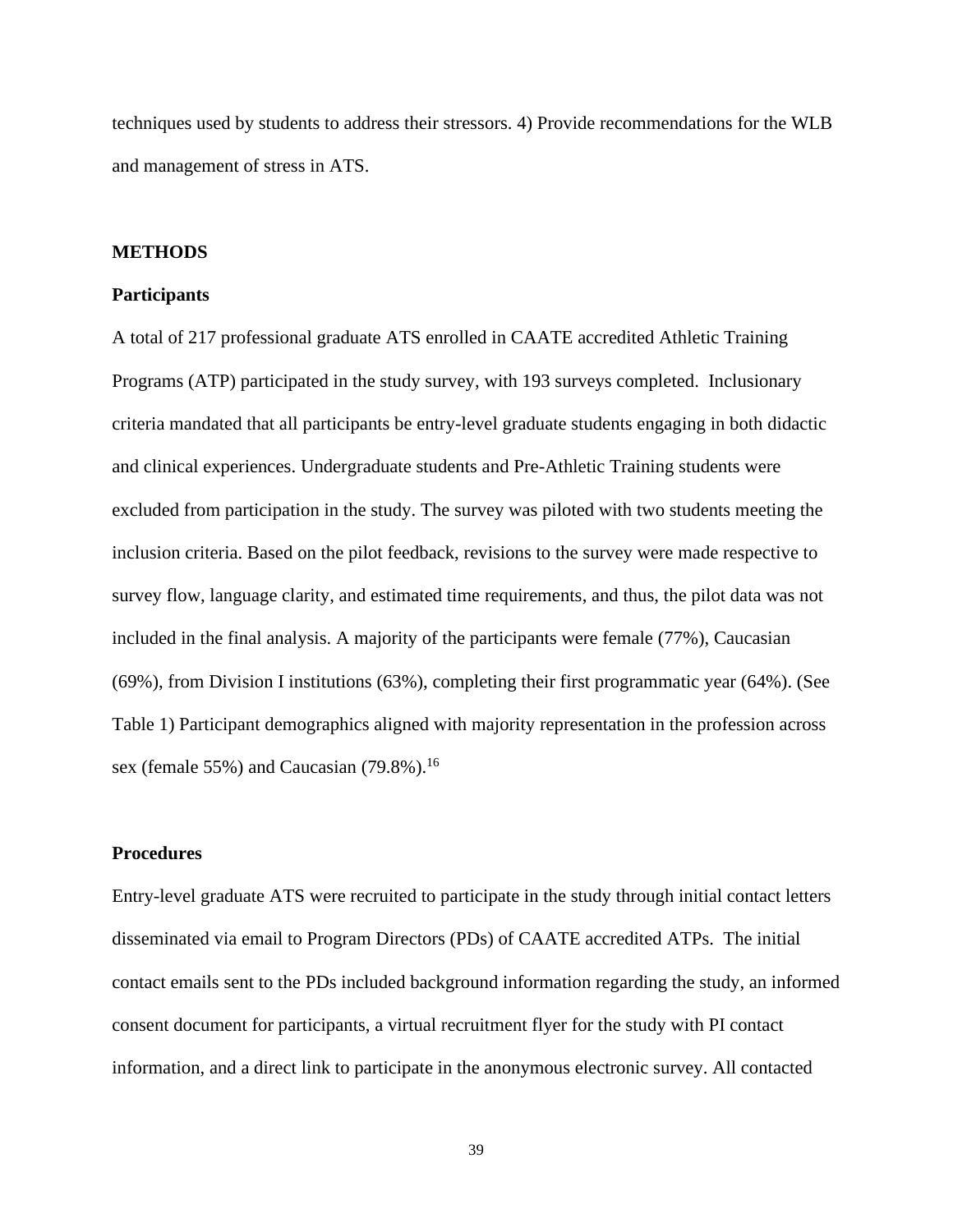PDs were requested to share the study information and survey link with their respective student populations. The Qualtrics based survey consisted of a series of initial demographic questions, followed by validated sampling measures for the purpose of identifying Work-Life-Balance (WLB), Mental Health (MH), Perceived Stress (PS), and Coping Responses. The study survey was created using components of various survey instruments that have been previously validated and implemented. A pilot study found the survey to be both reliable and valid prior to implementation. Follow-up emails were sent to PDs at ten-days post initial contact in order to enhance participant response rates.

The questionnaire was a one-time assessment, available for completing by ATS during a threeweek window in the month of October, which coincided with the fall academic semester. The survey consisted of 25 questions (96 items for response) spaced out over 4 separate sections, which took on average, about 20 minutes to complete. These sections included demographic information, Velociteach Questionnaire for Self-Assessing Your Work-Life Balance, The DSM-5 Self-rated Level 1 Cross-Cutting Symptom Measure, the Perceived Stress Scale, and the Coping Strategies Ranking instrument.

#### **Instruments**

The electronic survey created for the study integrated portions of a variety of previously validated measurement instruments, including the Velociteach Questionnaire for Self-Assessing Your Work-Life Balance<sup>27</sup>; The DSM-5 Self-rated Level 1 Cross-Cutting Symptom Measure<sup>28</sup>; the Perceived Stress Scale<sup>23</sup>; and the Coping Strategies Ranking instrument.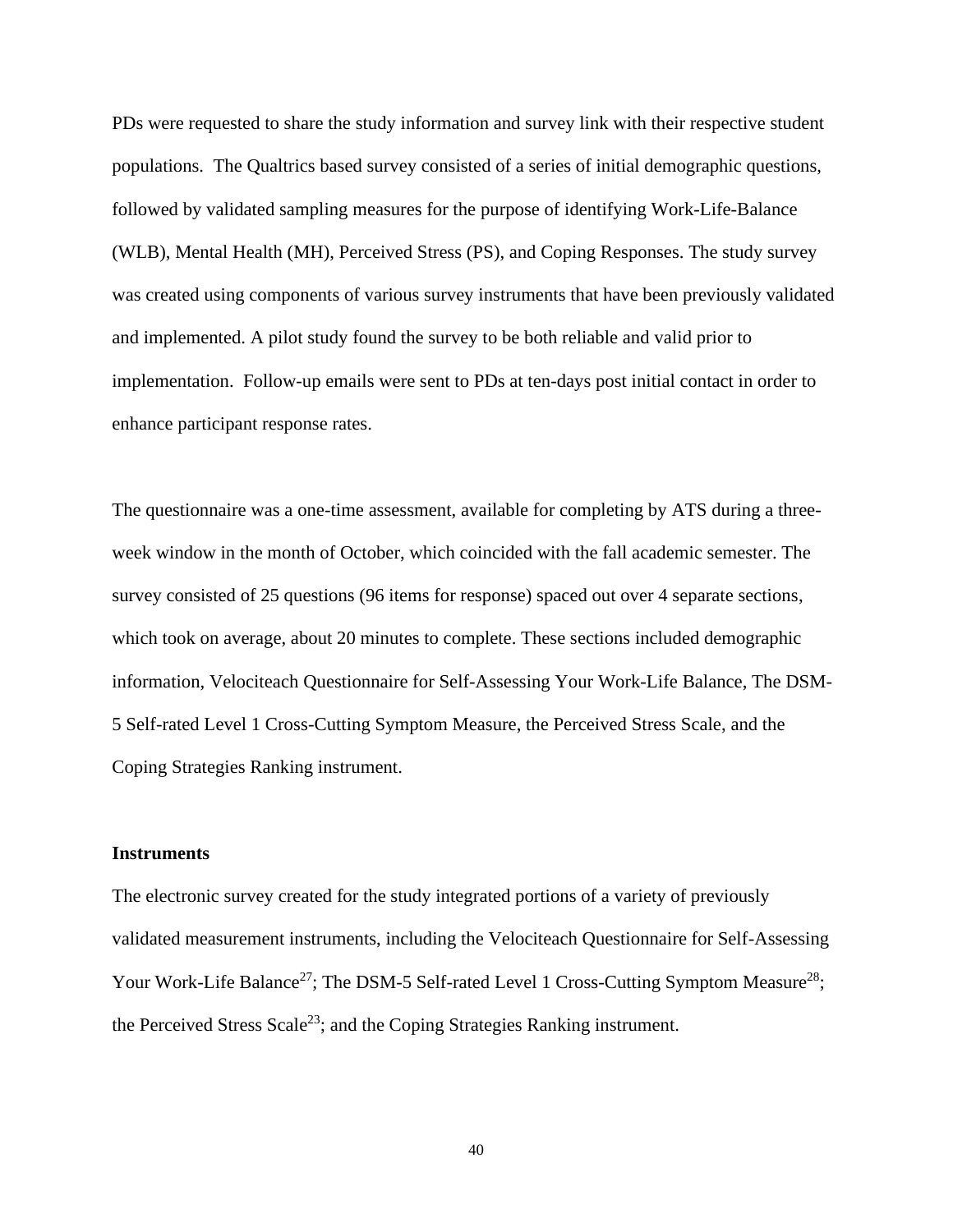## **Velociteach Questionnaire for Self-Assessing Your Work-Life Balance**

The self-assessment Questionnaire for Work-Life-Balance (WLB) (V-QSAWLB), developed by Neal Whitten of Velociteach, is an instrument used to quantify WLB scoring.<sup>27</sup> While not prevalent in Athletic Training research methods, this questionnaire is commonly used in the business field as a means to define and create awareness around individuals WLB, so effective balance can be achieved. This tool translates well to surveying AT, because questions can be altered to be profession specific, and summated for a perceived WLB total. The 41 items were rated in a 6-point Likert scale, ranging from 1 (never) to 5 (always), with the option for a 0 (no comment), with the highest possible score being 205. The questions summated to identify perceived WLB, with a higher score indicating an increased likelihood of poor WLB, and a lower score indicating an increased likelihood of positive WLB. There currently are not identified reliability and validity ratings for this assessment instrument.

#### **DSM-5 Self-rated Level 1 Cross-Cutting Symptom Measure**

The DSM-5 Self-rated Level 1 Cross-Cutting Symptom Measure (DSM-5 CCSM) was developed to aid in clinical decision-making for clients seeking psychiatric services, while facilitating investigation of the self-rated Mental Health (MH) issues.<sup>28</sup> There are thirteen domains assessed in the DSM-5 self-rated symptom measure, with all domain specific correlations showing significantly positive associations with each poor MH construct with regards to criterion-related validity, good to excellent test-retest reliability, and moderate-tostrongly correlated internal validity.<sup>28</sup> These domains encompassed depression, anger, mania, anxiety, somatic symptoms, suicidal ideation, psychosis, sleep problems, memory, repetitive thoughts and behaviors, dissociation, personality functioning, and substance use. These 13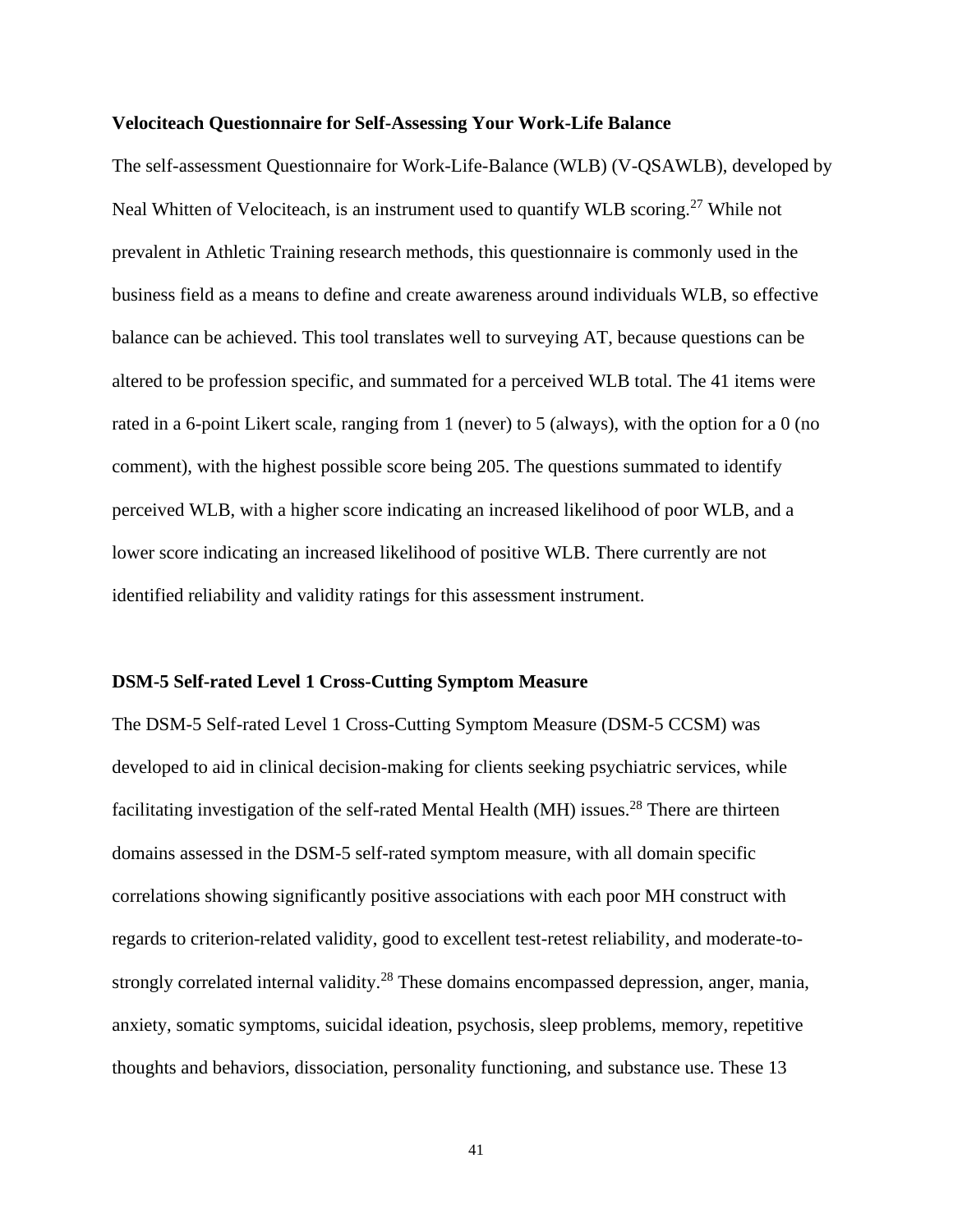domains were assessed via 23 items rated via a 5-point Likert scale, rating from 0 (none at all) to 4 (severe, nearly every day), with the highest possible score being 92. These questions were totaled to identify student perceived MH, with a higher score indicating poor perceived MH, and a lower score indicating a well perceived MH status.

## **Perceived Stress Scale**

The Perceived Stress Scale (PSS) is a 10-item questionnaire used for measuring stress related to general life events.<sup>23</sup> This survey is applicable for use in a variety of populations due to the general phrasing of the questions. In the methods application, ATS were asked to rate their stress based on their perception over the past month or past 30 days. The 10 items were rated on a Likert scale, ranging from 0 (never) to 4 (very often). The questions were evenly divided based on negatively and positively weighted questions. An example of a positively weighted question is "In the last month, how often have you been able to control irritations in your life?" An example of a negatively weighted question is "In the past month, how often have you felt nervous or stressed?" The PSS has a maximum score of 40, in which a higher score can equate to higher levels of participant perceived stress. The PSS has been documented as valid and reliable in previous research across general populations, with reliability coefficients ranging from 0.75 to  $0.85^{23}$ 

## **Coping Strategies Ranking**

The Coping Strategies Ranking (CSR) section was an 11-item ranking system where participants ranked popular Coping Strategies seen across previous research of the ATS population. Gaicobbi etc al<sup>7</sup>, Mazerolle et al<sup>9,15,16,18,19</sup>, Oglesby et al<sup>9</sup>, Barrett et al<sup>17</sup>, and Singe et al<sup>26</sup> documented and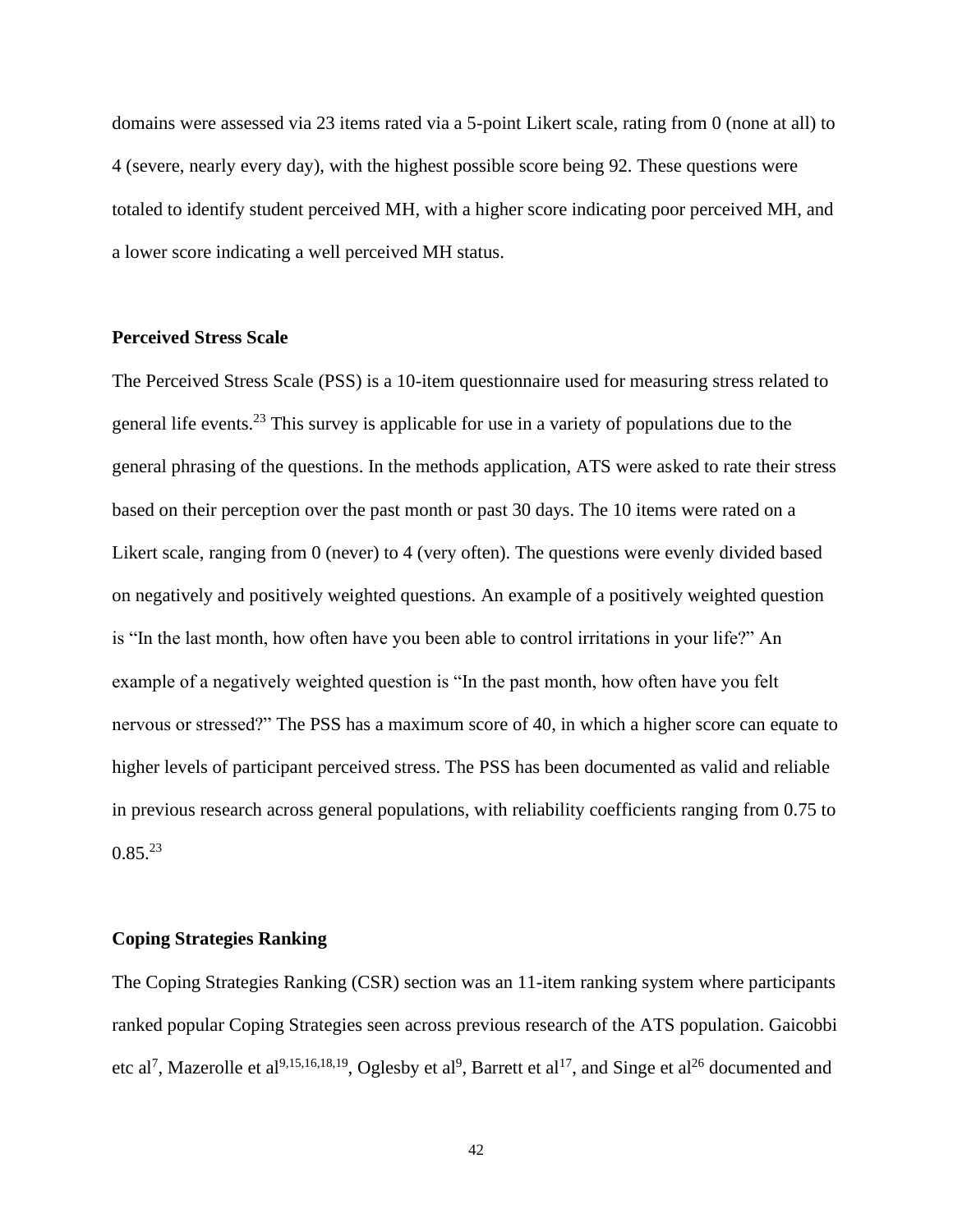identified these strategies through survey and interview-based methods as being commonly used coping interventions among ATS. These strategies included physical activity, substances, sleep, social support (family, mentorship, and peers), religion, personal interest tasks, music, and various strategies not otherwise categorized. This survey method may serve as the first documented instance of graduate ATS ranking prevalent coping strategies identified in previous ATS research. There is no current validity and reliability measures for this ranking.

## **Statistical Analysis**

Statistical Analysis were conducted using IBM SPSS Statistics 27 (IBM Corp, Armonk, NY). Inferential and descriptive statistics were analyzed. Overall WLB, MH, and PS scores were generated as scale variables; determined by adding up the summation of their rated outcomes based on participant input. This resulted in a WLB TOTAL, MH TOTAL, and PS TOTAL score for each participant. Three one-way ANOVAs were calculated to examine total WLB, MH, and PS across participant NATA District classification, identified ethnicity, and NCAA division classification. Three independent samples t-test were conducted to examine total WLB, MH, and PS scoring across identified gender, program classification (first or second year), and clinical immersion experience. The level of significance for each test outcome was set a priori at  $p \leq$ 0.05.

#### **RESULTS**

Following data collection, data were exported into SPSS 27 software. There were 217 responses, with 193 of those responses being fully completed. This presented an 88.9% completion rate, with incomplete surveys being excluded from data analysis. In line with the purpose of the study,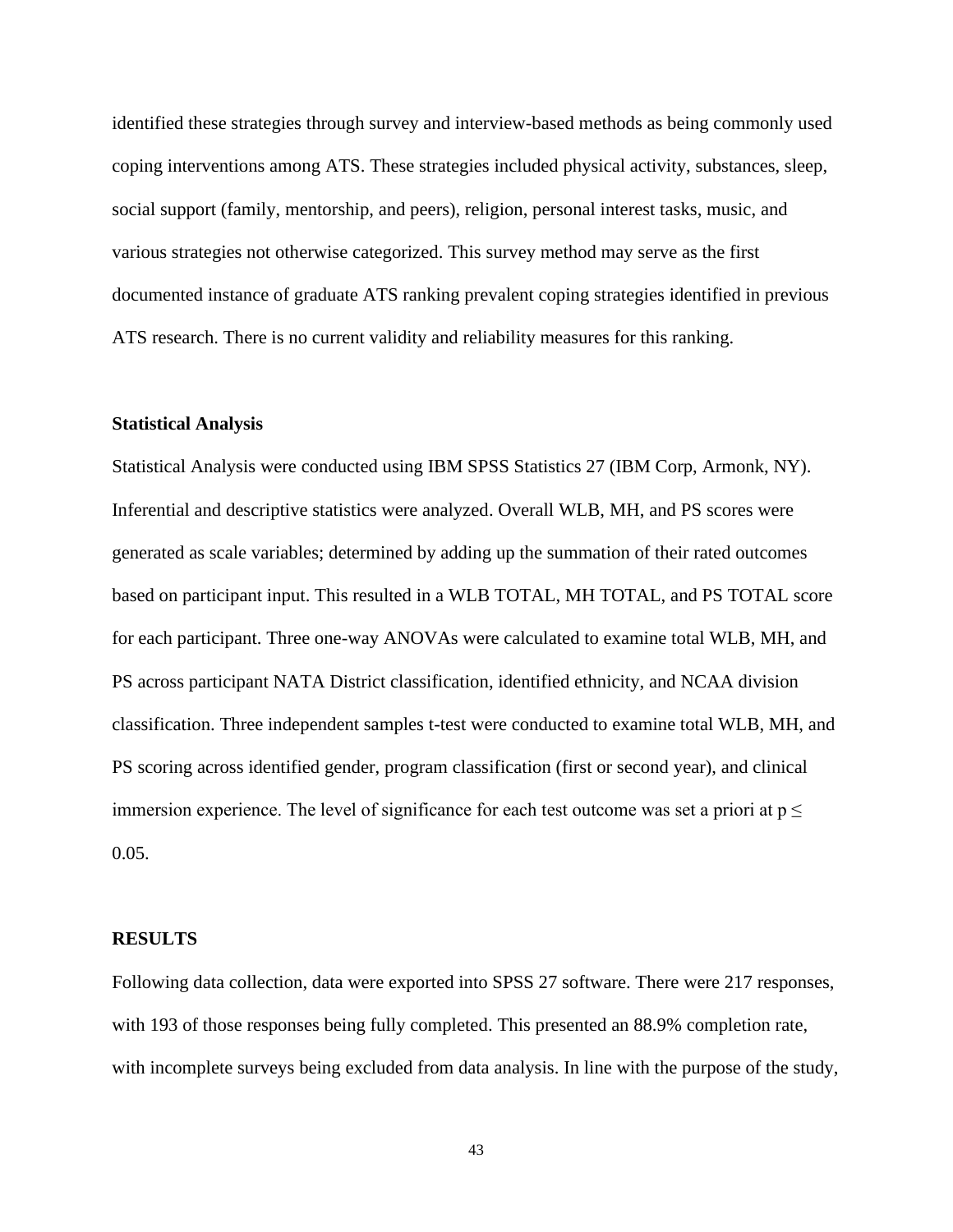multiple one-way ANOVAs and several Independent Sample T-Tests were computed to identify areas of significance in the data between descriptive indicators and participant input. The main variables of concern were participant input values for perceived Work-Life Balance (WLB), Mental Health (MH), Perceived Stress (PS), and the perceived impact of stress on academic performance. Each of these sections are the by-product totals of sectioned questioning that were computed into four separate scale variables to functionally depict a participants total perceived WLB, MH, Stress, and Stress Effect.

## **Institutional Impact**

#### *NATA District Classification*

A one-way ANOVA was calculated comparing the participants gross totals from Work-Life-Balance, Mental Health, Perceived Stress, and Stress Effect across the ten NATA district classifications. A significant difference was found among the WLB in participants ( $F_{(8,176)}$  = 2.343,  $p = < 0.05$ ) (Table 2). Tukey's HSD (Table 3) was used to identify the differences between districts for WLB self-scoring. This analysis revealed that students in District 2 scored significantly lower (M = 110.69, sd = 13.77) than students in District 9 (M = 121.56, sd = 10.11). However, students in District 2 were not significantly different from District 4 ( $M = 114.45$ , sd = 10.09), District 7 ( $M = 115.27$ , sd = 9.92), or any other NATA district. District 1 ( $N = 3$ ) and District 8 ( $N = 1$ ) had significantly less participation than other districts like District 2 ( $N = 35$ ) and District 6 ( $N = 32$ ). District 8 was filtered out in order to run Post Hoc Tukey analysis for the one-way ANOVA due to low participation rates.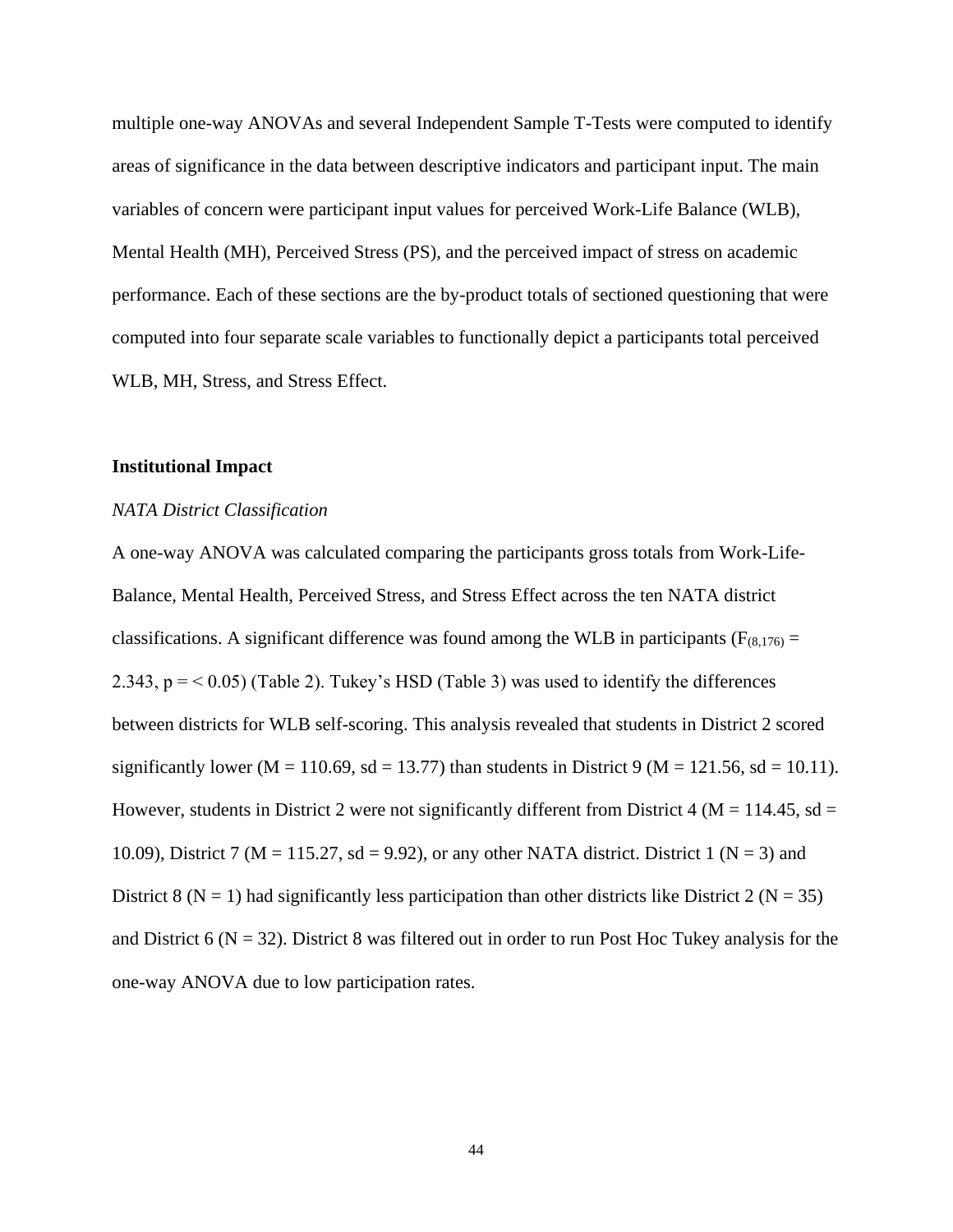#### *NCAA Division Classification*

A one-way ANOVA was calculated comparing the total Work-Life-Balance, Mental Health, Perceived Stress, and Stress Effect of participants based on their NCAA division classification. No significant differences were found across the surveyed group ( $F_{(2,184)} = 1.857$ ,  $p = 0.159$ ). Participants at Division I institutions ( $M = 43.34$ , sd = 12.9) showed no significant differences from those at Division II ( $M = 38.42$ , sd = 12.5) or Division III ( $M = 42$ , sd = 13.3). No differences existed between student participants across NCAA classification.

## *Participant Academic Year*

An Independent Samples t-test was calculated to determine whether the participant gross totals from Work-Life-Balance, Mental Health, Perceived Stress, and Stress Effect were dependent upon the participant's year in the program: first or second year. No significant difference was found in the surveyed group ( $t_{(181)} = -0.347$ ,  $p = 0.074$ ). The totals from the first-year group (M = 30.75, sd = 4.5) were not significantly different than those of the second-year group ( $M = 30.98$ ,  $sd = 3.66$ ).

#### *Immersion Experience Participation*

An independent samples t-test was calculated to determine whether the gross participant totals from Work-Life-Balance, Mental Health, Perceived Stress, and Stress Effect were dependent upon participant's involvement with a clinical immersion experience. No significant difference was found across the surveyed population  $(t_{(181)} = -1.566, p = 0.120)$ . The totals of the immersion group ( $M = 30.4$ , sd = 4.64) were not significantly different than the non-immersed group ( $M =$ 31.38, sd =  $3.58$ ).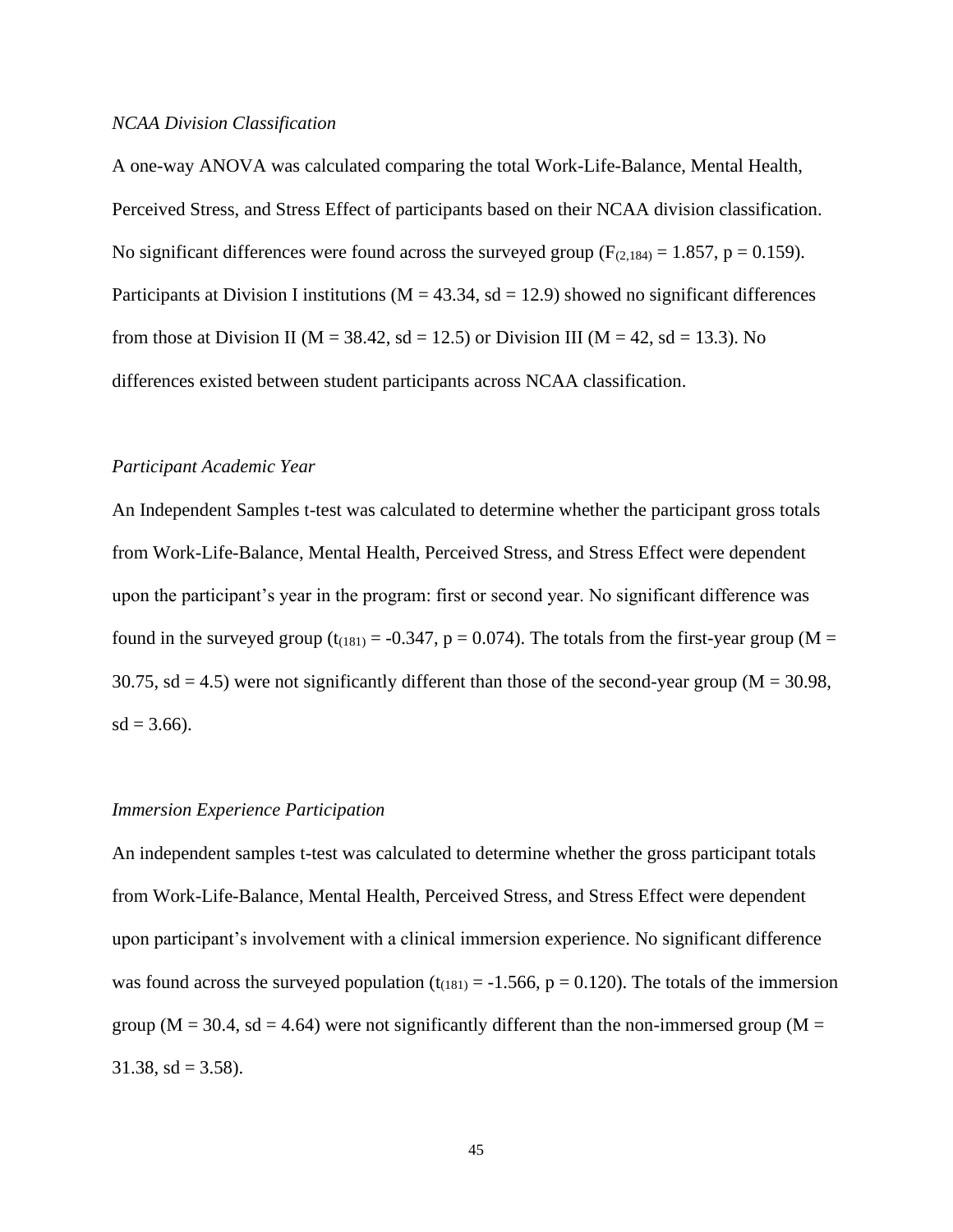## **Demographic Differences**

#### *Participant Ethnicity*

A one-way ANOVA was calculated comparing the total Work-Life-Balance, Mental Health, Perceived Stress, and Stress Effect of participants based on their identified ethnicity. No significant differences were found across the surveyed group ( $F_{(5,180)} = 1.904$ , p > 0.05). African American participants ( $M = 115.2$ , sd = 12.48) were not significantly different from Hispanic participants ( $M = 120$ , sd = 11.45), Caucasian participants ( $M = 115.46$ , sd = 11.65), or other surveyed groups.

## *Gender Identification*

An independent samples t-test was calculated to determine whether participant gross totals from Work-Life-Balance, Mental Health, Perceived Stress, and Stress effect were dependent upon participant gender: male or female. A significant difference was found in the participant group in the area of Mental Health ( $t_{(21)} = 1.883$ ,  $p = 0.048$ ) (Table 4). The Mental Health scores of the female participants (M=43.3, sd=13.5) were significantly higher than the male participants (M=38.94, sd=9.88) (Table 5). There was however, no significance difference found across total Work-Life Balance, Perceived Stress, or Stress Effect between genders.

## *Tools Statistics*

A statistics table (Table 6) was calculated to determine the frequency statistics of our instruments of survey. These instruments were the including the V-QSAWLB, DSM-5 CCSM, PSS, CSR. The CSR is unique to this study, so it is not comparable to previous research findings. The V-QSAWLB instrument provided the following self-reported WLB scoring (M=116.5, SD=11.6).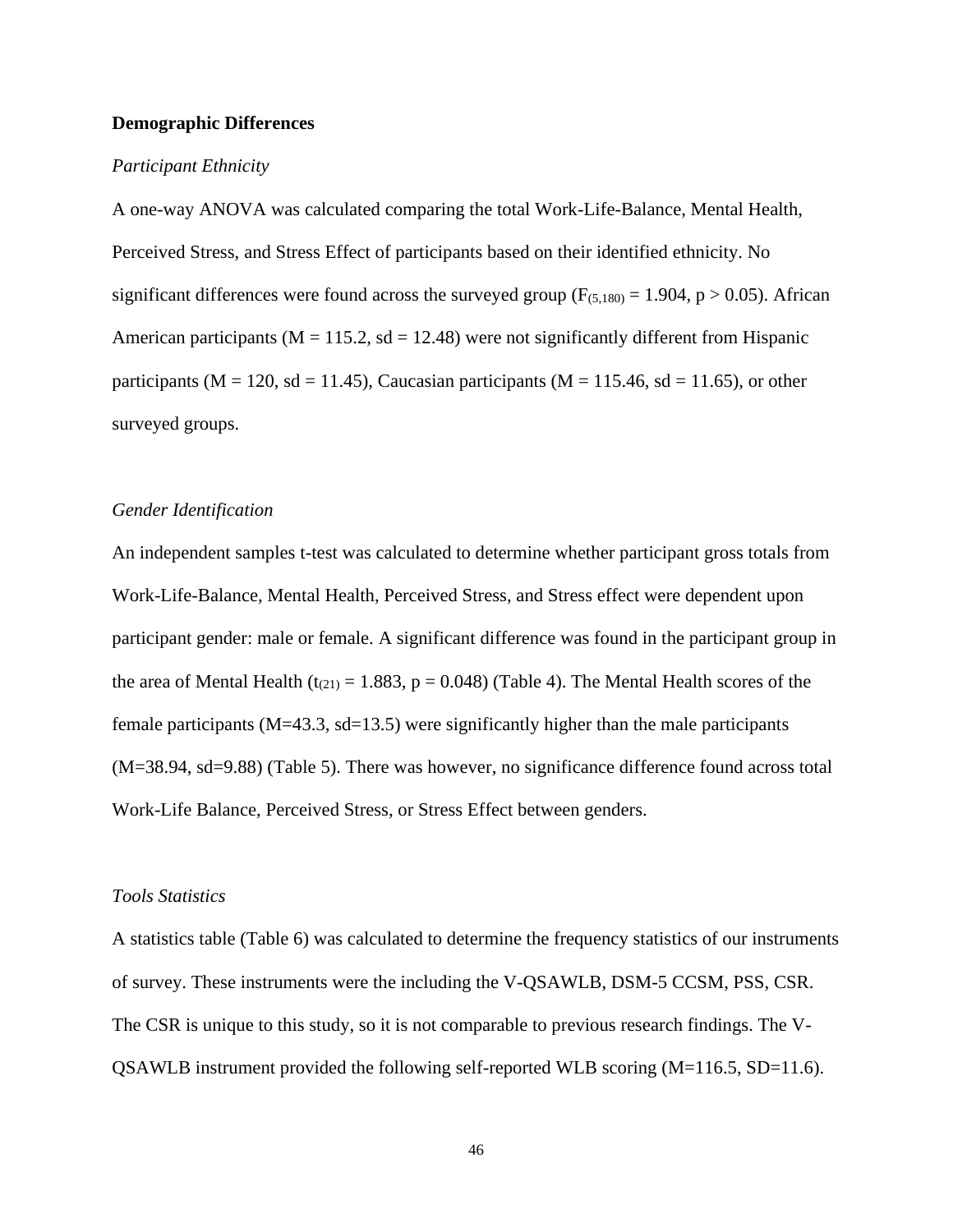The DSM-5 CCSM provided the following self-reported mental health scores (mean=42.4, SD=12.94), with Domain 4 – Anxiety representing the largest percent of moderate to severe responses at 30.5%, followed by Domain 1 – Depression at 19.5% and Domain 2 – Anger at 19%. The Perceived Stress Scale provided the following self-reported scores (mean=30.84, SD=4.22).

## *Coping Strategies Ranked Among ATS*

Table 7 presents a representation of the participants ranking of coping mechanisms used by Athletic Training professional graduate students as methods to manage WLB, MH, and PS. Among respondents, almost 38% percent of participants scored exercise or physical activity as their primary method of coping; sleeping (20.32%) was identified as the second most popular method of coping; and talking to family (10.70%) was identified as the third most popular method of coping.

## **DISCUSSION**

Work-life balance, primarily surveyed through the predictors and prevalent of burnout in previous research regarding ATs and ATS, examined variables like EE, DP, and DPA when defining significant behavioral indicators for burnout.<sup>9,20,29</sup> In this study, traditional WLB methods were not utilized since poor WLB was seen as a predictor to burnout opposed to the two variables being used simultaneously. Previous research into ATS has focused on analyzing student perspectives that contribute to burnout development, viewing an imbalance or stressors as burnout predictors.11-15 These include but are not limited to the role strain and time constrains voiced by students through observation and experience.<sup>11</sup> A poor WLB remains the route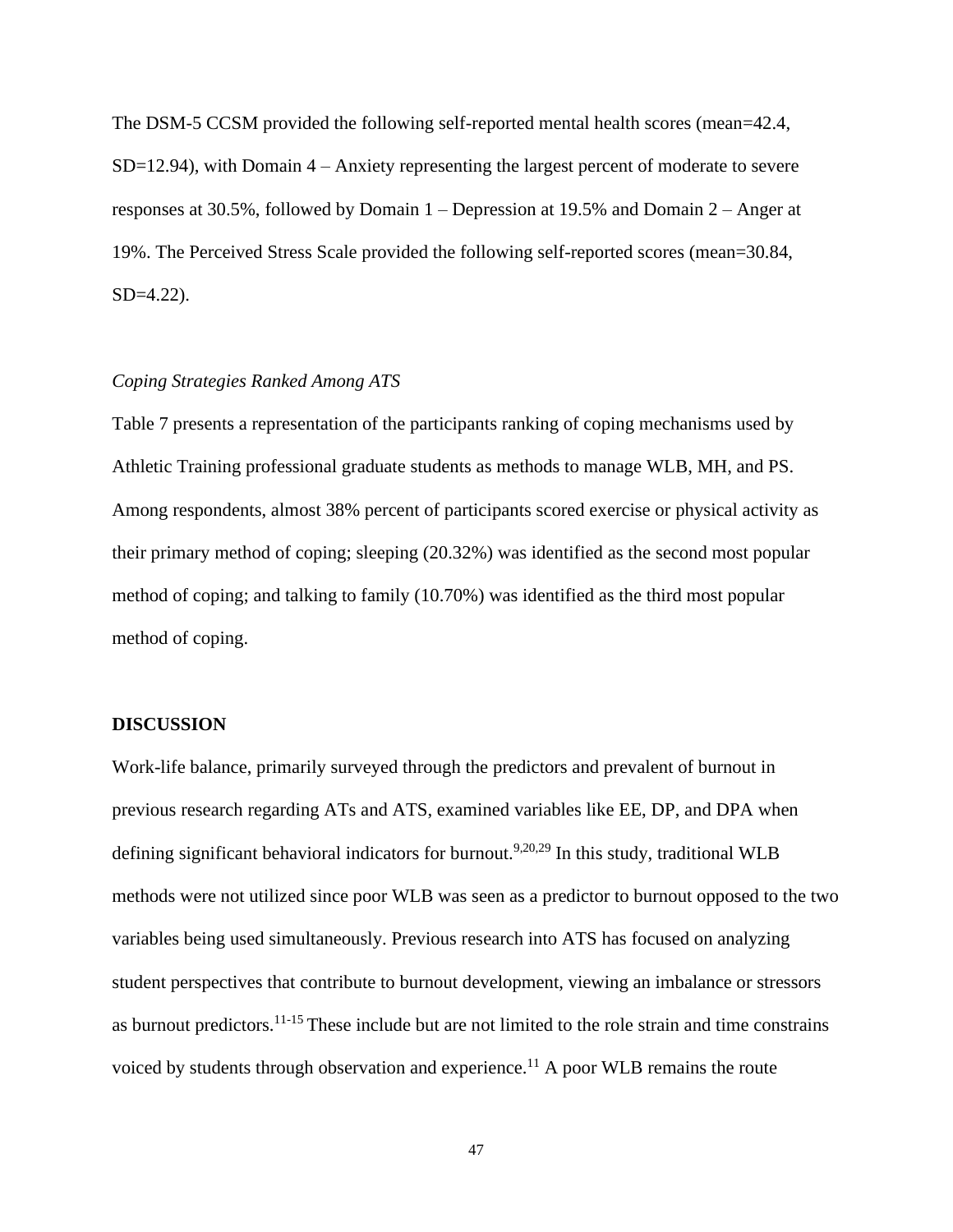towards academic and professional burnout;<sup>7,8,18,32</sup> however, this study sought to identify individuals or groups with elevated levels of significantly poor or difficult WLB.

## **Perceived Stress and Overlap of Variables**

Perceived stress and mental health are variables commonly discussed through ATS research as predictors and components of WLB.4,7,20 Across a previous ATS sampled group, it was suggested that there was moderate stress and risk for clinical depression in 1/3 of the sampled population.<sup>23</sup> This is a very significant finding, that did not align with what graduate ATS expressed in this survey. We found more students (30%) self-score themselves as moderately to severely relating to anxiety, with only 19% of students self-scoring themselves as moderately to severely relating to depression domains of the DSM-5 CCSM. In comparison to other student groups surveyed using the DSM-5 CCSM, they found similar outcomes to this study, rating anxiety as the most prevalent domain for potential symptom presentation (27.89%) and depression as the second highest  $(27.87\%)$ .<sup>28</sup> To address stress, the PSS instrument was used. In previous studies of ATS, PSS had been identified as 25.27, or moderately stressed.<sup>23</sup> In this study, our participants mean PSS score was 30.84. This is a significant finding, because of the implications of perceived high stress and higher risk for depression that exist for those with higher perceived stress.<sup>23</sup> In both of these descriptive identifying tools, a level of increased perceived stress and perceived MH prevalence have been suggested in this population compared to previously studied populations. While the worldwide COVID pandemic has alternated inperson classes, clinical involvement, and a feeling of preparedness among students,  $31$  there may be implications surrounding the expectations and transition of students from undergraduate education to graduate education. Furthermore, AT graduate education adds a level of clinical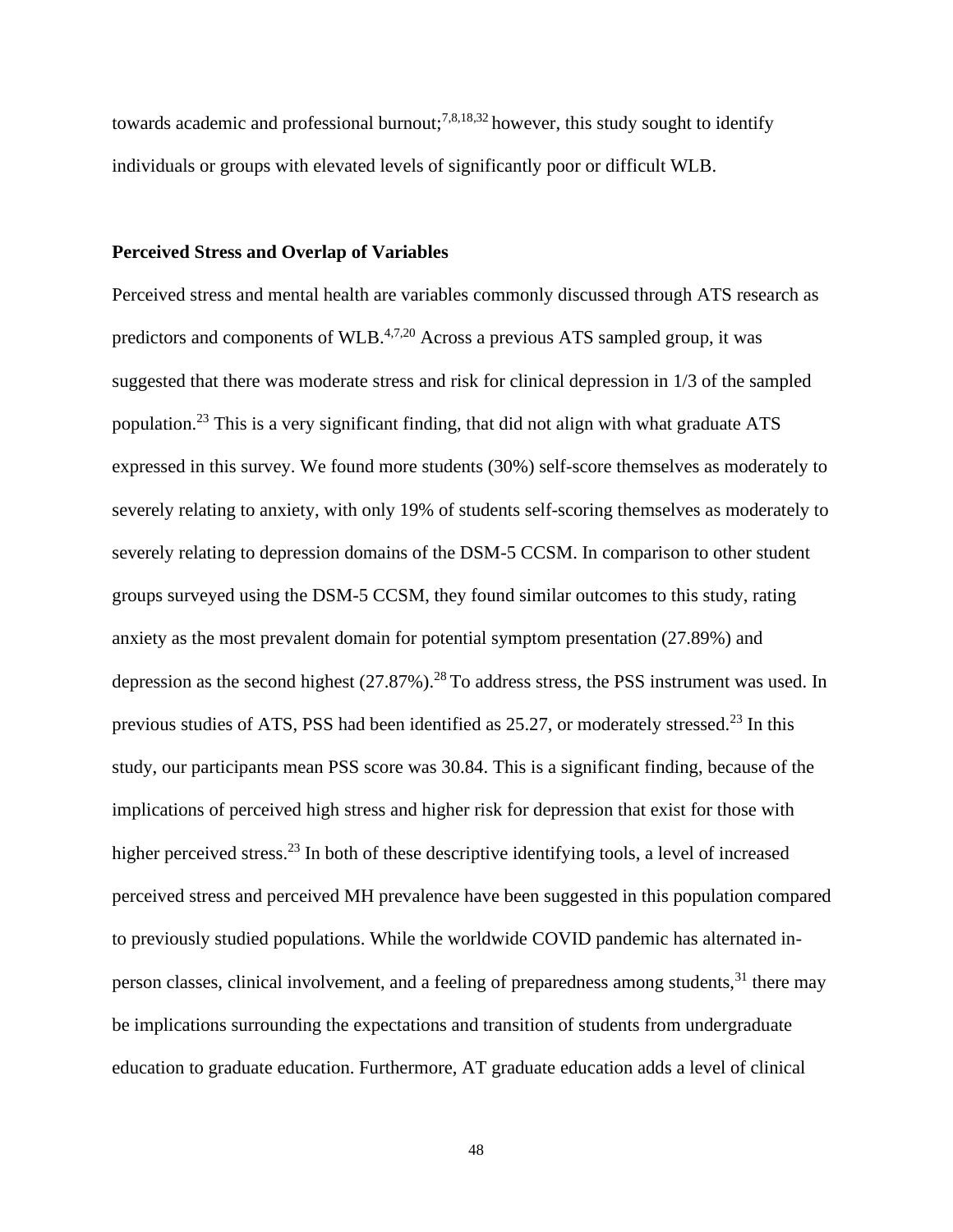requirements like immersion experiences, that couple with research and academic coursework to enhance perceived stress.

Previous research by authors like Koutsimani et al,  $30$  sought to identify an overlap between mental health, stress, and work-life balance. However, as identified and validated by these survey measures, mental health, WLB, and stressors should all be assessed separately due to previous lack of association in statistical analysis and a lack of overlap in occurrence across the current sampled ATS population.<sup>30</sup> While MH occurrence was still elevated in our sample group in concurrence with previous findings from researchers like Mazerolle et al,  $20,23,25$  these findings should be accepted with awareness of the current worldwide pandemic, with which 1 in 5 students have reported burnout and significant deterioration in mental health.<sup>25</sup> COVID-19 has already been documented to have adverse effects on student and professionals alike in the profession, all stemming from the uncertainty created by the pandemic.<sup>31</sup>

## **Academic Year**

In AT systematic review of burnout in the profession, it was found that upper-level students experienced significantly higher levels of burnout compared to lower-level students.<sup>9</sup> This research was primarily surveyed undergraduate populations, which would place seniors at elevated levels of stress. This distinction between participant academic year was not validated in this study across WLB, MH, or PS in graduate schools, which have first and second year students. However, research has begun to examine differences in WLB across undergraduate and graduate ATS,<sup>13,20,21</sup> suggesting that while graduate ATS still deal with high levels of stress and DPA, they manage and present lower burnout subscale like EE and DP compared to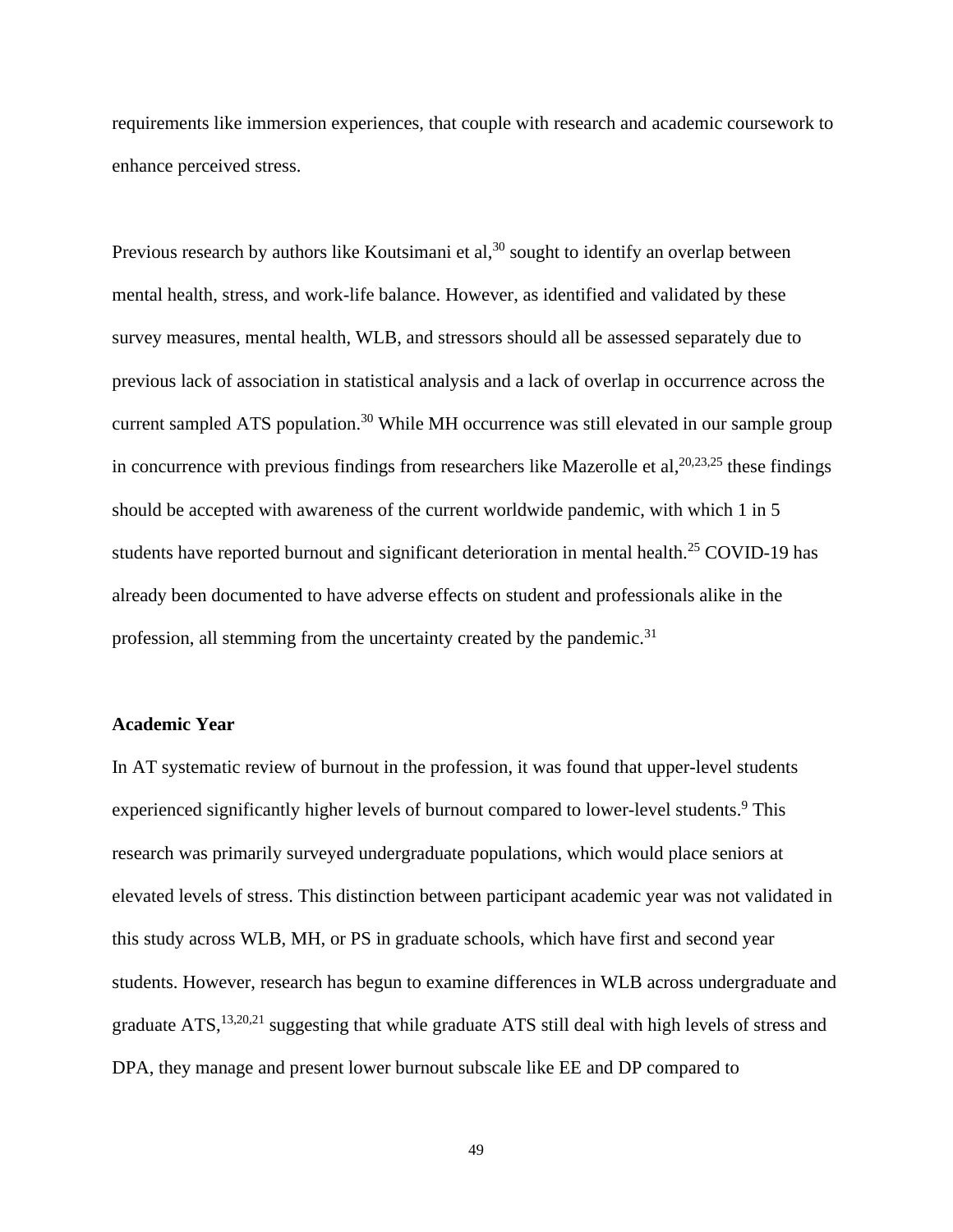undergraduate students.<sup>20</sup> These early findings may have played an influence in the educational shift towards graduate study, as a means of promoting ATS retention, which has been negatively correlated with ATS perceived burnout.<sup>9,11-15</sup>

## **Gender**

Gaicobbi et al<sup>7</sup> and Mozerolle et al<sup>14</sup> have both previously documented sex differences across the profession of athletic training and among ATS. Females, specifically in the college setting, presented the highest burnout scores of any sampled group in  $AT$ ,<sup>7</sup> with direct links to discriminatory management being the culprit for increased WLB, burnout, and MH risk $^{14}$ . This current study suggests that female ATS (N=138) perceive their mental health to be more severe than male ATS (N=39). Across thirteen domains of MH self-assessment, utilizing a DSM-5 level 1 self-rated measure, females scored their MH five points higher or more frequent on average than males. Along with recommendations from Stilger et al, $^{22}$  female ATS may benefit and from education and practice of stress management techniques and coping strategies. Though there were no other documented differences between gender identification in other survey variables like WLB, female ATS still routinely manage coursework and clinical requirements while operating amidst male dominated sports. Strategies like identified mentorship, clear communication, and supportive staff and supervisors should be sought out or provided by athletic training programs, since it is well documented that ATS perceptions and WLB optimization can be heavily affected by mentors like preceptors and program directors.<sup>14,32</sup>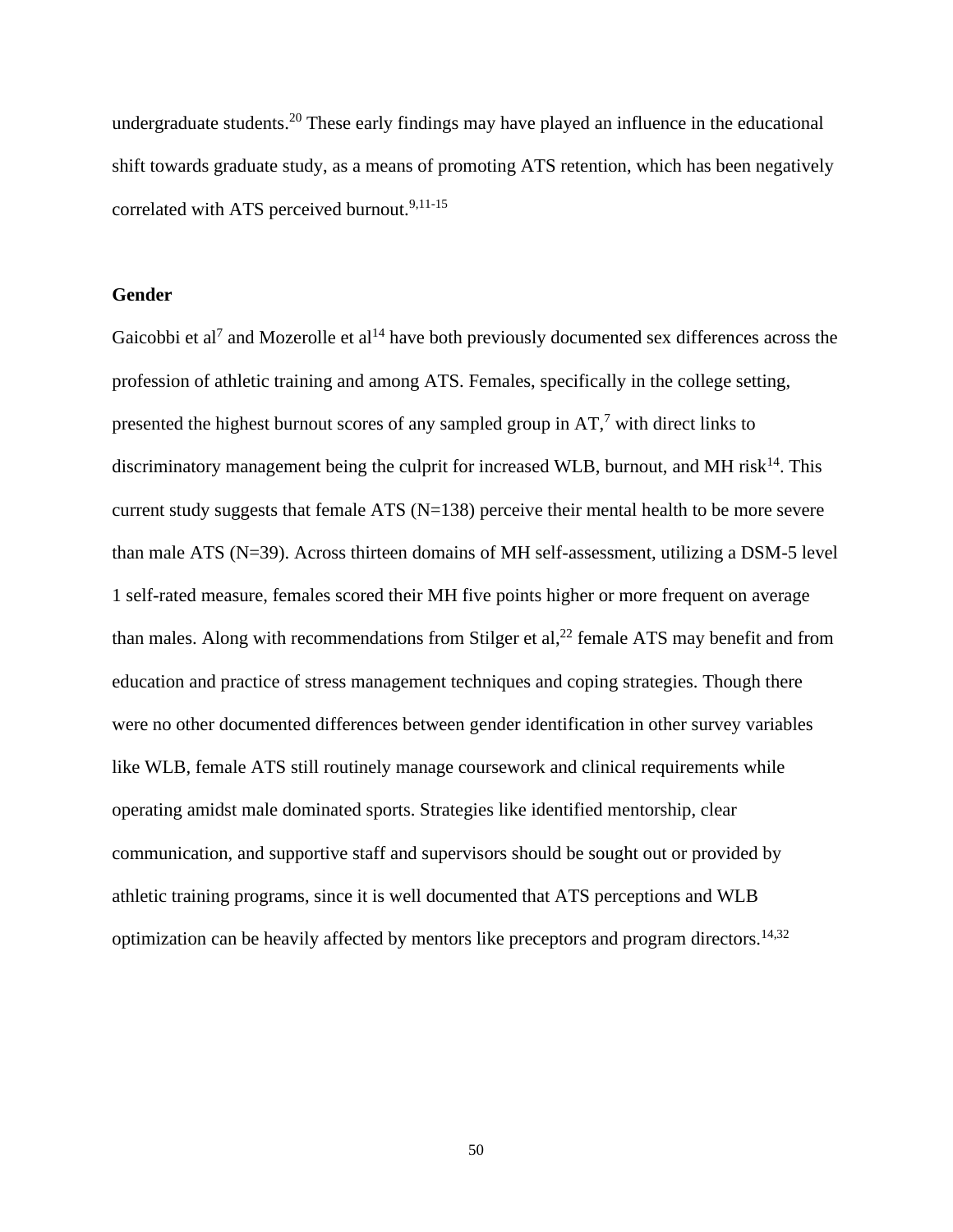## **NATA Districts**

Previous research has called for and began the process of examining descriptive differences across NATA districts, of which there are 11 as of June 2022.<sup>20,33</sup> Given that data were collected before June 2022, NATA district data only reflects 10 districts. However, these articles only indicated a variety of district participation, while never comparing the outcomes across these districts. In these findings, there are significant differences in student rated WLB summated scores, with higher scores indicating a more strenuous WLB. With the mean score being 117, most districts hovered around that centralized score except for three outliers. District 2 scored much lower (M = 110.69) than students in District 9 (M = 121.56) and District 1 (M=125.67). While no research exists to provide insight into NATA district distinctions across WLB practices, there are discrepancies across NATA district representation of states. In the example used above, District 1 and District 9 represent 6 and 7 separate states as a district, whereas District 2 represents 4 total states. This differences in representation could result in larger districts having increased variance or outliers in their quantity, which drives the WLB total up, or it could be the result of more participants from District 2 ( $N=40$ ) compared to District 1 ( $N=3$ ) or District 9 (N=27). These multi-digit differences also implicate the possibility of lessened stressors or enhanced coping behaviors not shared universally by students across districts. Other implications include the effects of the COVID-19 pandemic across different regions of America, whom all handled the COVID-19 pandemic separately, creating new responsibilities and uncertainties across the country.<sup>25,31</sup> Lastly, it is important to identify the differences in District 2 student page,  $37$  and the volume of resources and communication available, compared to the lack of such on the District 9 student page.<sup>38</sup>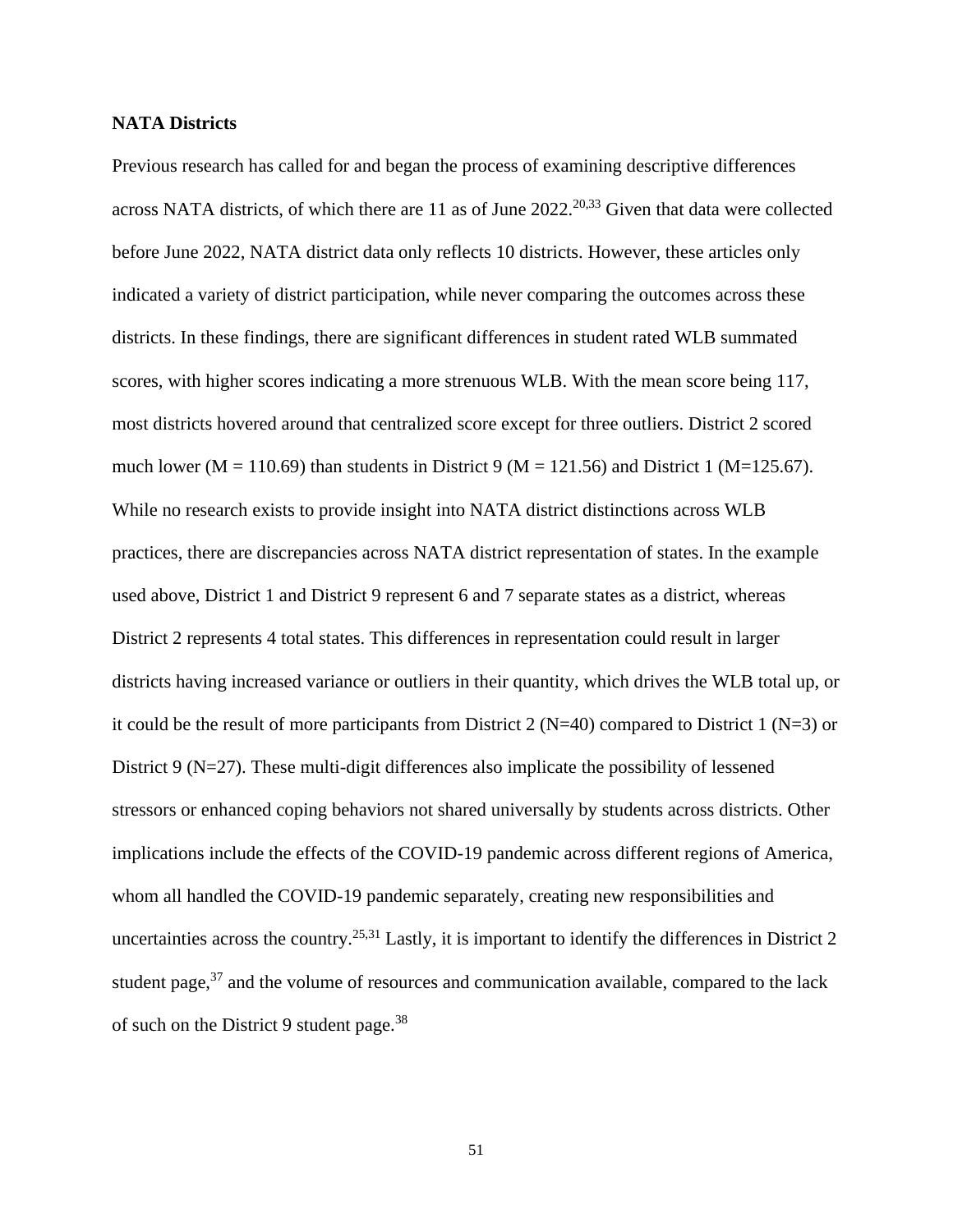## **Coping Strategies**

In the vast majority of research surrounding WLB, MH, burnout, and stress management in athletic training, stressors and predictors are commonly discussed alongside coping and management strategies. ATS and generalized college students have been utilizing coping mechanisms like humor, mentorship, observation, time management, etc. to navigate their education and WLB before and now during the COVID-19 pandemic.<sup>13,22,34,35</sup> This study suggests that students are drifting away from previous research suggestions that social support structures are the primary strategies utilized by ATS for management of stressors,  $11,23,34$  and more individualistic strategies like exercise and sleep are preferred as a first step before social supports like family and peer support.

In association with the COVID-19 pandemic, was the development and incorporation of coping strategies to manage inflated levels of stress.<sup>35,36</sup> Examples of pandemic-related coping mechanisms included strict personal protective measures (90%), avoiding public gatherings (80%), and personal coping strategies like gaming, religious devotion, social media, communication, and individual relaxation techniques.<sup>36</sup> These individual relaxation techniques included meditation, physical activity like exercise or sports, music, and more. As students are maneuvering out of a worldwide pandemic that created stress and uncertainty,  $33$  they are moving into a realm of graduate education that is also stressful and uncertain. This allows for easy carryover of the tendencies and coping strategies developed in a previous stressful situation, into the next stressful setting. As indicated when discussing differences across NATA districts for WLB scoring, the COVID-19 pandemic has largely diluted or directed students away from the usage of social support groups since social gatherings were largely discourage.<sup>26</sup> It is unclear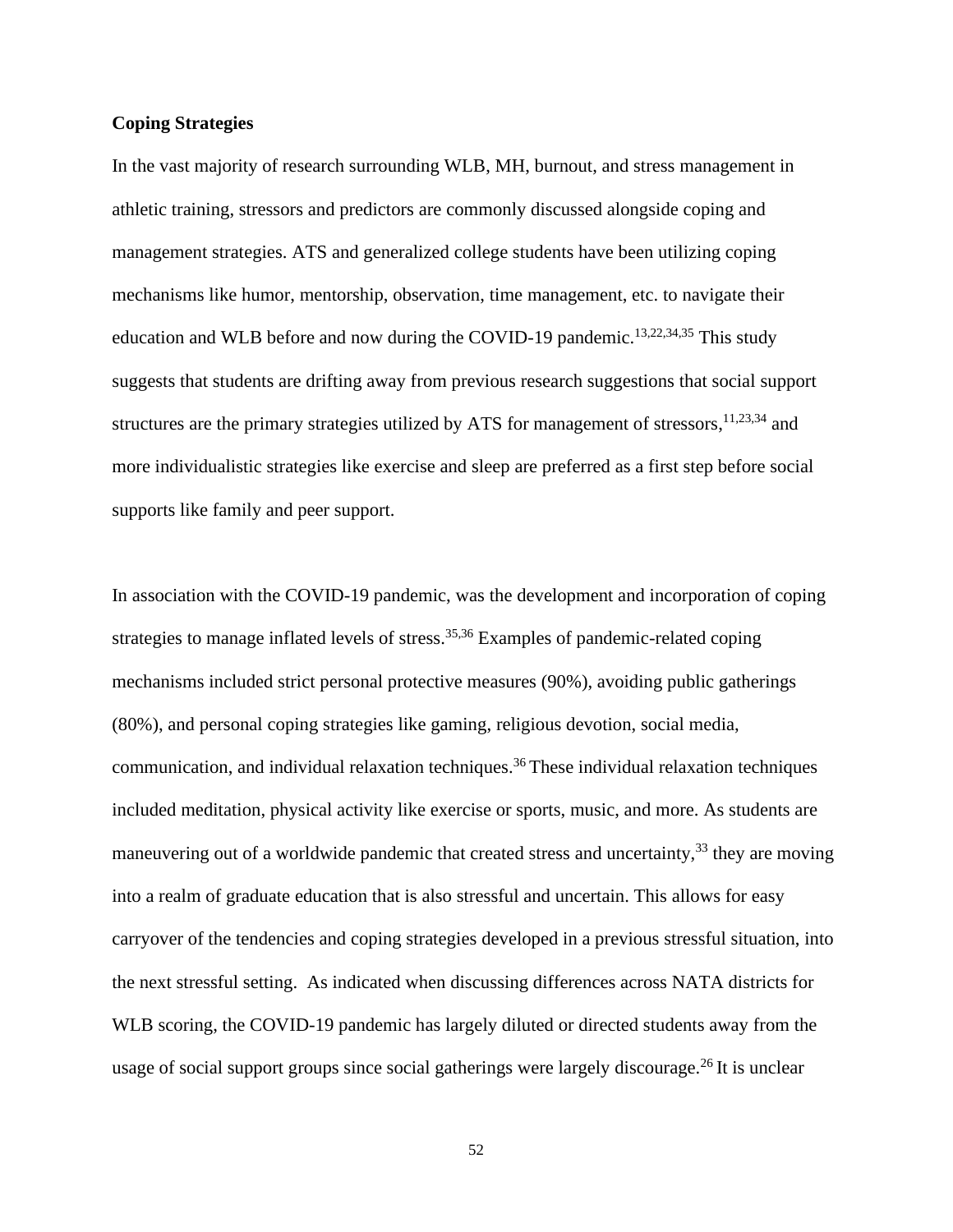whether social coping mechanisms will re-emerge; however, previous research is highly encouraging of mentorship because of the aspects of professional socialization and positive perceptions it creates among ATS.12-14,32,33

## **LIMITATIONS**

This study presented four main limitations that could influence the data. First, this study is primarily limited by its singular sampling instead of repeated measures of this population across multiple semesters or points in the semester. Data were collected across three weeks in September, ending October 1st, 2021. With this being the beginning of the semester, and not coinciding with the elevated workload seen as students' progress in the semester, this could present an incomplete picture of student WLB, MH, perceived stress, perceived stress effect on academic performance, and the evaluation of coping measures on managing these variables. Secondly, this study does not align its burnout and WLB data collection methods with traditional testing measures like the MBI, which assists researchers in identifying levels of emotional exhaustion, depersonalization, and perception of personal accomplishment. These three variables are the standard for defining and representing burnout in athletic training research. Instead, our methods utilized a generalized and numerical career WLB survey measure. While this allows for a unique take on academic WLB and student vocal representation, correlation to previous research is limited. Third, this survey was conducted during the COVID-19 pandemic, which presented separate academic and lifestyle stressors not traditionally placed on this population during previous sampling efforts. Furthermore, the COVID-19 pandemic placed additional workplace strain on the profession of athletic training, which may have impacted students engaged in clinical and immersive education requirements. Lastly, participation from district 8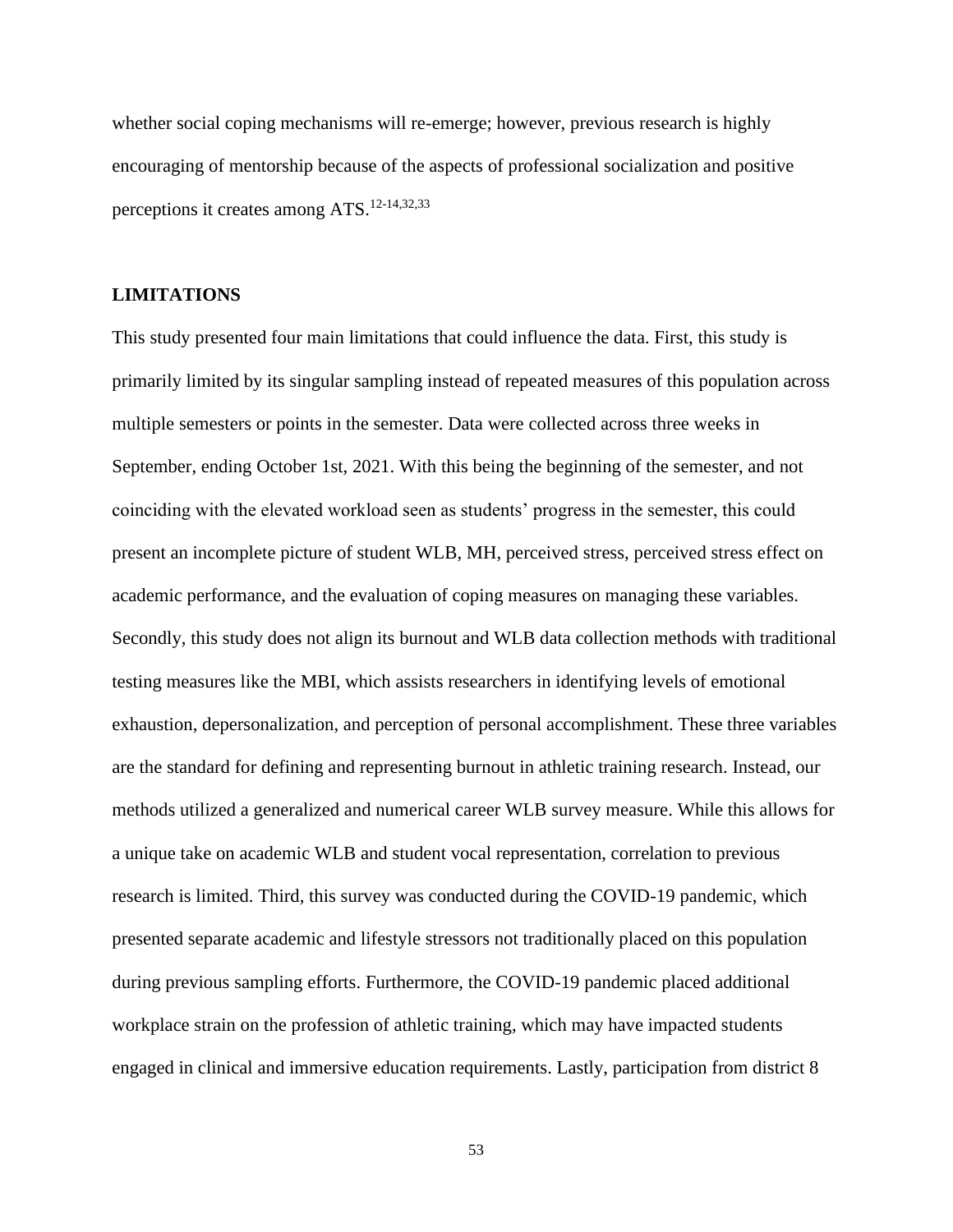(N=1) was extremely limited and their data were filtered out for statistical analysis to be run. District 1 (N=3) also presented low participation compared to the other 10 NATA districts, which could affect representation and outcomes. This highlights the need for further research that encourages a larger volume of participation across all NATA districts.

## **RECOMMENDATIONS**

With indications that WLB and MH may be difference across NATA districts and gender classifications, future research should seek to validate these findings. This can be achieved by using more standardized assessment tools, like the MBI (Maslach Burnout Inventory) for assessing burnout and poor WLB predictors. Future research should also investigate quantifying the noted differences between ATS based on gender and across districts. Gender barriers have been noted across the professional setting of athletic training, but to our knowledge, this study serves as the first documented occurrence of gender differences across the graduate student population of athletic training. This is also the first study, to our knowledge, that demonstrates differences in WLB across NATA district classifications among students or professionals. While the NATA functions as a whole, each district has their own level of structure and member involvement. As highlighted, different districts like NATA district 2 and district 9 have very different websites, resources, and opportunities for regional student involvement, information, or support.37,38 While this does not capture the whole picture, it does demonstrate a difference in administrative initiatives across NATA districts. Future research should seek to further understand these ATS WLB differences across NATA districts.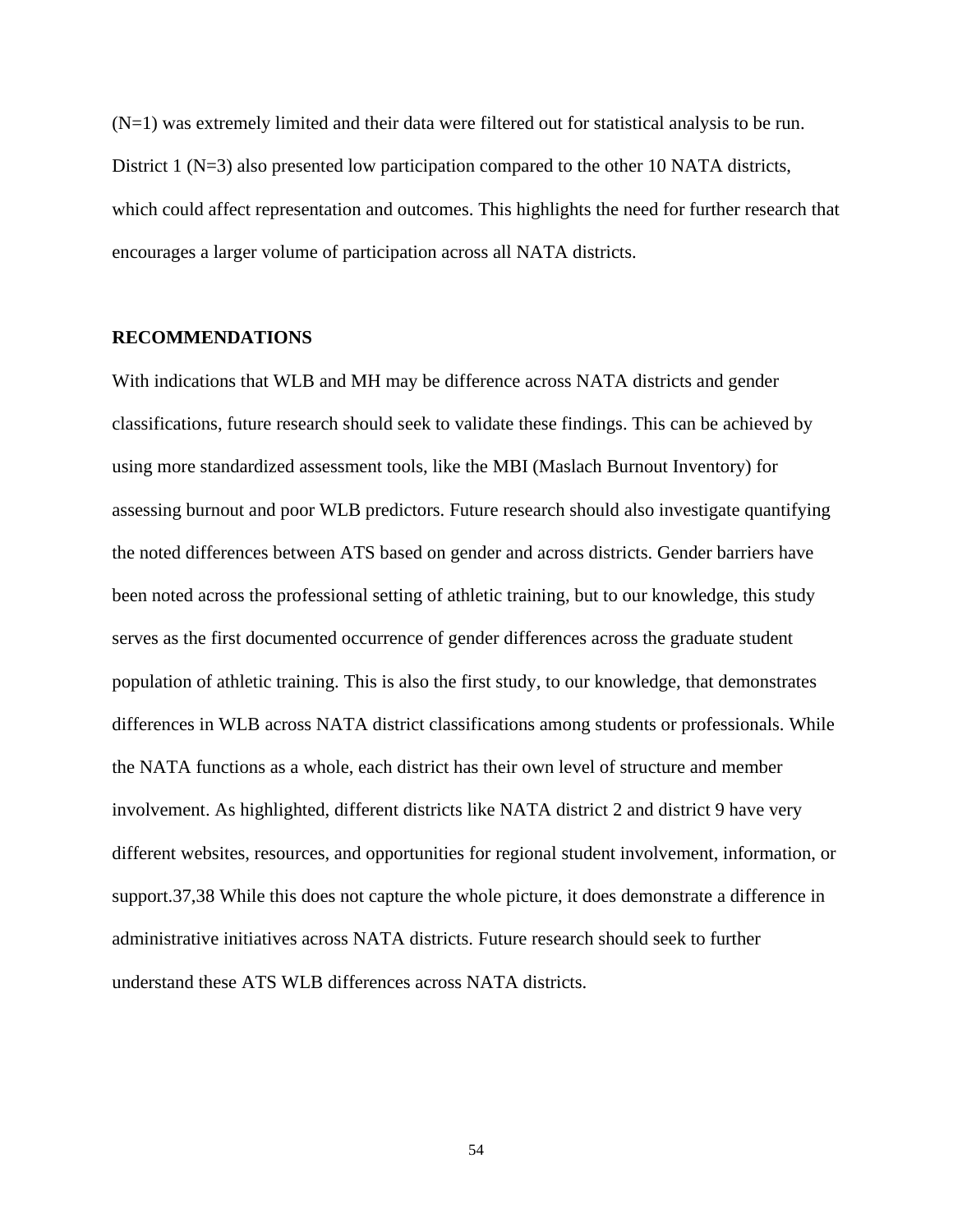While the COVID-19 pandemic serves as a backdrop to the information gathered, there are significant findings across perceived stress and coping strategies. It is unique that students are relying on more individualistic coping measures to address their stress, this study has also shown that perceived stress is high in the ATS population. This shift in coping measures may be sufficient during a pandemic, but individualistic coping measures have never been the forefront of recommendation from the NATA for managing WLB. Professional socialization could be considered in future methods creation since there are documented implications of learned behavior and coping strategies based on professor and preceptor modeling. This could explain the differences seen across gender and district classifications. Finally, coping strategies should be further quantified by statistical analysis so recommendations can be incorporated into athletic training education to offset the impacts of WLB, MH, and perceived stress.

Finally, program directors and athletic training facility should identify and strive to create socialization elements among ATS since it has been described as a critical foundation in the preparedness and establishment of a positive and manageable WLB.<sup>12</sup> Termed by Barrett et al<sup>13</sup> as the learned characterization of the profession that one is pursuing, professional socialization could be a key for future research into the means of professional and academic retention into athletic training.<sup>15</sup> While not observed as primary methods of coping, social structures should again be orchestrated among ATS because of their previous prevalence and because of the implications professional socialization could present on WLB and ATS stressors. Furthermore, authors like Crutcher et al, $^{23}$  continually emphasize the benefit of social support networks (family and peer) among ATS and how it enhances a student's ability to handle stress. In research conducted in the ATS student population during the COVID-19 pandemic, it was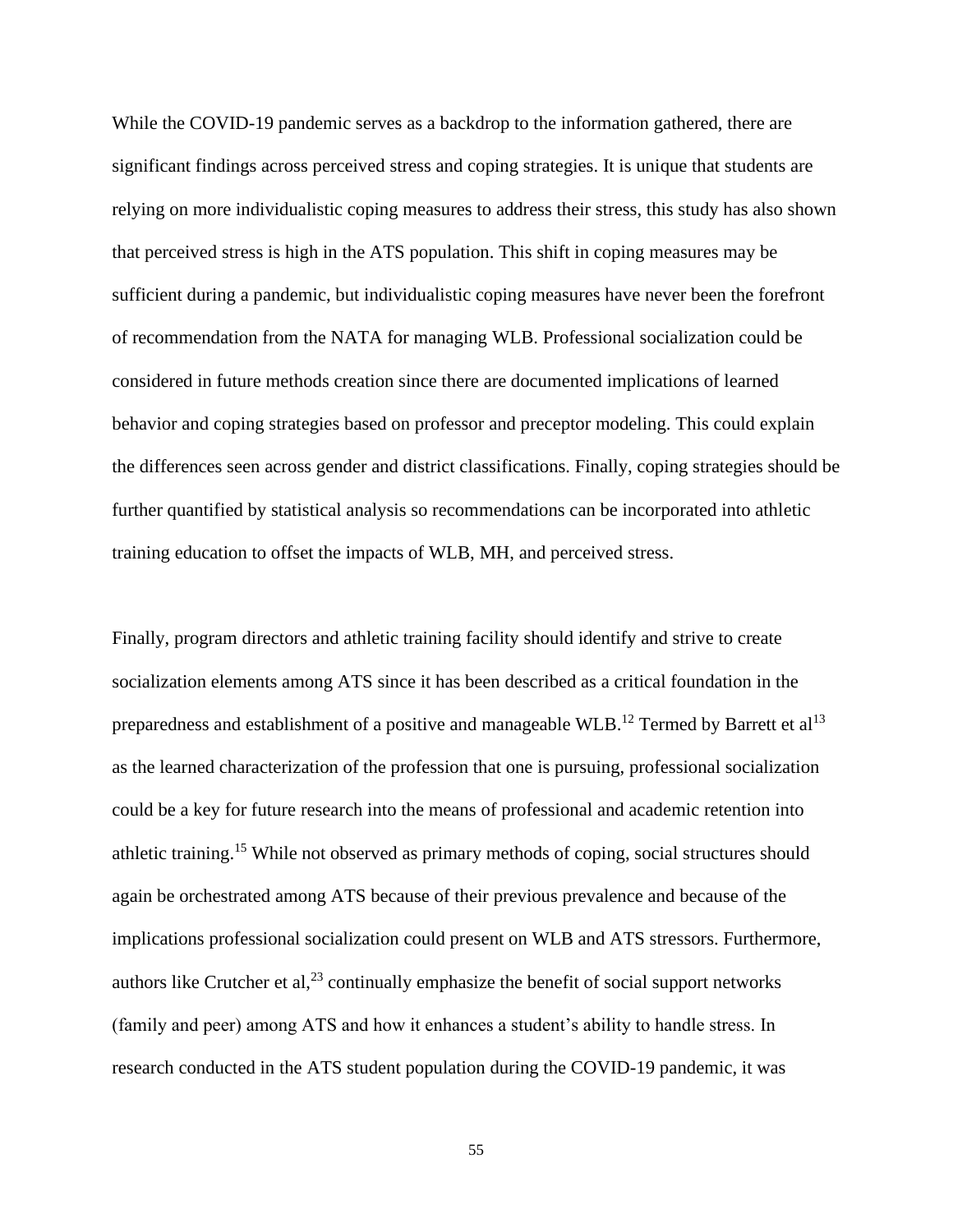noticed that students were replacing previously common coping mechanisms like social support with skills like adaptability and time management, since social support systems were largely diluted during the pandemic.<sup>26</sup> Examples of program socialization implements include those previously suggested by Mazerolle, Bowman,  $\&$  Dodge,<sup>39</sup> as formal and informal processes. Formal processes include ATS club, orientation classes, and pre-programmatic observation hours. Informal processes include social outings, peer mentorship, and more. These processes have been documented as successful socialization elements that progress into positive social coping structures as students encounter stressors, benefiting ATS whether it be generalized or sex specific stressors.<sup>14,32,39</sup>

## **CONCLUSIONS**

This study presents significant findings and recommendations for athletic training educators and mentors. ATS participants in this survey indicated work-life balance differences across NATA district classifications, while also indicating that female ATS have elevated MH prevalence compared to male ATS participants. Perceived MH was consistent in our findings with previous literature, with perceived anxiety and depression domains scoring highest. However, students in this study perceived their stress to be high compared to previously studied ATS, who scored their perceived stress as moderate. Amidst a global pandemic, ATS are managing their work-life balance, mental health, and perceived stress in a more individualistic manner than identified before. Moving forward, athletic training educators, leaders, and preceptors should seek to promote professional socialization experiences that create positive perceptions and coping strategies in the athletic training student. These positive social support structures and avenues of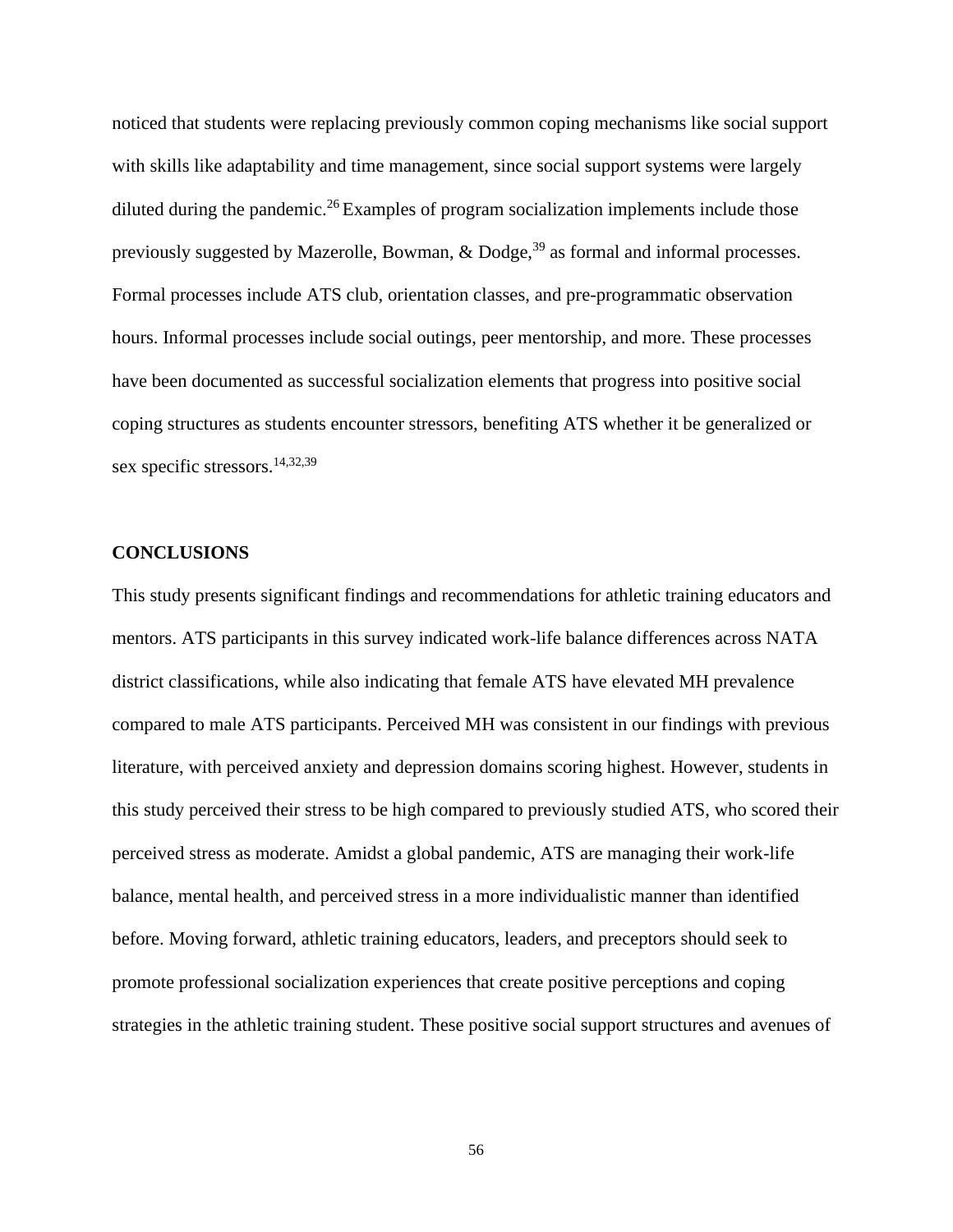mentorship could be pivotal in ATS management and career preparedness of WLB, MH, PS, and burnout prevention.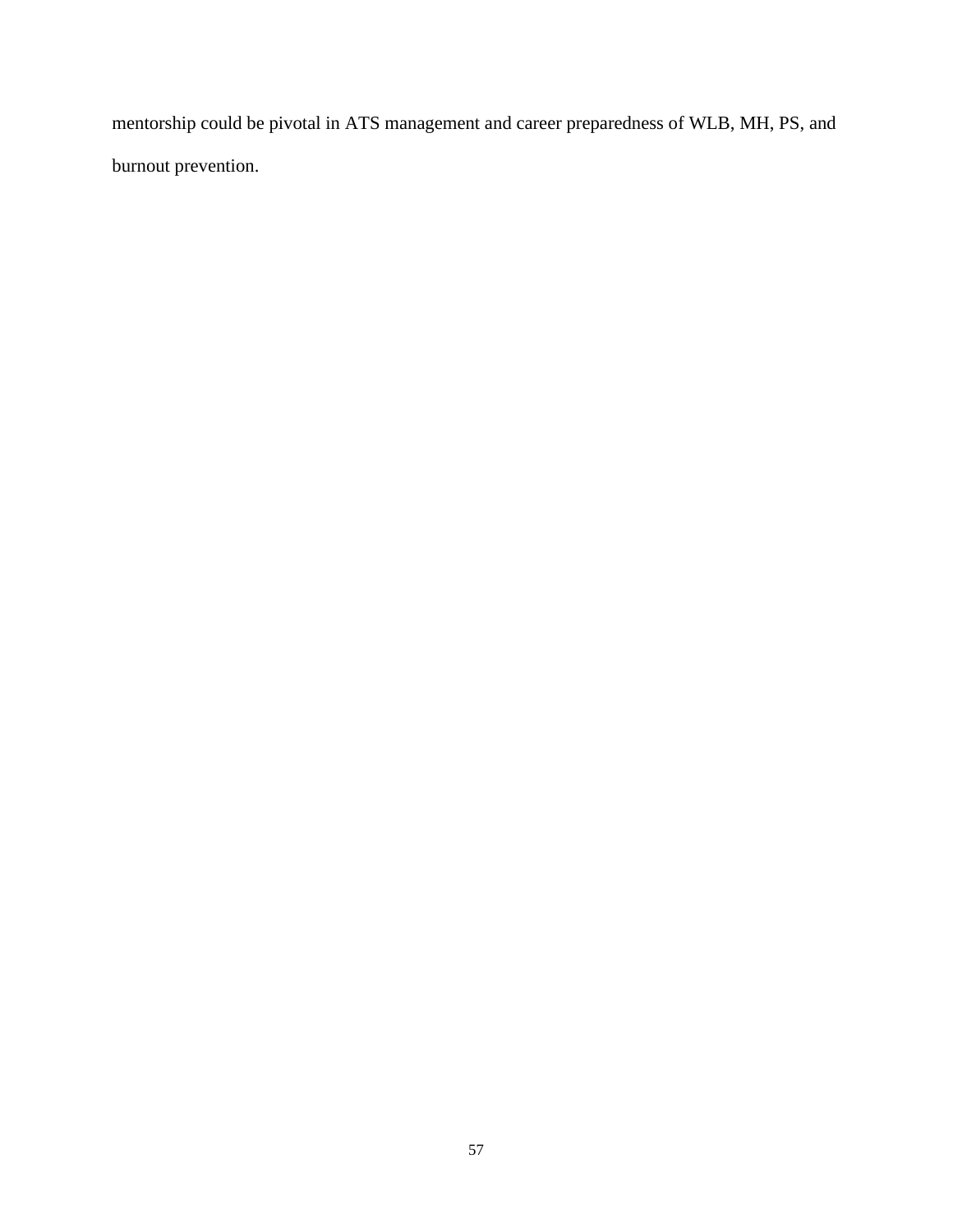## **REFERENCES**

- 1. Gragnano A, Simbula S, Miglioretti M. Work-life balance: Weighing the importance of work-family and work-health balance*. Int J Environ Res Public Health*. 2020;17(3):907. Published 2020 Feb 1. doi:10.3390/ijerph17030907
- 2. Saravia T, Saravia J. Work-life balance and early stage careers: Dual perspectives from one household. *Front Pediatr*. 2015;3:114. Published 2015 Dec 22. doi:10.3389/fped.2015.00114
- 3. Sturges, J, Guest, D. Working to live or living to work? Work/life balance early in the career. *The Hum Res Man J,* 2004;14*:*4, 5-20. doi: 10.1111/j.1748-8583.2004.tb00130.x
- 4. Mazerolle SM, Pitney WA, Goodman A, et al. National athletic trainers' association position statement: Facilitating work-life balance in athletic training practice settings. *J Athl Train.* 2018;53(8):796-811. doi:10.4085/1062-6050-51.11.02
- 5. Raja S, Stein SL. Work-life balance: history, costs, and budgeting for balance. *Clin Colon Rectal Surg*. 2014;27(2):71-74. doi:10.1055/s-0034-1376172
- 6. Kohll, A. The evolving definition of work-life balance. Forbes. Published May 27, 2018. Access from [https://www.forbes.com/sites/alankohll/2018/03/27/the-evolving-definition](https://www.forbes.com/sites/alankohll/2018/03/27/the-evolving-definition-of-work-life-balance/?sh=1955cda89ed3)[of-work-life-balance/?sh=1955cda89ed3](https://www.forbes.com/sites/alankohll/2018/03/27/the-evolving-definition-of-work-life-balance/?sh=1955cda89ed3)
- 7. Giacobbi PR Jr. Low burnout and high engagement levels in athletic trainers: Results of a nationwide random sample. *J Athl Train.* 2009;44(4):370-377. doi:10.4085/1062-6050- 44.4.370
- 8. Mazerolle SM, Eason CM, Goodman A. An examination of relationships among resiliency, hardiness, affectivity, and work-life balance in collegiate athletic trainers. *J Athl Train.* 2018;53(8):788-795. doi:10.4085/1062-6050-311-17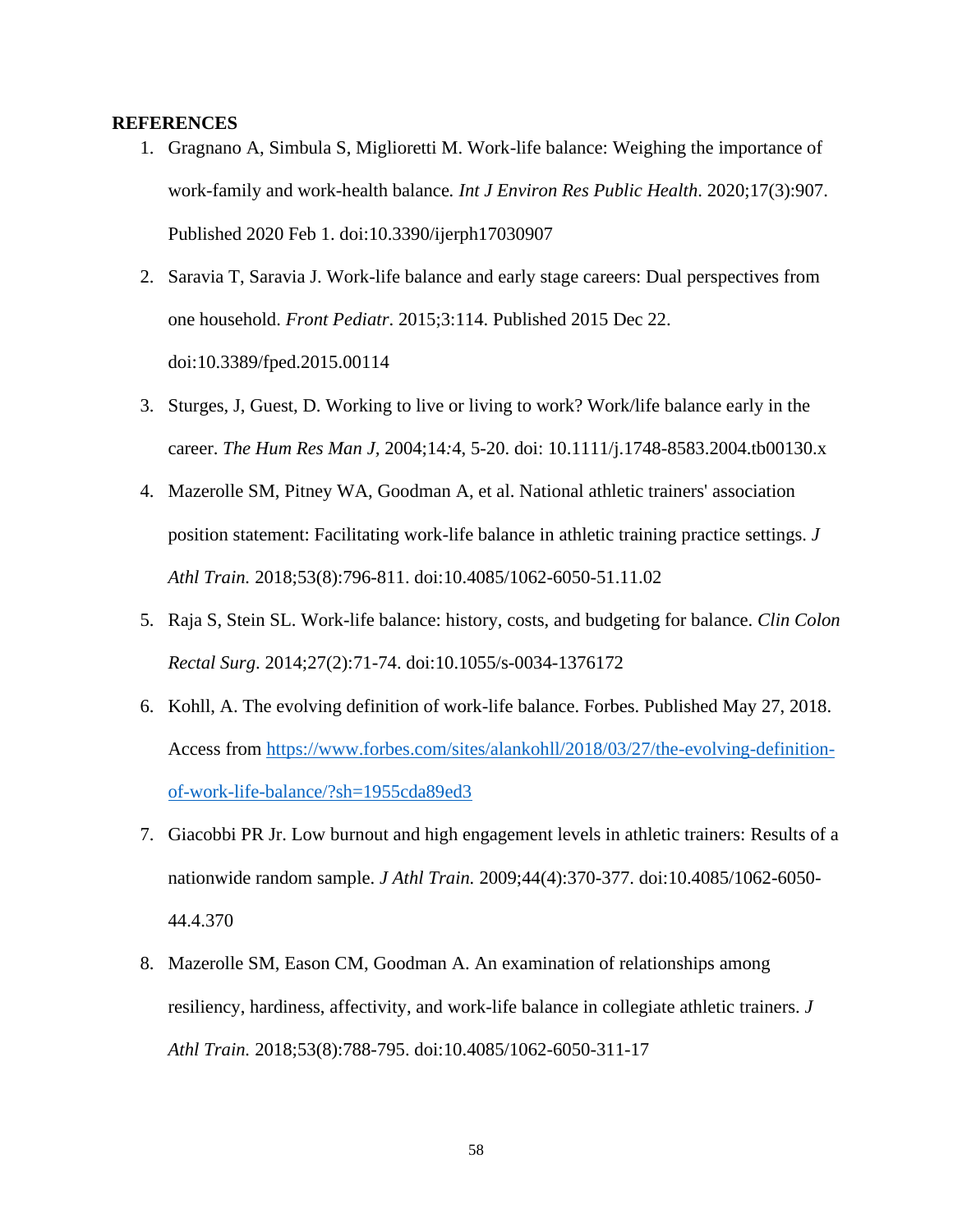- 9. Oglesby LW, Gallucci AR, Wynveen CJ. Athletic trainer burnout: A systematic review of the literature. *J Athl Train.* 2020;55(4):416-430. doi:10.4085/1062-6050-43-19
- 10. Walters, S. Work-Life Balance in the Athletic Training Profession*.* Board of Certification for The Athletic Trainer. Published April 16, 2019.

[https://www.bocatc.org/newsroom/work-life-balance-in-the-athletic-training](https://www.bocatc.org/newsroom/work-life-balance-in-the-athletic-training-profession?category_key=at)[profession?category\\_key=at](https://www.bocatc.org/newsroom/work-life-balance-in-the-athletic-training-profession?category_key=at)

- 11. Mazerolle SM, Pagnotta KD. Student perspectives on burnout. *J Athl Train*. 2011;6(2):60-68. doi:10.4085/1947-380X-6.2.60
- 12. Mazerolle SM, Benes SS. Factors influencing senior athletic training students' preparedness to enter the workforce. *Athl Train J Edu*. 2014;9(1):5-11. Doi:10.4085/09015
- 13. Barrett JL, Mazerolle SM, Eason CM. Exploring senior level athletic training students' perceptions on burnout and work-life balance. *J Athl Train*. 2016;11(2):110-118. doi:10.4085/1102110
- 14. Mazerolle SM, Borland JF, Burton LJ. The professional socialization of collegiate female athletic trainers: navigating experiences of gender bias. *J Athl Train.* 2012;47(6):694-703. doi:10.4085/1062-6050-47.6.04
- 15. Mazerolle SM, Dodge T. Considerations for the use of the observation experience to aid in early socialization and retention of athletic training students. *Athl Train Edu J.* 2014;9(2):54-58. doi:10.4085/090254
- 16. Commission on Accreditation of Athletic Training Education. *Becoming an Athletic Trainer.* Published in 2020. CAATE.<https://caate.net/becoming-an-athletic-trainer/>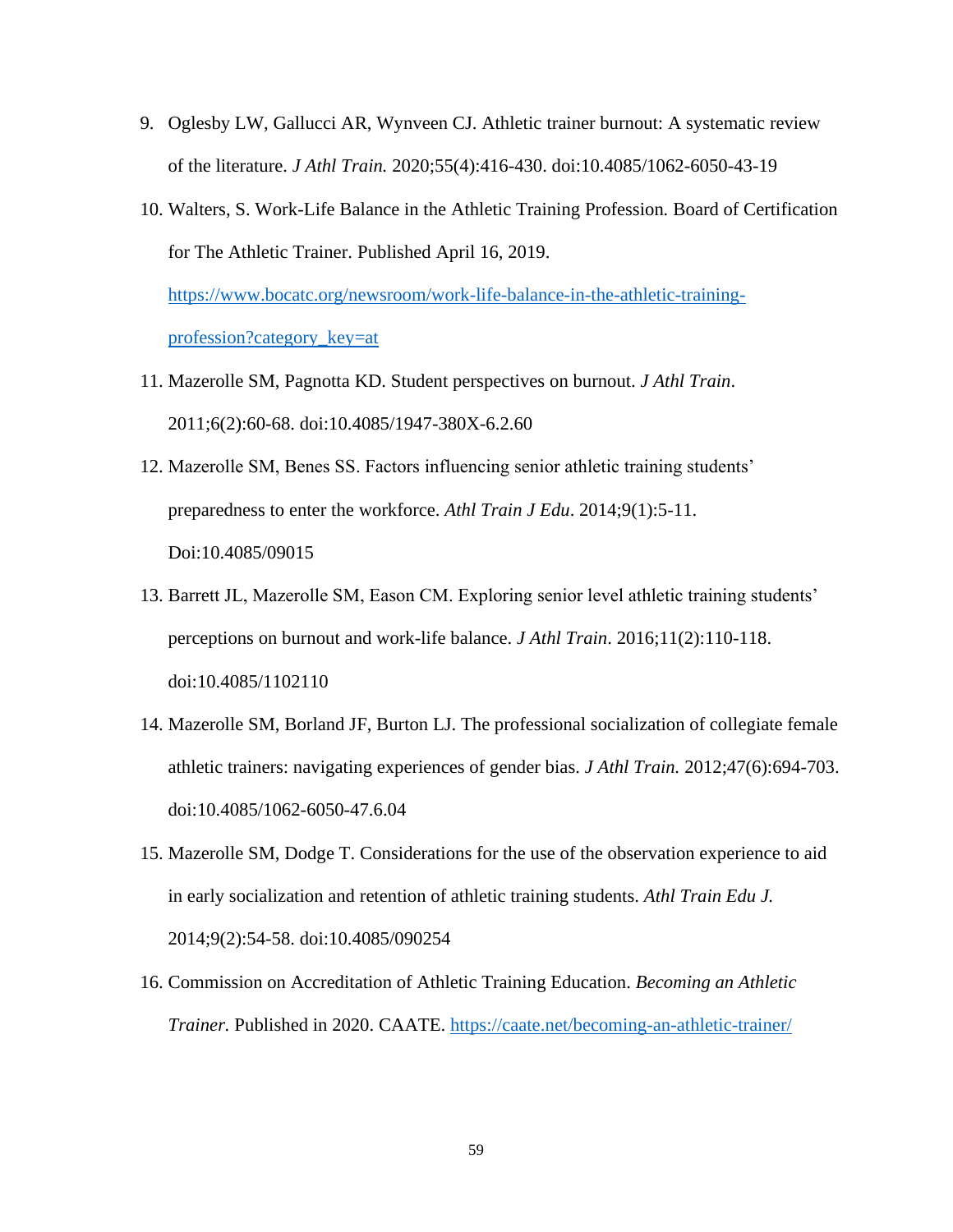- 17. John Hopkins University *School-Life Balance.* Published in 2019. Student Assistance Program. [https://jhsap.org/self\\_help\\_resources/school-life\\_balance/](https://jhsap.org/self_help_resources/school-life_balance/)
- 18. Lowe J, Gayle V. Exploring the work/life/study balance: The experience of higher education students in a Scottish further education college. *J of Furth and Higher Edu.*  2007;31(3), 225-238.<https://doi.org/10.1080/03098770701424942>
- 19. Bartlett MJ, Arslan FN, Bankston A, Sarabipour S. Ten simple rules to improve academic work-life balance. *PLoS Comput Biol.* 2021;17(7):e1009124. doi:10.1371/journal.pcbi.1009124
- 20. Bryant K, Bradney DA, Favero D, Bowman TG. Burnout levels and mood states among athletic training students in professional master's programs*. Athl Train Edu J.* 2019;15(3):151-155. doi:10.4085/1403151
- 21. Vineyard AP, Gallucci A, Adair K, Oglesby L, White K, Wynveen C. Prevalence and predictors of burnout in athletic training students: A comparison of undergraduate and graduate students. *Athl Train Edu J*. 2021;16(2):101-111. doi:10.4085/1947-380X-20-22
- 22. Stilger VG, Etzel EF, Lantz CD. Life-stress sources and symptoms of collegiate student athletic trainers over the course of an academic year. *J Athl Train.* 2001;36(4):401-407. Retrieved from<https://www.ncbi.nlm.nih.gov/pmc/articles/PMC155436/>
- 23. Crutcher B, Moran RN, Covassin T. Examining the relationship between social support satisfaction and perceived stress and depression in athletic training students. *Athl Train Edu J.* 2018;13(2):168-174. doi:10.4085/1302168
- 24. Brougham RR, Zail CM, Mendoza CM, Miller JR. Stress, sex differences, and coping strategies among college students. *Curr Psychol.* 2009;28(1):85-97. doi: 10.1007/s12144- 009-9047-0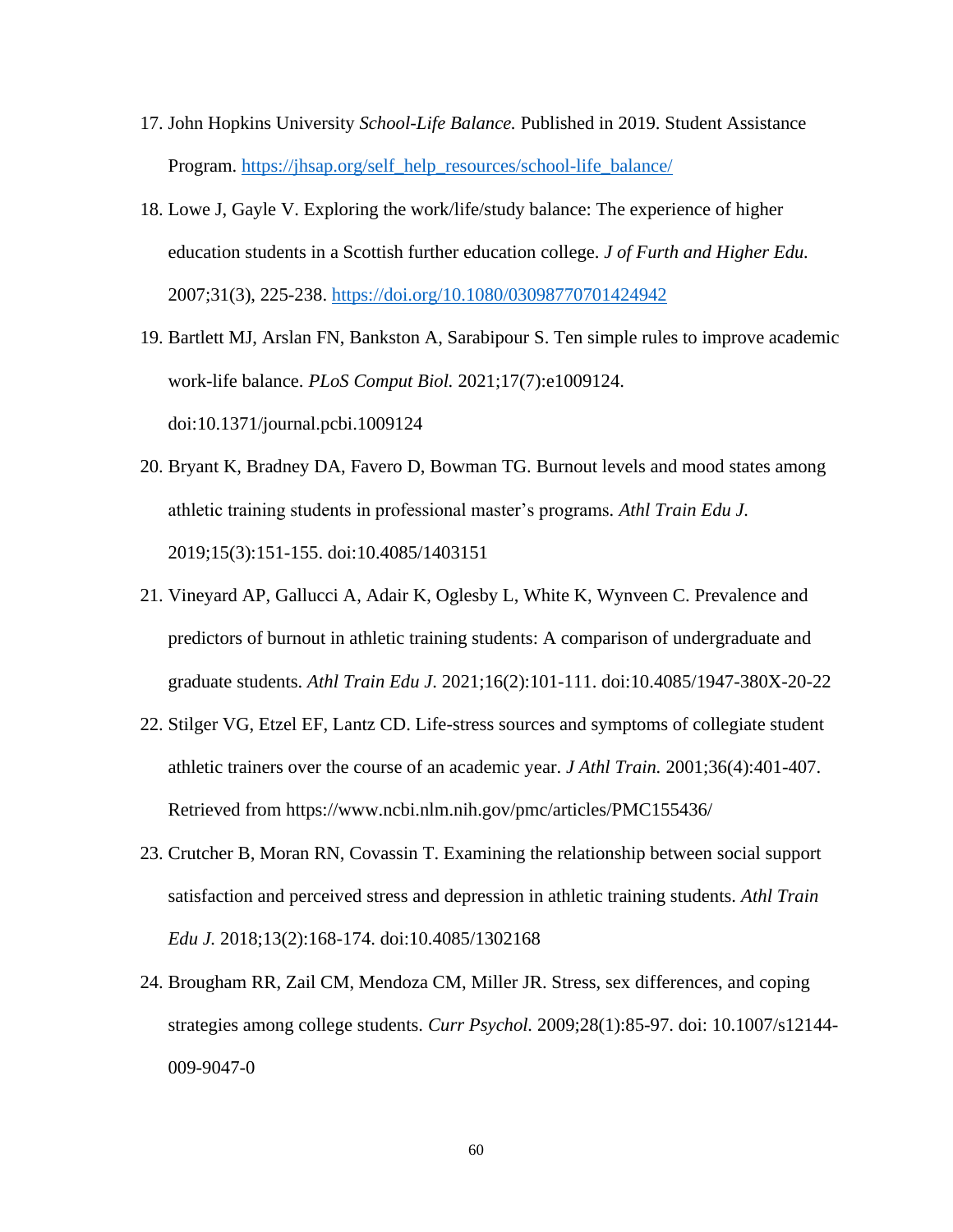- 25. Zis P, Artemiadis A, Bargiotas P, Nteveros A, Hadjigeorgiou GM. Medical studies during the COVID-19 pandemic: The impact of digital learning on medical students' burnout and mental health. *Int J Environ Res Public Health.* 2021;18(1):349. doi:10.3390/ijerph18010349
- 26. Singe SM, Bowman TG. Athletic training student coping strategies during the COVID-19 pandemic. *Athl Train Edu J.* 2022;17(1):21-27. doi:10.4085/1947-380X-21-049
- 27. Whitten, N. Lecture Presented: Achieving the elusive work life balance. Paper presented at PMI® Global Congress; October 10, 2015—EMEA, London, England. Newtown Square, PA: Project Management Institute.
- 28. Bravo AJ, Villarosa-Hurlocker MC, Pearson MR; Protective Strategies Study Team. College student mental health: An evaluation of the DSM-5 self-rated Level 1 crosscutting symptom measure. *Psychol Assess.* 2018;30(10):1382-1389. doi:10.1037/pas0000628
- 29. Oglesby LW, Gallucci AR, Wynveen CJ, Ylitalo KR, Benson NF. Burnout and substance use in collegiate athletic trainers. *J Athl Train.* 2020;55(7):744-751. doi:10.4085/1062- 6050-178-19
- 30. Koutsimani P, Montgomery A, Georganta K. The relationship between burnout, depression, and anxiety: A systematic review and meta-analysis. *Front Psychol.* 2019;10:284. doi:10.3389/fpsyg.2019.00284
- 31. Winkelmann ZK, Games KE. Athletic trainers' job tasks and status during the COVID-19 pandemic: A preliminary analysis. *J Athl Train*. 2021;56(1):20-30. doi:10.4085/1062- 6050-0275.20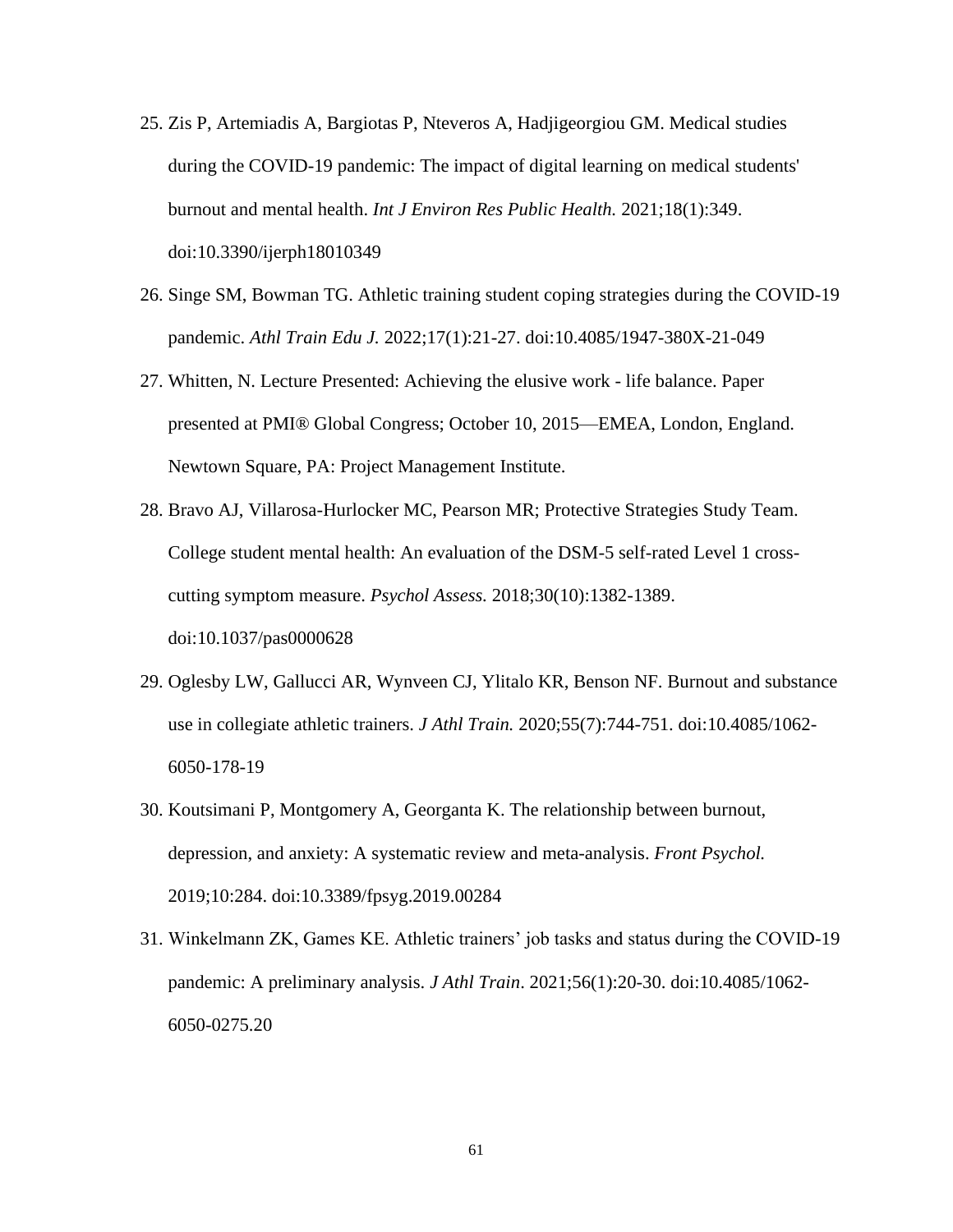- 32. Benes SS, Mazerolle SM. Factors influencing athletic training students' perceptions of the athletic training profession and career choice. *Athl Train J Edu.* 2014;9(3):104-112. Doi:10.4085/0903104
- 33. Mazerolle SM, Bowman TG, Kilbourne BF. Exploring work-life balance of junior athletic training faculty members during role inductance. *Athl Train J Edu.* 2018;13(1):21-32. doi:10.4085/130121
- 34. Reed S, Giacobbi PR Jr. The stress and coping responses of certified graduate athletic training students. *J Athl Train*. 2004;39(2):193-200. Retrieved from <https://www.ncbi.nlm.nih.gov/pmc/articles/PMC419515/>
- 35. Kausar R. Perceived stress, academic workloads, and use of coping strategies by university students. *J Behav Scien.* 2010;20(1):31-45. Retrieved from: [https://asset](https://asset-pdf.scinapse.io/prod/2188512843/2188512843.pdf)[pdf.scinapse.io/prod/2188512843/2188512843.pdf](https://asset-pdf.scinapse.io/prod/2188512843/2188512843.pdf)
- 36. Baloran ET. Knowledge, attitudes, anxiety, and coping strategies of students during COVID-19 pandemic. *J Loss and Trau*. 2020;8(25):635-642. doi:10.1080/15325024.2020.1769300
- 37. Information for Students of District 2. NATA District 2. Accessed on April 21, 2022. Retrieved from [https://natad2.org/info\\_student.htm](https://natad2.org/info_student.htm)
- 38. Students. Southeast Athletic Trainers' Association. Accessed April 21, 2022. Retrieved from<https://www.seata.org/students>
- 39. Mazerolle SM, Bowman TG, Dodge TM. Athletic training student socialization part I: Socializing students in undergraduate athletic training programs. *Ath Train Edu J.* 2014;9(2):72-79. doi: 10.4085/090272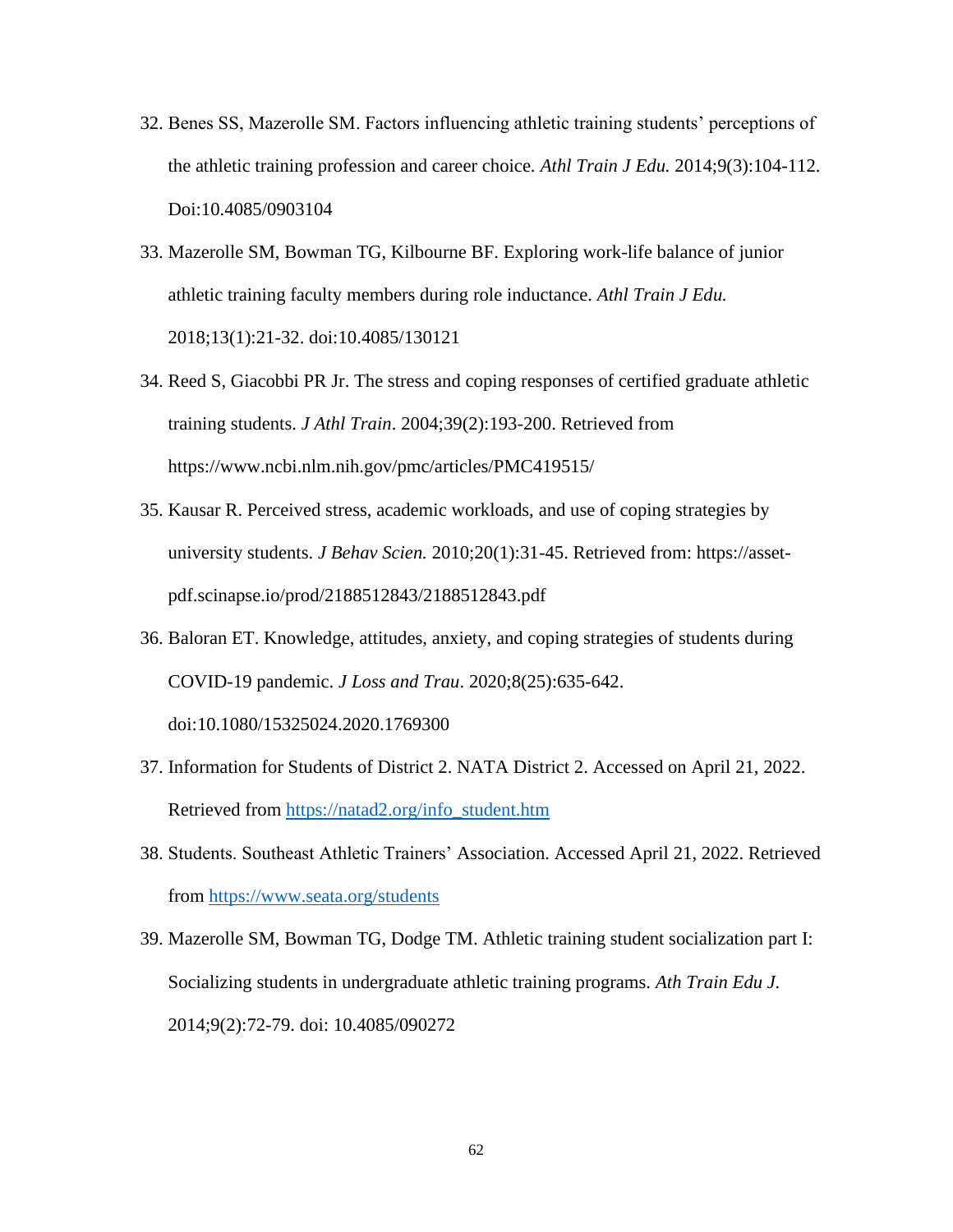# **Appendix: Tables**

*Table 1: Descriptive Participant Information* 

| Variable    |                                                     | Frequency (N)  | Percent (%) |
|-------------|-----------------------------------------------------|----------------|-------------|
| Gender      | Female                                              | 167            | 76.3        |
|             | Male                                                | 45             | 20.5        |
|             | Total                                               | 212            | 96.8        |
|             | Missing                                             | 7              | 3.2         |
| Ethnicity   | Asian or Pacific Islander                           | 14             | 6.4         |
|             | <b>Black or African American</b>                    | 20             | 9.1         |
|             | Hispanic or Latino                                  | 19             | 8.7         |
|             | Native American or Alaskan Native                   | 2              | .9          |
|             | White or Caucasian                                  | 149            | 68.0        |
|             | Multiracial or Biracial                             | 8              | 3.7         |
|             | Total                                               | 212            | 96.8        |
|             | Missing                                             | $\overline{7}$ | 3.2         |
| <b>NATA</b> | D1 (CT, ME, MA, NH, RI, VT)                         | 3              | 1.4         |
| District    | $D2$ (DE, NJ, NY, PA)                               | 40             | 18.3        |
|             | D3 (DC, MD, NC, SC, VA, WV)                         | 27             | 12.3        |
|             | D4 (IL, IN, MI, MN, OH, WI)                         | 25             | 11.4        |
|             | D5 (IA, KS, MO, NE, ND, SD, OK)                     | 21             | 9.6         |
|             | $D6$ (AK, TX)                                       | 37             | 16.9        |
|             | $D7$ (AZ, CO, NM, UT, WY)                           | 16             | 7.3         |
|             | D8 (CA, HI, NV, Guam, American Somoa)               | $\overline{4}$ | 1.8         |
|             | D9 (AL, FL, GA, KY, LA, MS, TN, Puerto Rico, Virgin | 27             | 12.3        |
|             | Islands)                                            |                |             |
|             | $D10$ (AK, ID, MT, OR, WA)                          | 11             | 5.0         |
|             | Total                                               | 211            | 96.3        |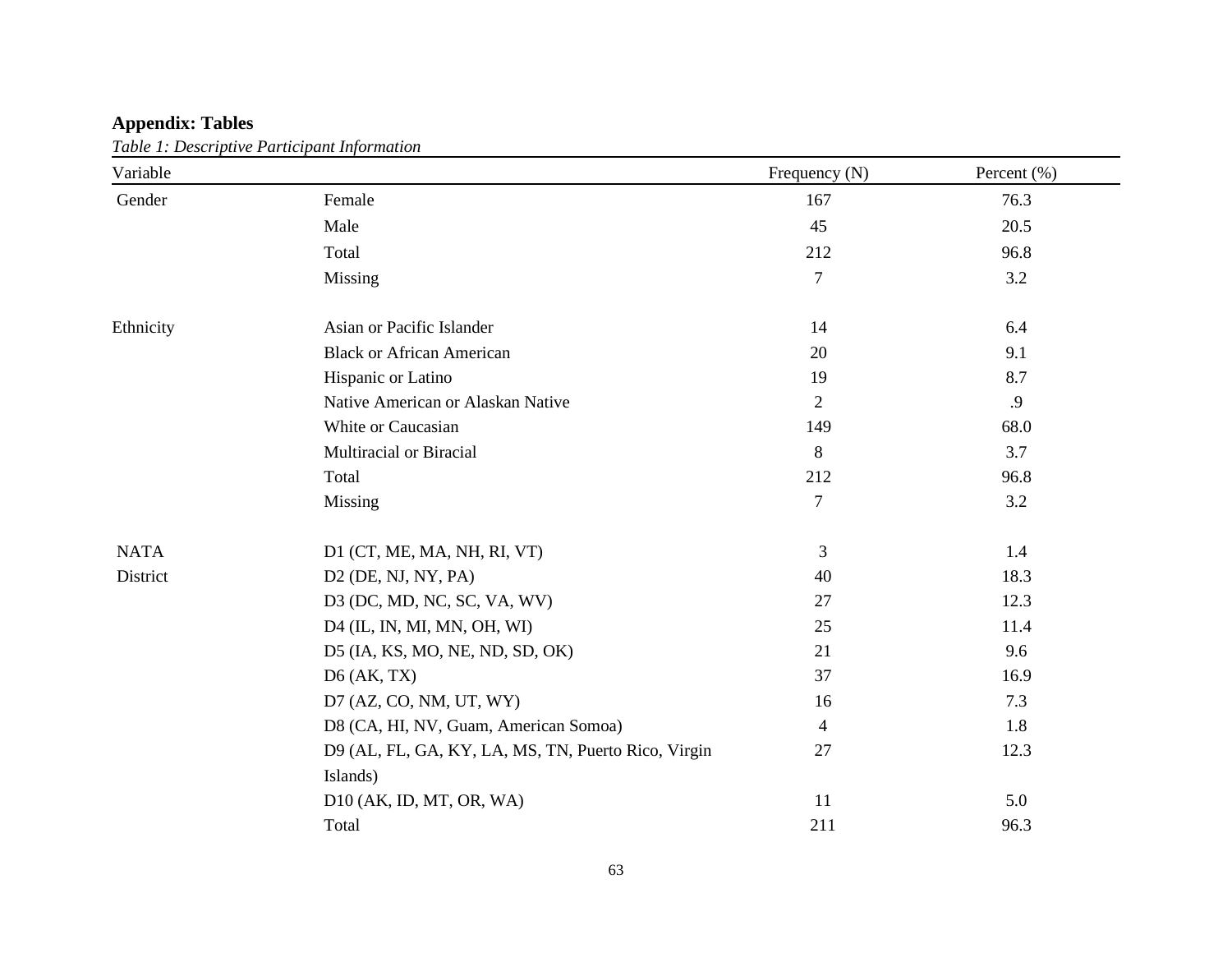|                | Missing     | 8              | 3.7  |
|----------------|-------------|----------------|------|
|                |             |                |      |
| <b>NCAA</b>    | DI          | 156            | 71.2 |
| Classification | DII         | 33             | 15.1 |
|                | <b>DIII</b> | 23             | 10.5 |
|                | Missing     | $\overline{7}$ | 3.2  |
| Program        | First       | 139            | 63.5 |
| Year           | Second      | 74             | 33.8 |
|                | Total       | 213            | 97.3 |
|                | Missing     | 6              | 2.7  |

*Table 2: One-Way ANOVA results comparing participant gross WLB, MH, and PS totals across NATA Districts*

|              |                       | Sum of Squares | df  | Mean Square | F     | Sig. |
|--------------|-----------------------|----------------|-----|-------------|-------|------|
| WLB_TOTAL    | <b>Between Groups</b> | 2391.502       | 8   | 298.938     | 2.343 | .020 |
|              | <b>Within Groups</b>  | 22460.033      | 176 | 127.614     |       |      |
|              | Total                 | 24851.535      | 184 |             |       |      |
| MH_TOTAL     | <b>Between Groups</b> | 414.833        | 8   | 51.854      | .299  | .965 |
|              | Within Groups         | 30477.113      | 176 | 173.165     |       |      |
|              | Total                 | 30891.946      | 184 |             |       |      |
| STRESS_TOTAL | <b>Between Groups</b> | 61.520         | 8   | 7.690       | .416  | .910 |
|              | Within Groups         | 3176.149       | 172 | 18.466      |       |      |
|              | Total                 | 3237.669       | 180 |             |       |      |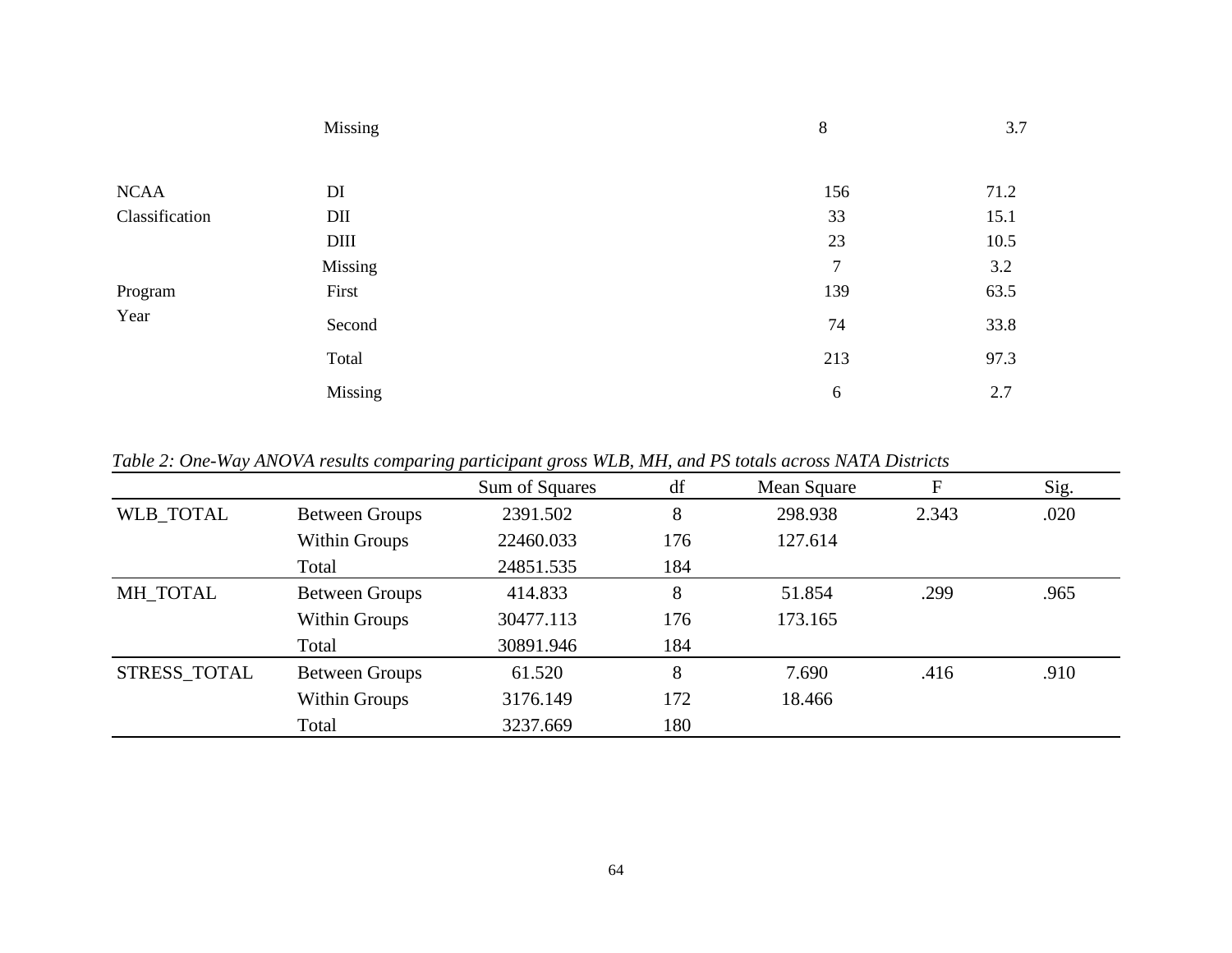| Tukey HSD             |                       |                                                          |                            |            |      |                         |                    |
|-----------------------|-----------------------|----------------------------------------------------------|----------------------------|------------|------|-------------------------|--------------------|
|                       |                       |                                                          |                            |            |      | 95% Confidence Interval |                    |
| Dependent<br>Variable | District?             | (I) What is your NATA (J) What is your NATA<br>District? | Mean Difference<br>$(I-J)$ | Std. Error | Sig. | Lower Bound             | <b>Upper Bound</b> |
| WLB_TOTAL             | $D2$ (DE, NJ, NY, PA) | D1 (CT, ME, MA, NH, RI,<br>VT)                           | $-14.98095$                | 6.79588    | .407 | $-6.3636$               | 36.3255            |
|                       |                       | D3 (DC, MD, NC, SC, VA,<br>WV)                           | $-8.27081$                 | 3.03225    | .146 | $-15.0696$              | 28.4899            |
|                       |                       | D4 (IL, IN, MI, MN, OH, WI) -3.76883                     |                            | 3.07355    | .950 | $-10.6246$              | 33.0489            |
|                       |                       | D5 (IA, KS, MO, NE, ND,<br>OK, SD)                       | $-6.06429$                 | 3.16651    | .604 | $-13.0507$              | 30.8840            |
|                       |                       | $D6$ (AK, TX)                                            | $-6.34554$                 | 2.76298    | .350 | $-12.7880$              | 30.0588            |
|                       |                       | D7 (AZ, CO, NM, UT, WY)                                  | $-4.58095$                 | 3.48622    | .926 | $-12.0398$              | 32.8398            |
|                       |                       | D9 (AL, FL, GA, LA, MS,<br>TN, KY, PR, VI)               | $-10.87429$ <sup>*</sup>   | 2.95815    | .009 | $-17.5723$              | 25.7856            |
|                       |                       | D10 (AK, ID, OR, MT, WA) -8.11429                        |                            | 4.05062    | .543 | $-16.4895$              | 30.2228            |

*Table 3: Post-Hoc ANOVA results comparing participant gross WLB, MH, and PS totals across NATA Districts*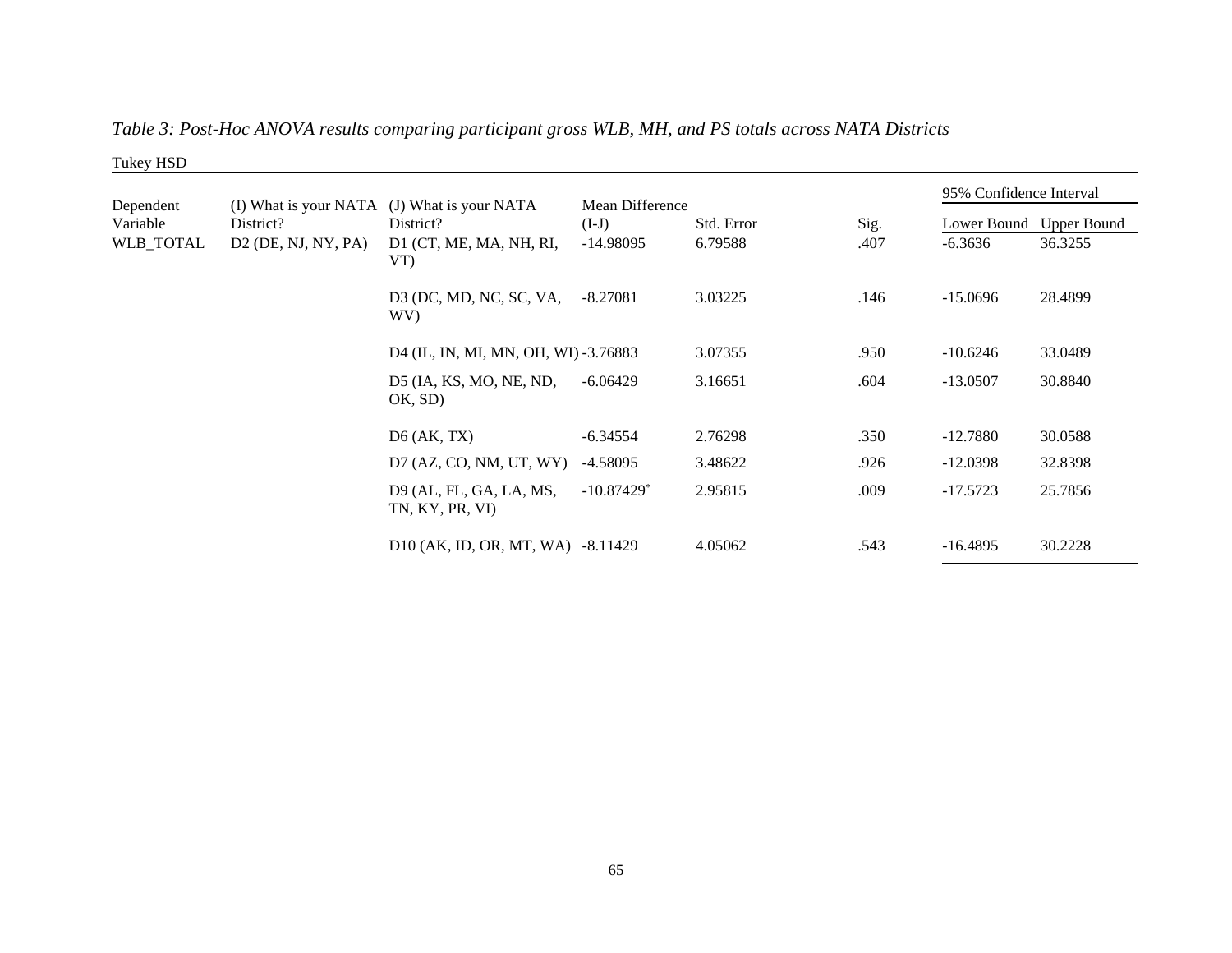|              |                                |                              | Levene's Test for            |       |              |            |            |            |                |                 |
|--------------|--------------------------------|------------------------------|------------------------------|-------|--------------|------------|------------|------------|----------------|-----------------|
|              |                                | <b>Equality of Variances</b> | t-test for Equality of Means |       |              |            |            |            |                |                 |
|              |                                |                              |                              |       |              |            |            |            | 95% Confidence |                 |
|              |                                |                              |                              |       |              |            |            |            |                | Interval of the |
|              |                                |                              |                              |       |              | $Sig. (2-$ | Mean       | Std. Error | Difference     |                 |
|              |                                | F                            | Sig.                         | t     | df           | tailed)    | Difference | Difference | Lower          | Upper           |
| WLB_TOTAL    | Equal variances<br>assumed     | 2.497                        | .116                         | .031  | 184          | .975       | .06615     | 2.11914    | $-4.11479$     | 4.24708         |
|              | Equal variances<br>not assumed |                              |                              | .027  | 49.557       | .978       | .06615     | 2.43050    | $-4.81675$     | 4.94904         |
| MH_TOTAL     | Equal variances<br>assumed     | 3.950                        | .048                         | 1.883 | 185          | .061       | 4.35534    | 2.31328    | $-.20847$      | 8.91914         |
|              | Equal variances<br>not assumed |                              |                              |       | 2.252 79.640 | .027       | 4.35534    | 1.93387    | .50655         | 8.20412         |
| STRESS_TOTAL | Equal variances<br>assumed     | .026                         | .873                         | 1.418 | 181          | .158       | 1.08838    | .76764     | $-42629$       | 2.60306         |
|              | Equal variances<br>not assumed |                              |                              | 1.294 | 52.050       | .201       | 1.08838    | .84124     | $-.59964$      | 2.77641         |

*Table 4: Independent samples test comparing participant gross WLB, MH, and PS totals across Gender Identification*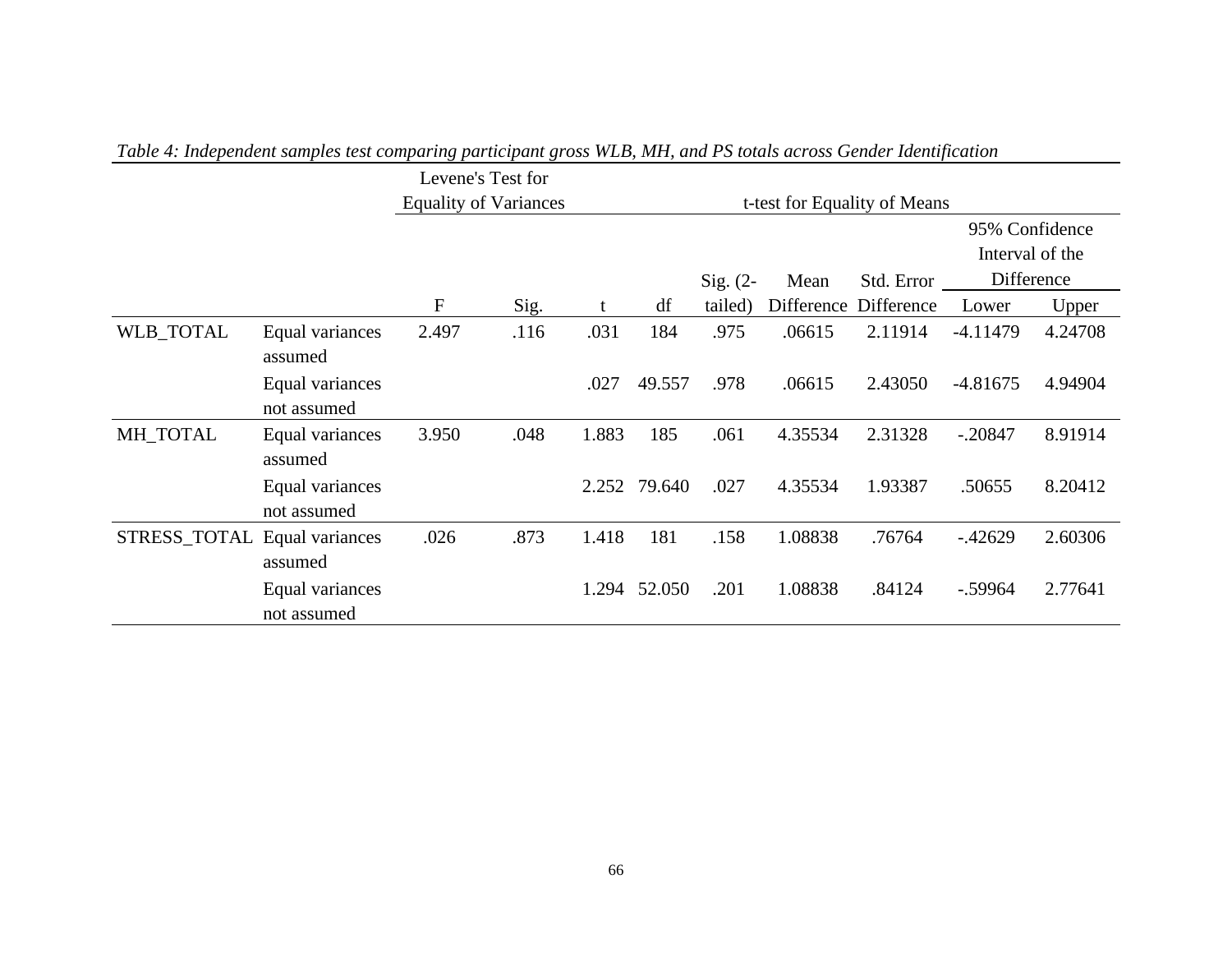| Table 5: Gender Group Statistics |  |
|----------------------------------|--|
|----------------------------------|--|

| Table 5. Octaver Orbap Blanshes |                                   |     |          |                |                 |
|---------------------------------|-----------------------------------|-----|----------|----------------|-----------------|
|                                 | Which of the following best       |     |          |                |                 |
|                                 | describes your biological gender? | N   | Mean     | Std. Deviation | Std. Error Mean |
| <b>WLB TOTAL</b>                | Female                            | 148 | 116.5135 | 11.01359       | .90531          |
|                                 | Male                              | 38  | 116.4474 | 13.90450       | 2.25561         |
| MH TOTAL                        | Female                            | 148 | 43.3041  | 13.51324       | 1.11078         |
|                                 | Male                              | 39  | 38.9487  | 9.88606        | 1.58304         |
| STRESS_TOTAL                    | Female                            | 145 | 31.0621  | 4.06240        | .33736          |
|                                 | Male                              | 38  | 29.9737  | 4.75046        | .77063          |

*Table 6: Descriptive Frequency Statistics across Self-reported Questionnaires* 

|                       |         | WLB_TOTAL | MH_TOTAL | STRESS_TOTAL |
|-----------------------|---------|-----------|----------|--------------|
| N                     | Valid   | 186       | 187      | 183          |
|                       | Missing | 33        | 32       | 36           |
| Mean                  |         | 116.5000  | 42.3957  | 30.8361      |
| Median                |         | 116.0000  | 39.0000  | 31.0000      |
| Mode                  |         | 115.00    | 33.00    | 30.00        |
| <b>Std. Deviation</b> |         | 11.62116  | 12.93963 | 4.22387      |
| Range                 |         | 75.00     | 61.00    | 33.00        |
| Minimum               |         | 71.00     | 24.00    | 17.00        |
| Maximum               |         | 146.00    | 85.00    | 50.00        |